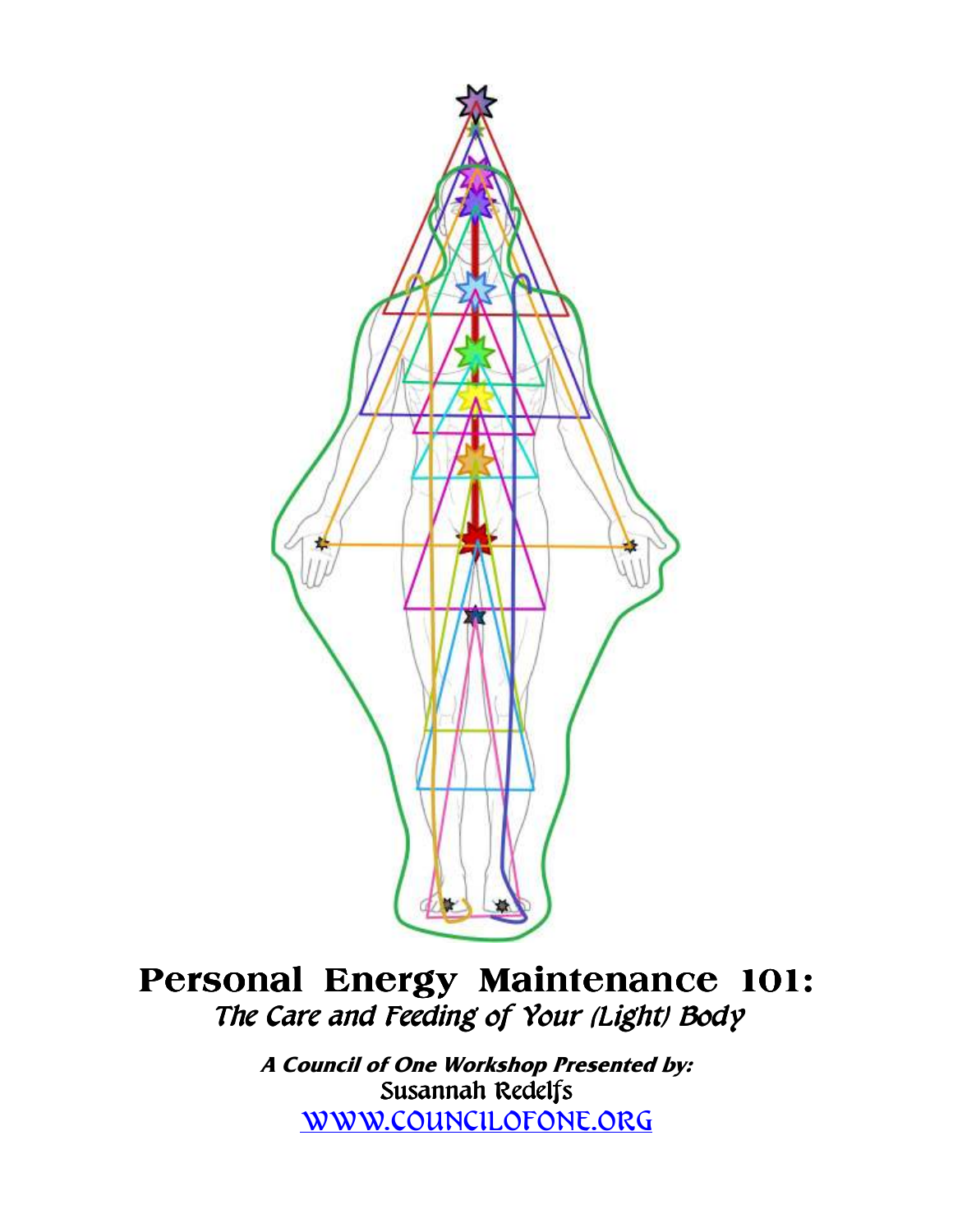# **Table of Contents**

 $\mathbf{2}$ Personal Energy Maintenance 101-Susannah Redelfs-www.councilofone.org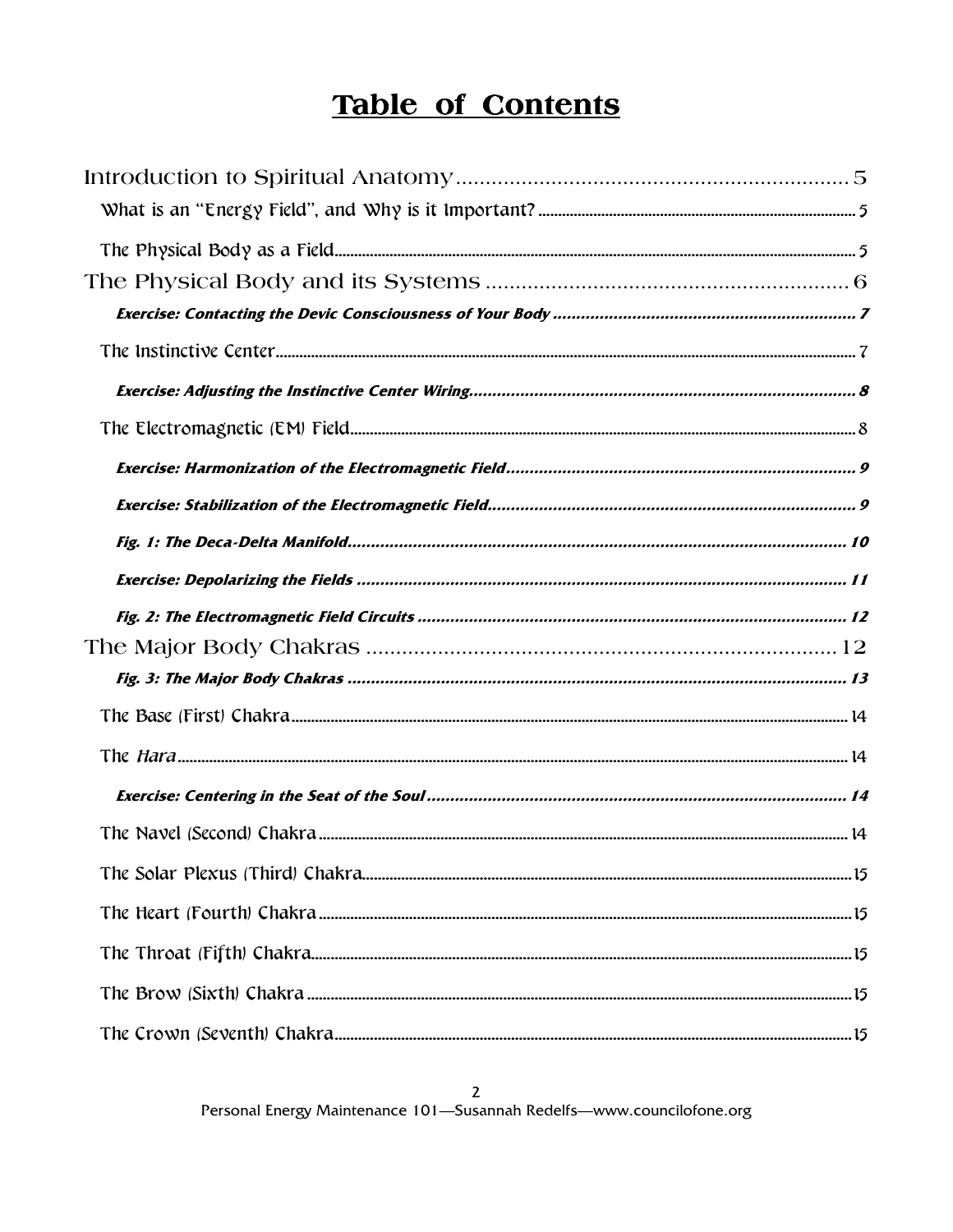| The Non-Physical Fields and Higher Light Anatomy21 |  |
|----------------------------------------------------|--|
|                                                    |  |
|                                                    |  |
|                                                    |  |
|                                                    |  |
|                                                    |  |
|                                                    |  |
|                                                    |  |
|                                                    |  |
|                                                    |  |
|                                                    |  |
|                                                    |  |
|                                                    |  |
|                                                    |  |
|                                                    |  |
|                                                    |  |
|                                                    |  |
|                                                    |  |
|                                                    |  |
|                                                    |  |

 $\mathbf{3}$ Personal Energy Maintenance 101-Susannah Redelfs-www.councilofone.org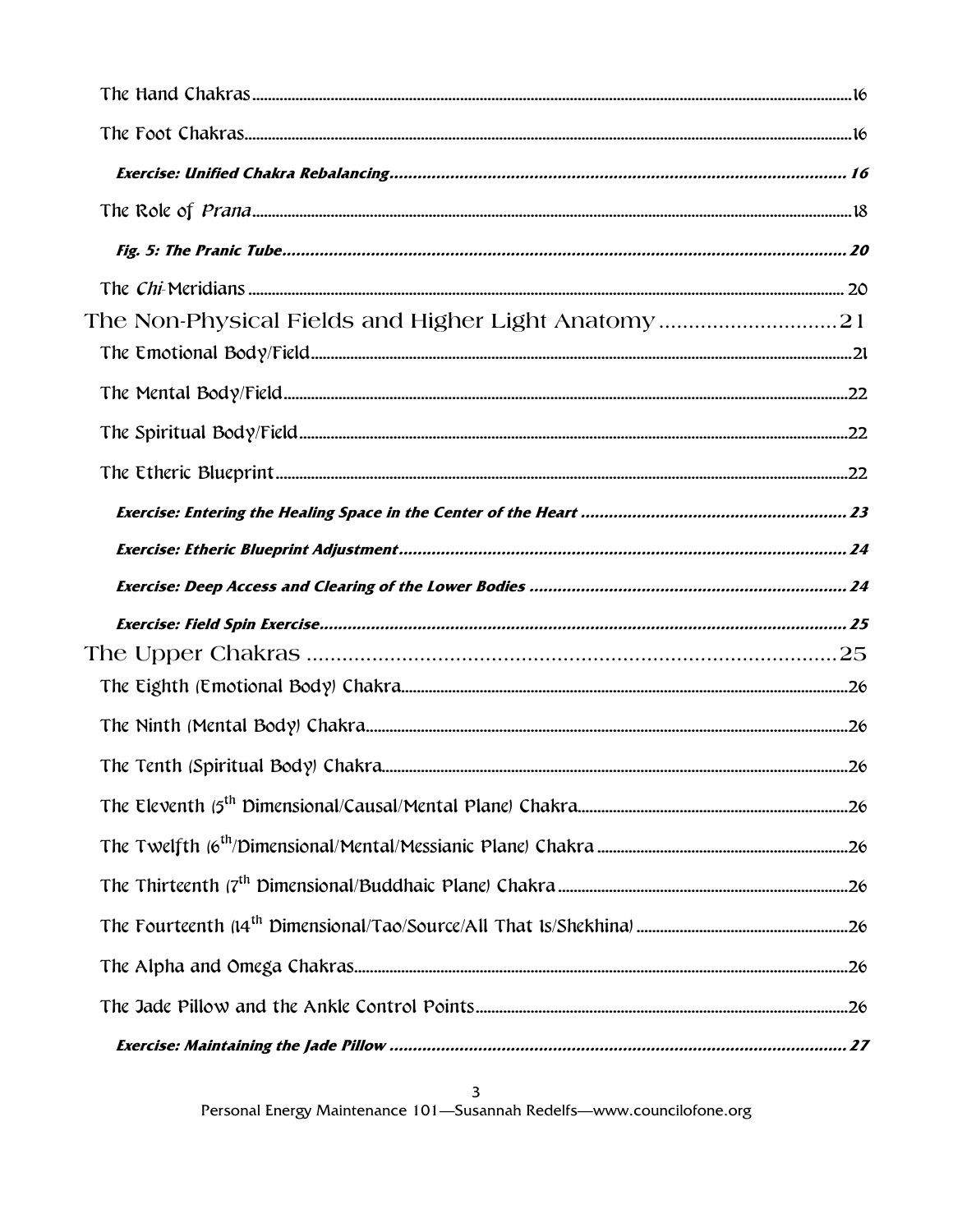| Bringing It All Together-Unifying the Fields and Activating Your Light Body |  |
|-----------------------------------------------------------------------------|--|
|                                                                             |  |
|                                                                             |  |
|                                                                             |  |
|                                                                             |  |
|                                                                             |  |
|                                                                             |  |
|                                                                             |  |
|                                                                             |  |
|                                                                             |  |
| Appendix VI: The Observation and Transformation of Closed Systems Using the |  |
|                                                                             |  |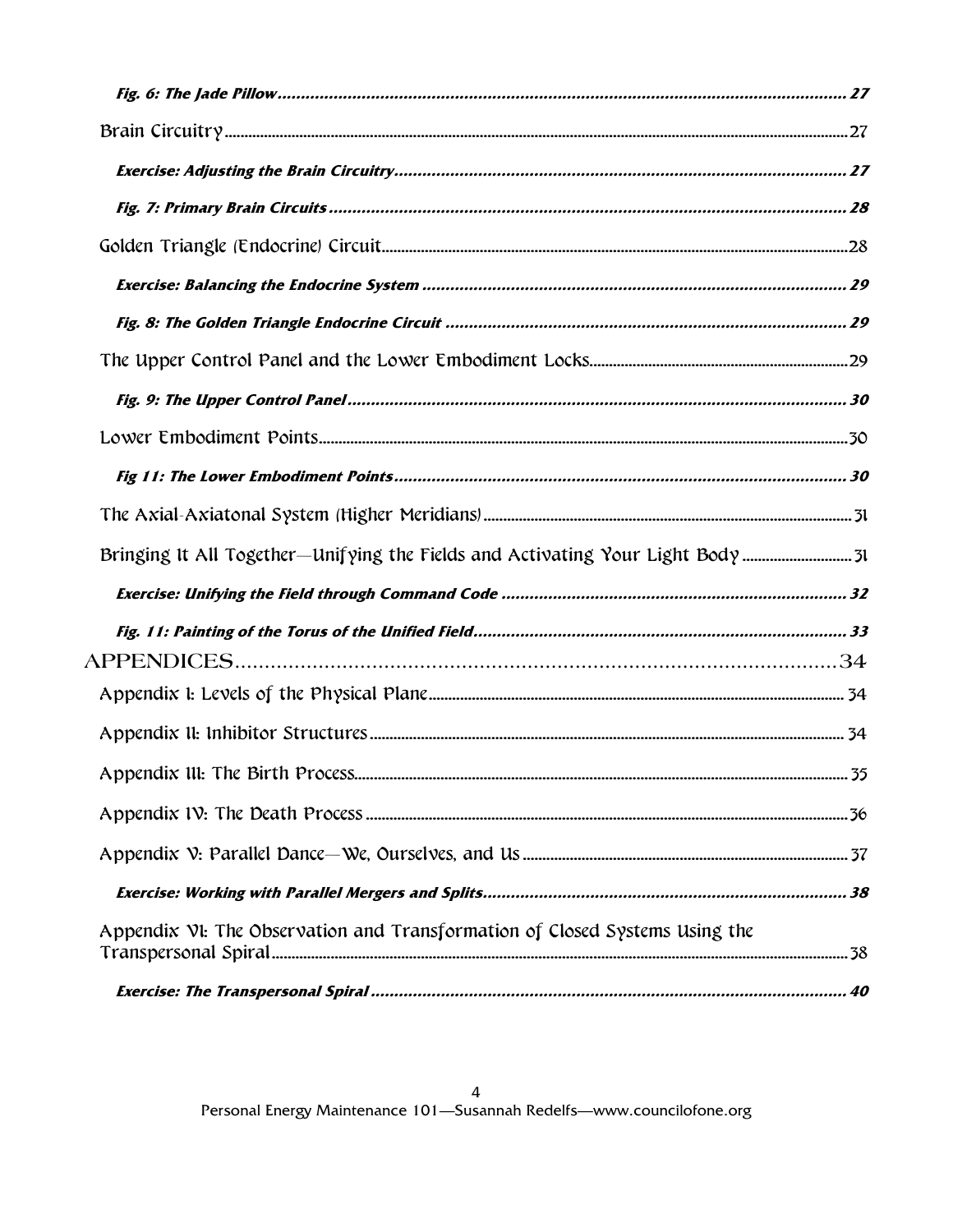## **Introduction to Spiritual Anatomy**

The energy fields of the body are necessary to support physical life and allow higher consciousness to operate on the physical plane. All living things possess energy fields, and etheric structures that support them. This workshop will describe some of the most essential of these fields and structures.

# What is an "Energy Field", and Why is it Important?

The anatomy and physiology of the physical body is well known to modern medical science, but aside from the electromagnetic (EM) field, the more subtle layers of human anatomy and their profound effects on human health remain neglected in the treatment of injury and illness. And the EM field and its effects on health are only being studied by a very few medical doctors at this time, most prominently Robert O. Becker M.D., whose books The Body Electric and Cross Currents document his studies of the application of EM energy as a medical treatment, and his journey from skeptic to gravely concerned healer on the subject of the detrimental effects of EM waves on human health.

 The EM field is the only one of the "subtle bodies" of the human field that is consistently detectable by current technology, because it's the only one of them that vibrates at the exact same level of the physical plane—the fourth. Current technology is unable to consistently detect phenomena above the level of the plane it occupies. It can sometimes detect energy fields vibrating at the fifth, sixth, and seventh levels of the physical plane, though not reliably, which is one of the reasons that so-called "paranormal studies" are so marginalized by the rest of the scientific community. So far, no one has come up with any instrument that can detect astral vibrations.

 Despite the general Western ignorance about the profound effect of these subtle bodies on physical health and psychological well-being, they are becoming degraded just as our bodies are, by stress from an increasingly toxic environment. While many of these toxins are known to current science, EM pollution wreaks havoc not only on the physical body but on the fields and structures attached to it. As the subtle fields break down, it becomes more difficult for the physical body to maintain healthy function and chronic pain and/or disease is the apparent and increasingly prevalent result.

On a sobering note: at this point in human history, there is not a single person alive who has not sustained some genetic damage from the toxic exposures of the late Industrial era, or inherited the genetic weakness from their forebears. So it is crucial that we help our body and its fields regenerate from the constant toxic bombardment they are subjected to during these times.

 This workshop offers education and tools to help us repair and maintain these vital fields, so that we can become more healthy on all levels, and experience the joy of connection to our deepest Source—which is the most powerful healing of all.

#### The Physical Body as a Field

Although it seems very dense and solid to us, the physical body, like all physical matter, consists of mostly space. It is a cohesive field vibrating at the fourth level of the physical plane. When we unify our fields using the Unified Field Meditation or some other method, we engage with our bodies as fields. By doing so, we understand more about the true nature of reality and may be empowered to alter our physical fields profoundly—in other words, to heal them.

 All fields are subject to the "natural laws" of their dimensional level of vibration. Because the physical field occupies the  $3<sup>rd</sup>$  dimension, it is affected by and can directly interact with all the phenomena of the physical plane. We are subject to gravity, to chemical processes, to EM waves. We use our bodies to move, to touch, to pick up, to hold and manipulate physical matter and objects.

The subtle bodies vibrating astrally—the emotional and mental bodies—are subject to astral conditions and can only indirectly influence the physical plane by connecting with and operating through a physical body. They act as a bridge between the soul—which is always focused on the astral plane whether incarnate or not and the organic organism.

Unlike the close inner field created by the EM field and the various upper physical-plane structures, the aura of these upper-dimensional bodies cannot be captured by Kirlian photography and other methods.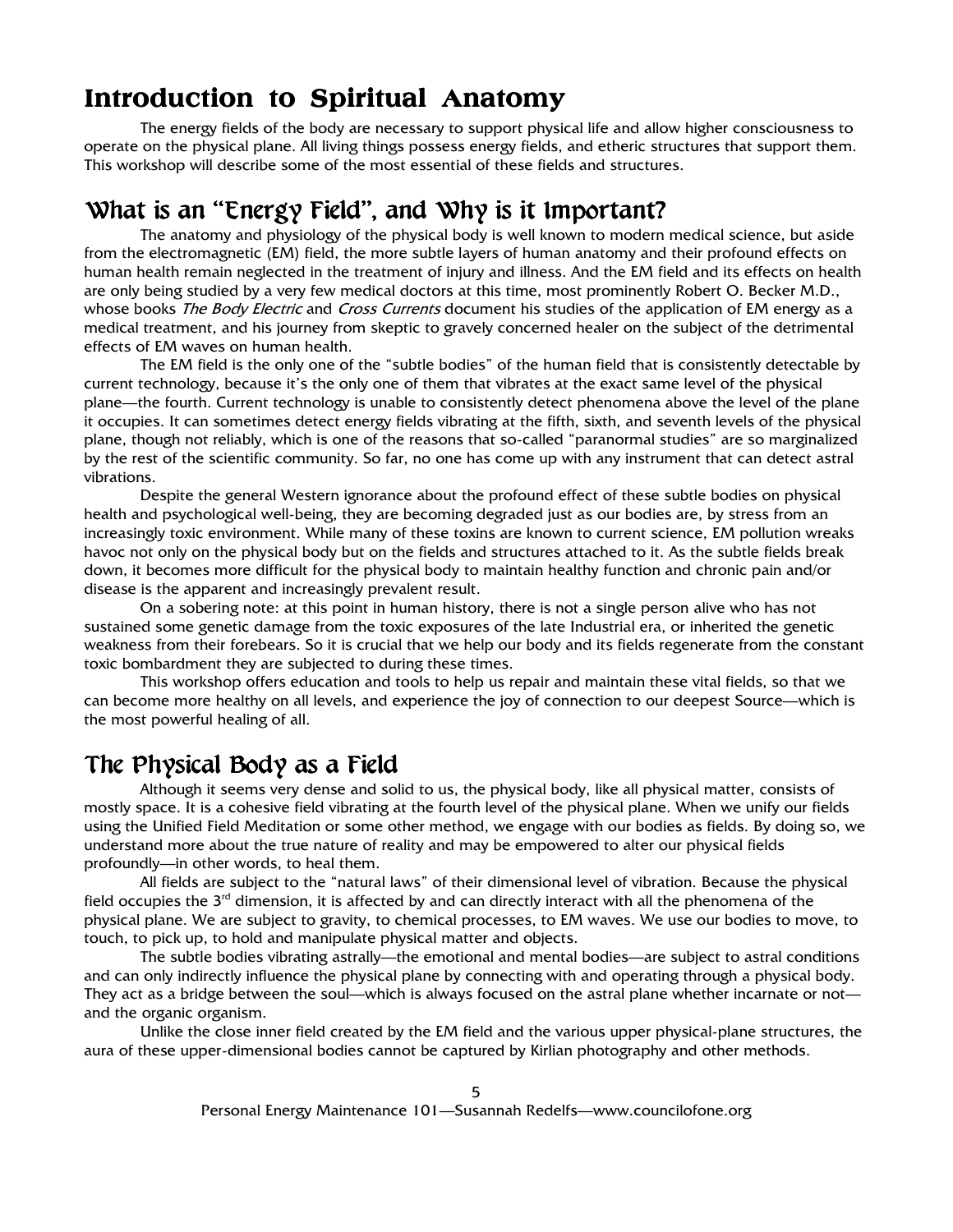The subtle bodies vibrating at the upper levels of the physical plane are also subject to physical conditions, even though they are harder to detect consistently with fourth-level physical instruments. That means that the same conditions that impact the physical body—EM waves, radiation, chemical exposure—also affect these fields and structures, though less intensely since they are vibrating at a "higher" rate than the body.

Unfortunately, because current Western medical instrumentation vibrates at the fourth level of the physical plane (with the body and all the physical universe we perceive and experience), it is unable to consistently detect these subtle bodies and are therefore unable to diagnose and treat ailments stemming from damage to these structures. They prescribe treatment for the physical symptoms without addressing the damage to the subtle bodies, which is what makes modern Western allopathic medicine oriented to treatment rather than cure.

The subtle bodies that will be addressed in this introductory workshop are: the etheric blueprint, the EM field, the *chi-*meridians, the chakras, *prana*, various etheric structures, the higher meridians (axiatonal lines) and the emotional, mental and spiritual bodies. Techniques will be offered to help perceive, repair, and maintain these vital structures.

## **The Physical Body and its Systems**

The physical body vibrates at the middle level (fourth) of the physical plane  $(3<sup>rd</sup>$  Dimension). The human body is infused with devic energy from the *homo sapiens* hive soul as are all animals, but because it is also a focus for an individuated evolving soul, the body consciousness vibrates at the  $4<sup>th</sup>$  level of the physical plane (all other devic energy vibrates at the  $1^{st}$ -3<sup>rd</sup> levels of the physical plane). It is the only one of the bodies to be focused on the present time, although in a non-unified state the body's concept of Now is limited to its immediate surroundings. In a unified state, the body taps into Spirit's experience of the Infinite Now.

Because of its focus on the present time, all traumas held by the body are perceived by the body as continually happening until the trauma is healed. While the emotional and mental body may realize that the traumatic incident is in the past, the body does not. It feels all the pain of the original incident until the energy is cleared from the site of injury.

The body exists to facilitate the evolution of all consciousness. Without incarnation on a physical plane subject to time and space, change and therefore evolution is impossible. Therefore, physical incarnation can be seen as the engine driving the evolution of all consciousness. A soul continues to evolve after it has completed a cycle of physical incarnation because it continues to examine and interpret its physical experiences, and teach and influence those still incarnating. At our highest levels of unity before merging again with the Source, we are experimenting with creating different ways to be physical for our next cycles of incarnation.

So although those of us with bodies often dismiss them and take them for granted, be assured that everyone on the other dimensions loves them for the organs of change they are, and are very focused on and interested in what happens on the physical plane. All of us who take cycles of physical incarnation are adventurous, dynamic. We are mavericks, risk-takers. We are passionately ambitious and enthusiastic about advancing evolution. We are every one of us going for the top job—we are all of us Gods-in-training stumbling through the early levels of Planetary Management 101, reaching ever greater levels of unity and generating through our grand cycles the raw energy needed for all consciousness to advance. And eventually, we will every one of us make it, because "there can be only One."

As the only one of the "lower bodies" (physical, emotional, and mental) with a direct experience of time, the physical body through its sensing mechanisms records and transmits the experience of change to the soul, and through the soul to its entity, and so on all the way up to Source.

Change is only measurable in the field of time, and is meaningless without it, so the physical plane can be seen as place where the otherwise simultaneous nature of time can be experienced like film slowed down, "frame by frame". Although most humans mourn the signs of aging in their bodies, the soul is fascinated by it, both the external and the internal processes, because it is an experience of change. We all love watching a good sunrise or sunset because the opportunity for essence contact is right there, in the soul's rapture at the beginning or passing of another day of evolution, of change and movement. We are fascinated by stars for the same reason.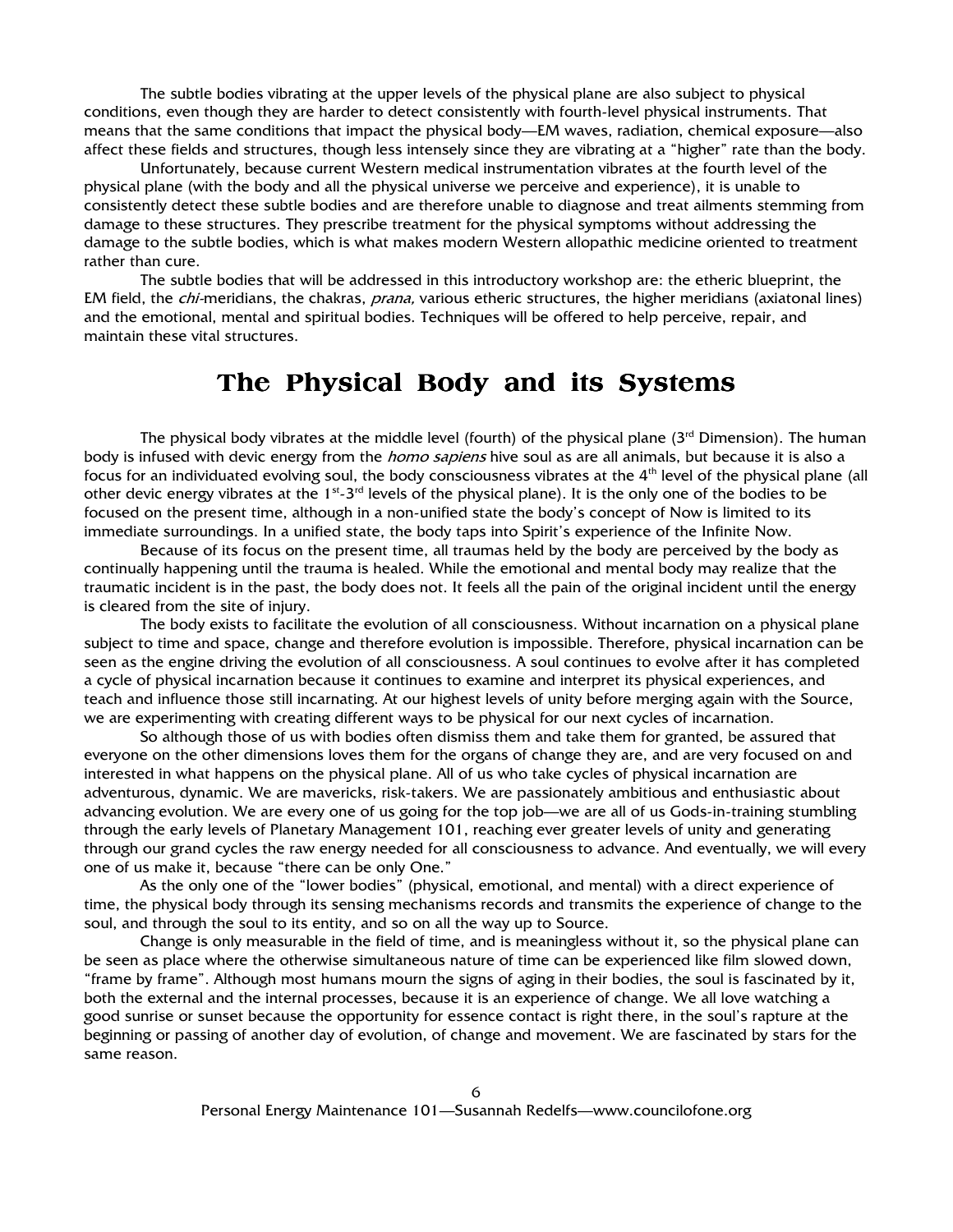The physical body—like all animals—has its own devic/hive soul consciousness, distinct from that of the soul that is bonded to it. Incarnation is an exquisite and intimate cooperation between an upper-dimensionallyfocused matrix of higher consciousness (the soul or essence) and a lower-physical devic consciousness bonded to, influencing and informing an organic physical body.

This is one of the many reasons that we all learn over the course of a cycle of physical incarnations to stick it out and not commit suicide or other egregious forms of self-destruction—we gradually learn reverence, unconditional love and respect for our bodies as indispensible partners in our process of evolution. "The body is a temple." is quite literally the soul's perception of being physical, however the personality might feel about it.

Although the analogy isn't exact, it might stimulate us to treat our bodies with more compassion and respect if we think of them the same way we think of other beloved devic consciousnesses in our lives—our dogs, our cats, our horses, etc. Abusing our bodies is like abusing any animal—it begins to become traumatized, distrustful, and somatize ailments. And so it can benefit us to gradually repair and rebuild our relationships with our beloved and underappreciated partners in evolution.

This is not an "instant gratification" technique, but a gradual development of a more conscious relationship with your body. As you become more sensitive to its communications, you will be able to ask it to do more for and with you—like correcting organic imbalances and regaining vibrant health. And the more you do this technique, the more anchored and present in your body you will feel, and reap all the glorious benefits of being Spirit fully embodied and expressive on the physical plane.

#### **Exercise: Contacting the Devic Consciousness of Your Body**

- 1. Unify your fields using the Unified Field Meditation.
- 2. Once your fields are unified, move the central core at your heart chakra down into the base chakra, radiating the unified field from this point.
- 3. Set your intention to contact the devic consciousness of your body. Remember that devic communication is simple and subtle—it can come as sensation, image, "knowing", and pulsing light and geometry that you translate into meaning. The first times you do this, you're just establishing contact—now is not the time to approach with a list of demands! Remember that the deva of your body can be feeling ignored and abused, and ideally will be approached with gentleness and compassion, with love and with respect for its own essential nature and integrity.
- 4. Allow yourself to experience this communion with your body. Let it tell you anywhere it might be hurting, or neglected.
- 5. When you feel complete, allow the center of your unified field to move back up to your chest area, and allow your consciousness to come back into the room.

#### The Instinctive Center

Although the nervous and endocrine systems trigger behavior from instinct, the programming or "wiring" for these triggers is contained in a structure inside the base chakra. This wiring runs the physical activities tied to instinctive behavior for the species. The wiring is a direct connection to "Species Central" for the body's species, whatever it is, so that the hive soul/deva can transmit proper behavior to each individual body currently extant.

The instinctive center wiring moderates the release of the proper neurotransmitters and hormones for "fight or flight" situations and holds basic survival patterning for the biological organism, as well as the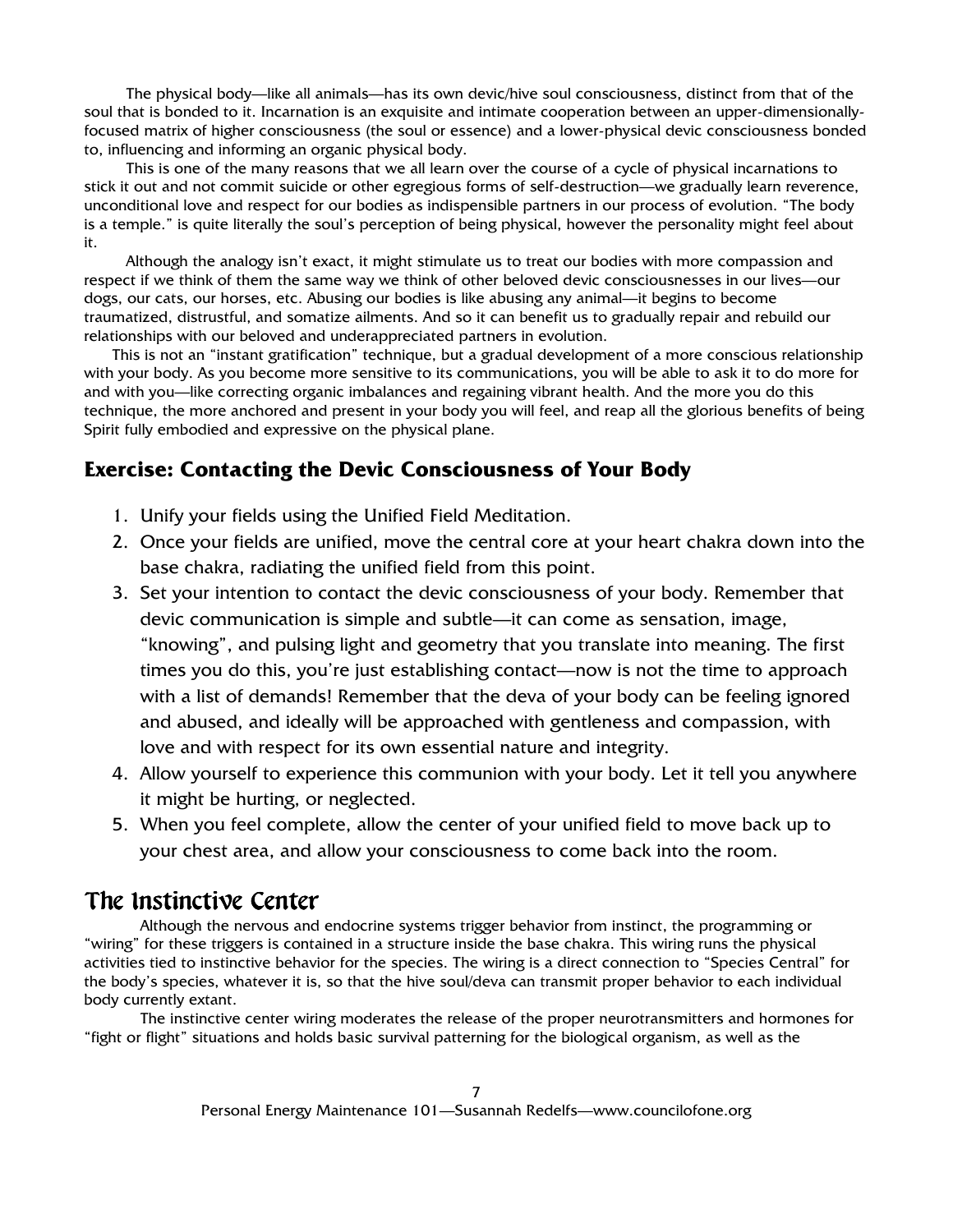evolutionary matrix (physical akashic record) for the species. It holds the primal social and sexual imprints, including sexual orientation.<sup>1</sup>

When we are under stress from our lifestyles, environment, or bodies, the instinctive center wiring flares up and becomes overstimulated, which can send the endocrine system into imbalance as there is a constant release of the "fight or flight" hormones, primarily adrenaline and cortisol. Overexposure to these hormones over time creates oxidative stress which breaks down the overall health of the body, sending the immune system into overproduction of the inflammatory cytokines which can result in chronic pain and disease, including autoimmune disease.

Therefore, it's a good idea to give support to this area whenever we are experiencing stress of any kind. Since modern daily life can in itself be a relentless background stress, the more we can do this, the better.

#### **Exercise: Adjusting the Instinctive Center Wiring**

- 1. Unify your fields using the Unified Field Meditation.
- 2. Once your fields are unified, allow your consciousness to drop into the base chakra.
- 3. There is a wiring structure in the base chakra that is shaped like a spiraling line expanding in a circular motion up into the body.
- 4. If it is overstimulated, and you are clairsentient, you might sense that the pulse of its movement is "off" or erratic.
- 5. Request that the highest level of love your body can hold surround this wiring, soothing it and settling it into normal rhythms.
- 6. When you feel complete, allow your consciousness to come back into the room.

## The Electromagnetic (EM) Field

l

Electromagnetic (EM) pollution in the industrialized world is creating a general breakdown of health due to its damage to and interference with the EM field of the human body. Disturbances in our EM fields cause our neurochemistry, our immune systems, our endocrine systems, and the electrical energy that powers healthy cell division to go haywire. It can disturb the proper balance of electrolytes needed for healthy organ function. Long-term constant exposure to these sources of EM pollution often lead to serious, possibly life-threatening, chronic disease.

The human EM field (like the EM fields of all living things) is designed to match frequency with the EM pulses of the Earth, in order to navigate using the planet's ley-lines and vortices. When bombarded with multiple frequencies, it tries to match all of them, with the result that it starts to break down, become erratic, overstressed, and eventually exhausted.

While there is currently no solution that will completely protect us from EM pollution and its effects, we can minimize the impact and the damage. We have to call on help from Spirit for this, however, as the process is too complex for us to manage consciously on our own.

The EM field vibrates at the  $4<sup>th</sup>$  level of the physical plane; therefore, it is consistently detectable using scientific instruments.

It is recommended that you invoke this assistance whenever you are going to be exposed to Wi-Fi, computer and television monitors, mobile devices and telephones, powerful radio and cell towers, office

<sup>1</sup> **As one of the methods the environment has for balancing its ecosystems, Species Central is able to change sexual orientation/preference as a means of overall population control when the species overshoots its ecosystem. In humans, sexual orientation wiring is usually set by the age of three. The soul's life plan, input from Species Central, environmental factors, xenoestrogens, and family dynamics—especially with the parents—all influence how this wiring "sets". Once set, it imprints the nervous system and does not change (and cannot be changed) throughout the lifetime. I realize that we humans take our sexual identities and preferences very personally and this information might be stimulating to some people. As with everything, it is not the whole story, just one of the pieces. Consciousness complicates everything.**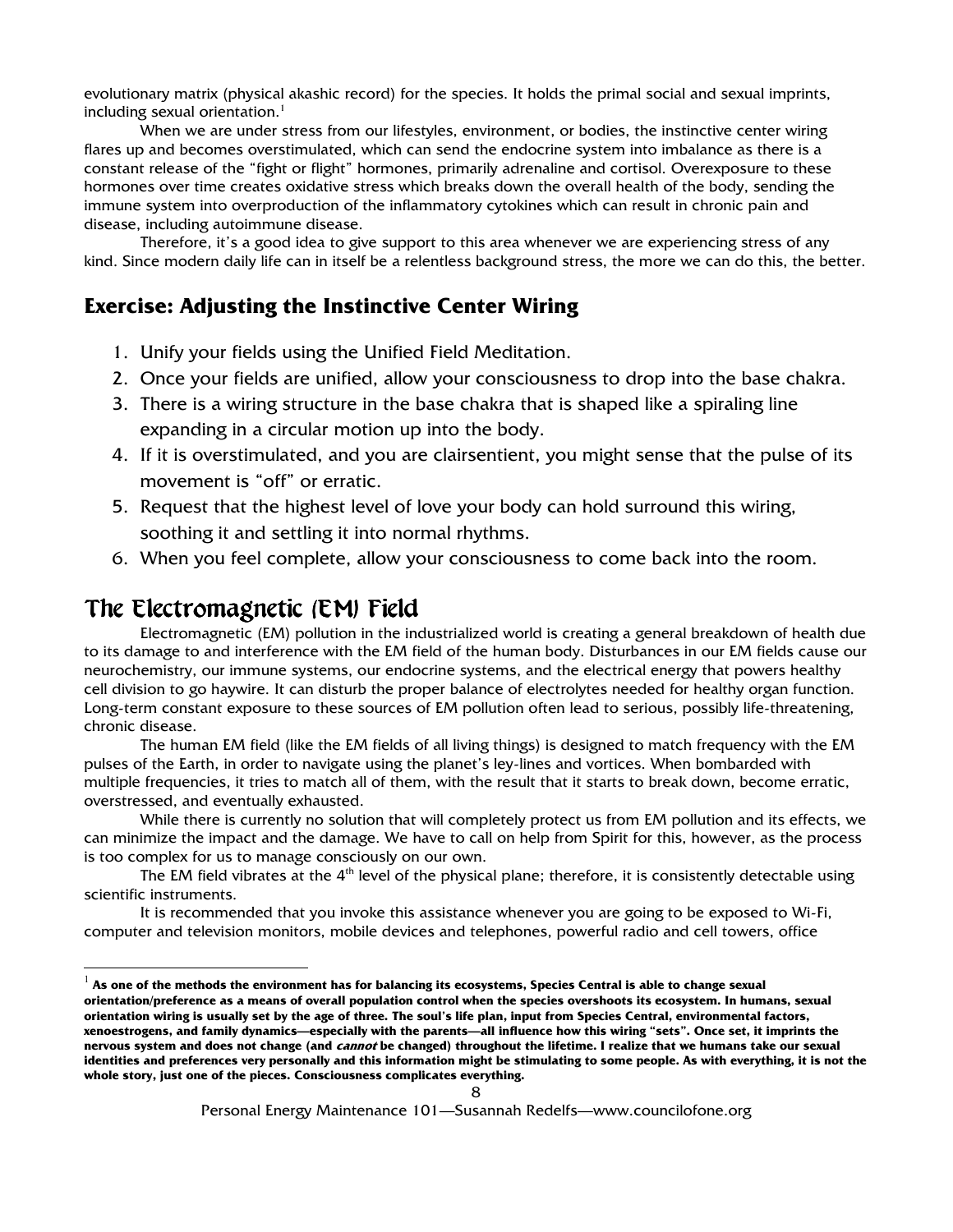equipment, or emitters of electrical and/or microwave radiation. It is also recommended that you do this during plane travel—during takeoff and landing especially, as the exposure is especially intense at those times.

I invoke this so often that I've just set a shorthand word that Spirit knows means what was asked for the request given below: I simply silently project, "Harmonize!"

#### **Exercise: Harmonization of the Electromagnetic Field**

- 1. Unify your fields using the Unified Field Meditation. This allows you a deeper and clearer connection to Spirit.
- 2. Doing your best to clear your mind so that your telepathic request can be discerned over the background "noise" of your random thoughts, project the following request to Spirit:

#### **"Spirit: please harmonize all electromagnetic fields and frequencies in my immediate area to my fields."**

Sometimes, simply harmonizing the EM field isn't enough. By placing a structure called a Deca-Delta Manifold into a unified field, all of the fields are held more stable, so that intense surges of energy from any source can be accommodated safely. Thus, this technique is also useful for channels, healers, and powermeditators, as it will stabilize the fields under any source of energetic intensity or disturbance.

The Deca-Delta Manifold requires a fully unified field to be functional. If the unified field breaks down, so does this structure, and it will have to be placed again once the unified field is reestablished.

It is recommended that this technique be used during air travel, during medical imaging with MRI, Xrays, and other types of scans (especially those requiring electrodes), when you are being exposed to massive fields from radio and microwave dishes or power transformers, and more generally if you have any EM sensitivity. It is also helpful for those who act as conduits for intense flows of energy on a regular basis, especially those in planetary service healing roles.

#### **Exercise: Stabilization of the Electromagnetic Field**

- 1. Unify your fields using the Unified Field Meditation.
- 2. Once your fields are unified, allow your consciousness to rise up through the crown chakra to the  $9<sup>th</sup>$  chakra about a foot above your head.
- 3. Request from the highest level of Spirit appropriate that a Deca-Delta Manifold be placed from the  $9<sup>th</sup>$  chakra to below your feet.
- 4. You may sense or visualize the structure—it is ten pyramid structures of variable size stacked and interlocking, with the top apex at the  $9<sup>th</sup>$  chakra and the base of the bottom pyramid right below your feet (see diagram).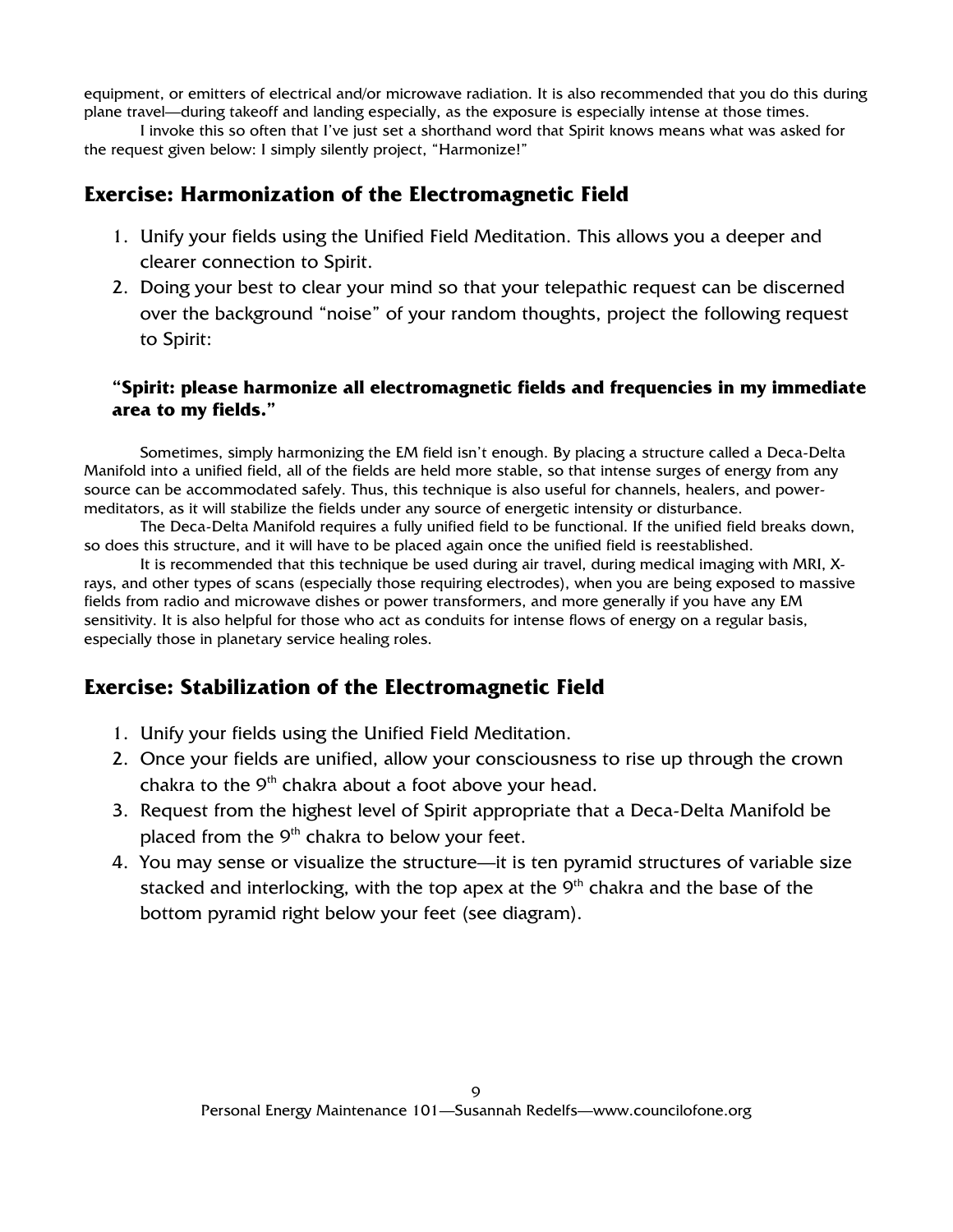

Deca-Delta Manifold for Field Stabilization

10 Personal Energy Maintenance 101—Susannah Redelfs—www.councilofone.org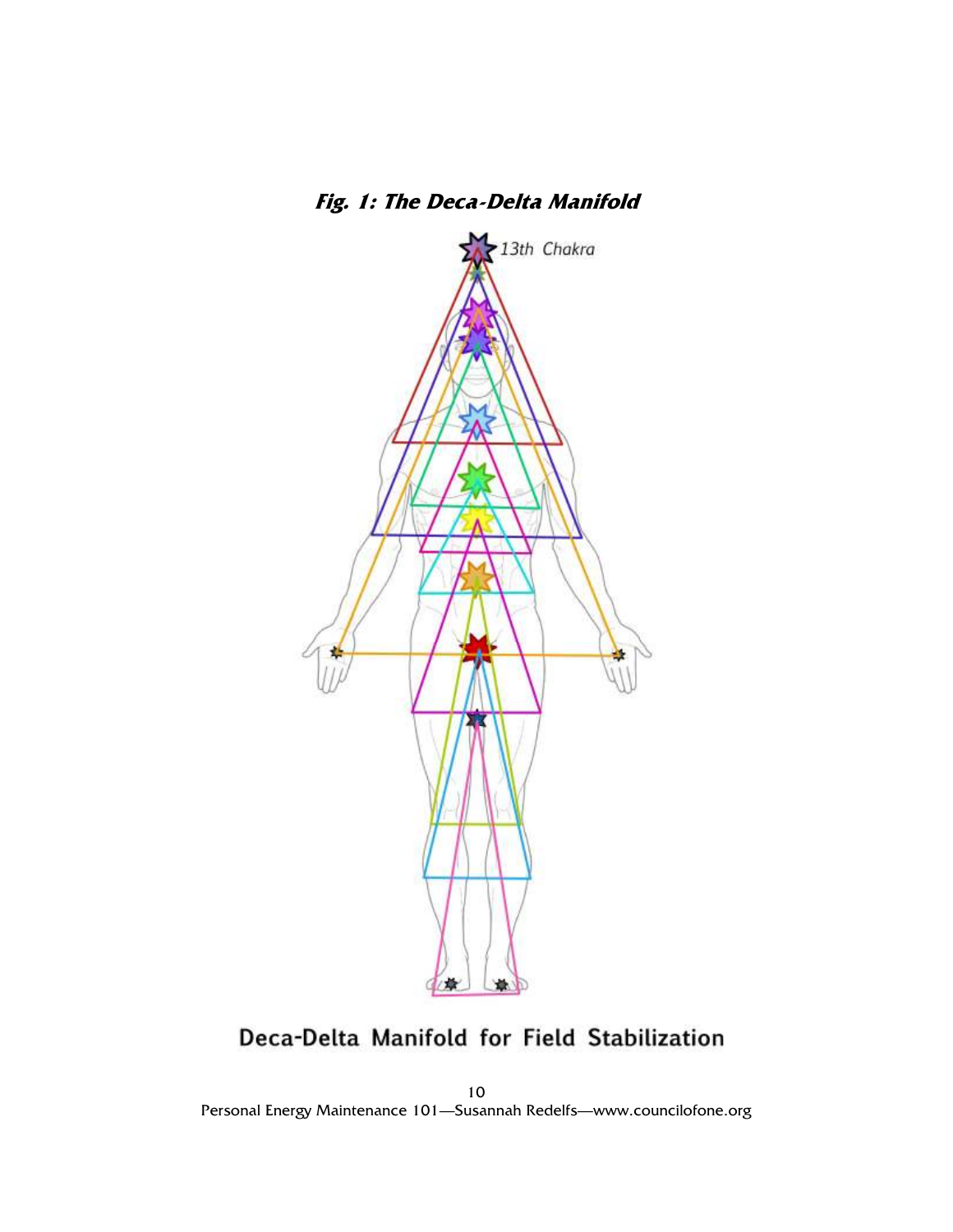Sometimes despite our best efforts to buffer ourselves, our EM fields take on too much stress and start to polarize, pulling the fields into hemispheres. If this condition persists then it can result in long-term neurological and psychological effects, such as weakness on one side of the body, brain fog, involuntary muscle spasms, and bipolar depression.

This technique operates by temporarily switching and holding the position of the electrical and magnetic body circuits (see diagram). "Standard-issue" configuration has the magnetic circuit on the right side of the body, and the electrical circuit on the left.

#### **Exercise: Depolarizing the Fields**

- 1. Unify your fields using the Unified Field Meditation.
- 2. Once your fields are unified, inform Spirit and your healing guides that you will be depolarizing your fields—they will assist.
- 3. Visualize the circuits instantaneously switching position—left to right. Now the magnetic circuit should flow over the heart, the electrical over the liver.
- 4. Visualize the gravitational circuit outlining your body smoothing and becoming stable and clear.
- 5. Hold them in this position for a few minutes to give your fields time to flow back together in wholeness. When it feels like your fields are more "even", switch them back to their initial position, again smoothing out the gravitational circuit. If the polarization is severe, you might want to repeat this switch several times, quickly in succession, to "shake up the sediment" in your fields. **IMPORTANT:** In repeating the sequence, remember to calm down the gravitational circuit after each switch or you might experience nausea, vertigo, and/or light-headedness.
- 6. When you feel complete, allow your consciousness to come back into the room.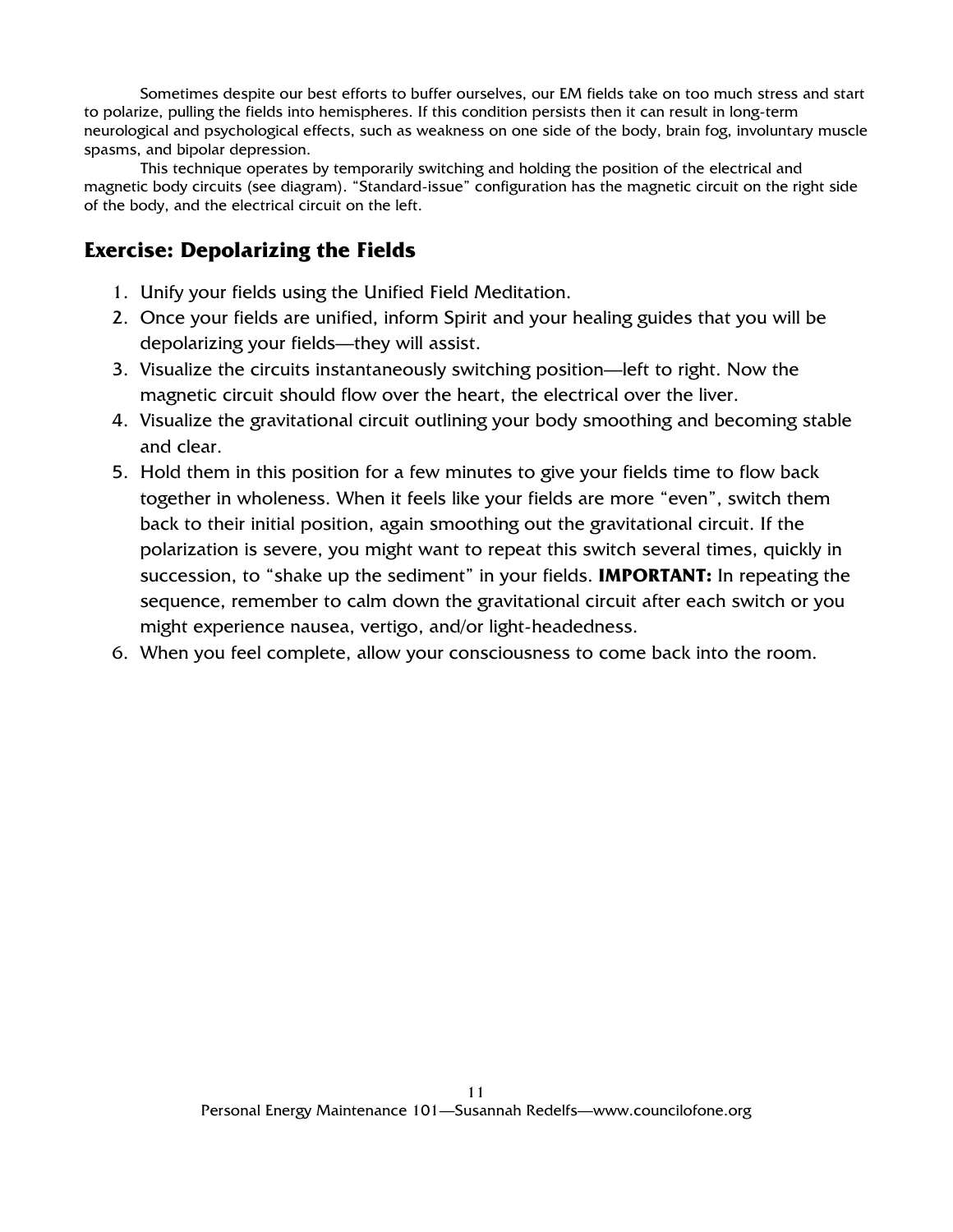

# **The Major Body Chakras**

The chakras are a vital part of the energy system supporting the lower bodies, and vibrate at the 6<sup>th</sup> level of the physical plane.

The chakras focus and transmit certain key energies that support not only physical health and wellbeing but emotional and mental balance.

Emotional and mental issues often cluster in dense sticky matrix or encrustations of stuck energy around the chakras that resonate with the issue in question; for instance, intimacy issues often cluster around the heart and navel chakras, mental blocks around the brow chakra, communication issues around the throat, issues with power at the solar plexus, issues with being embodied in the base, and spiritual connection issues in the crown. But these issues are certainly not limited to clustering around chakras—they can be found throughout the fields, often in disrupted patterning that has to be corrected.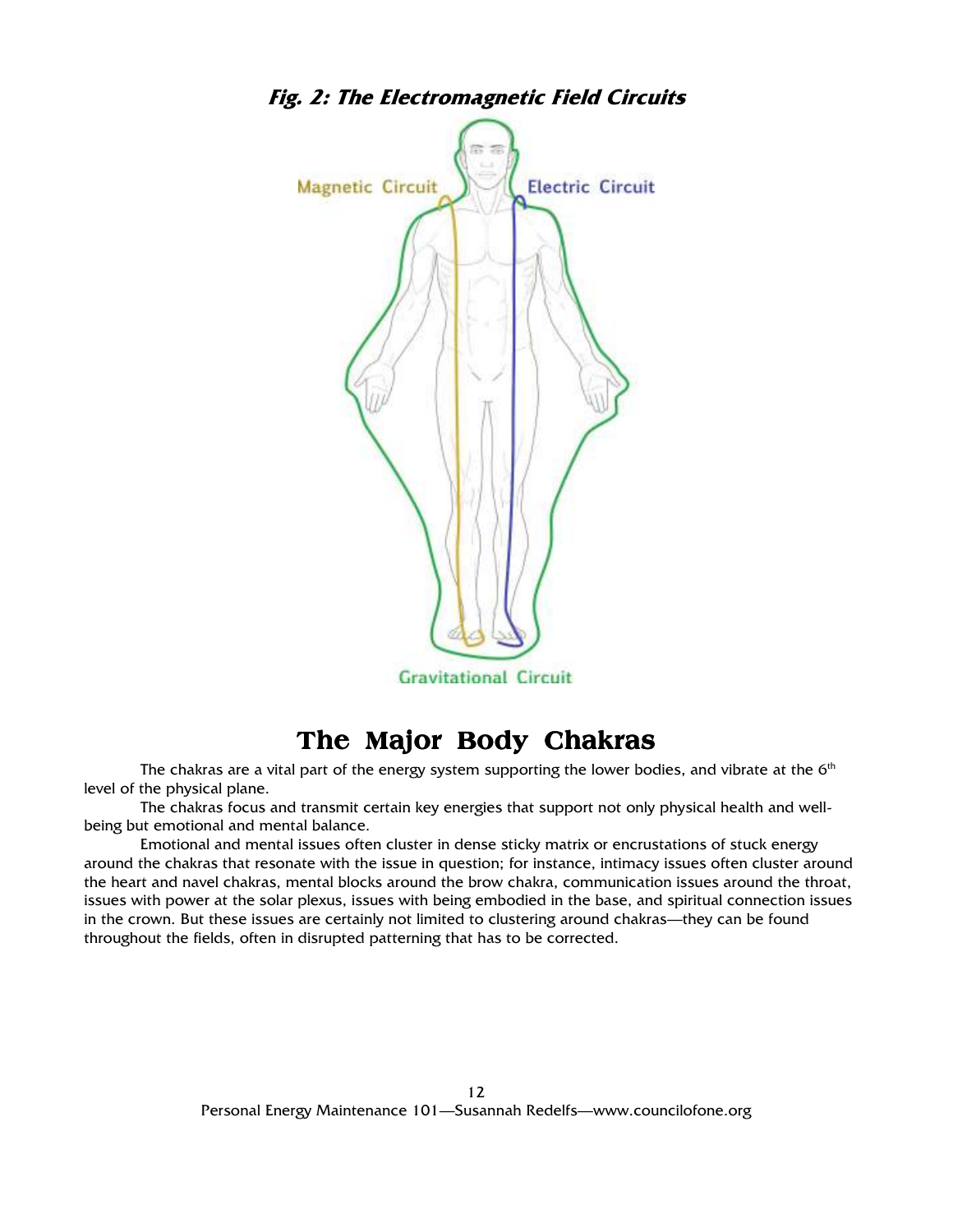

# Major Body Chakras

13 Personal Energy Maintenance 101—Susannah Redelfs—www.councilofone.org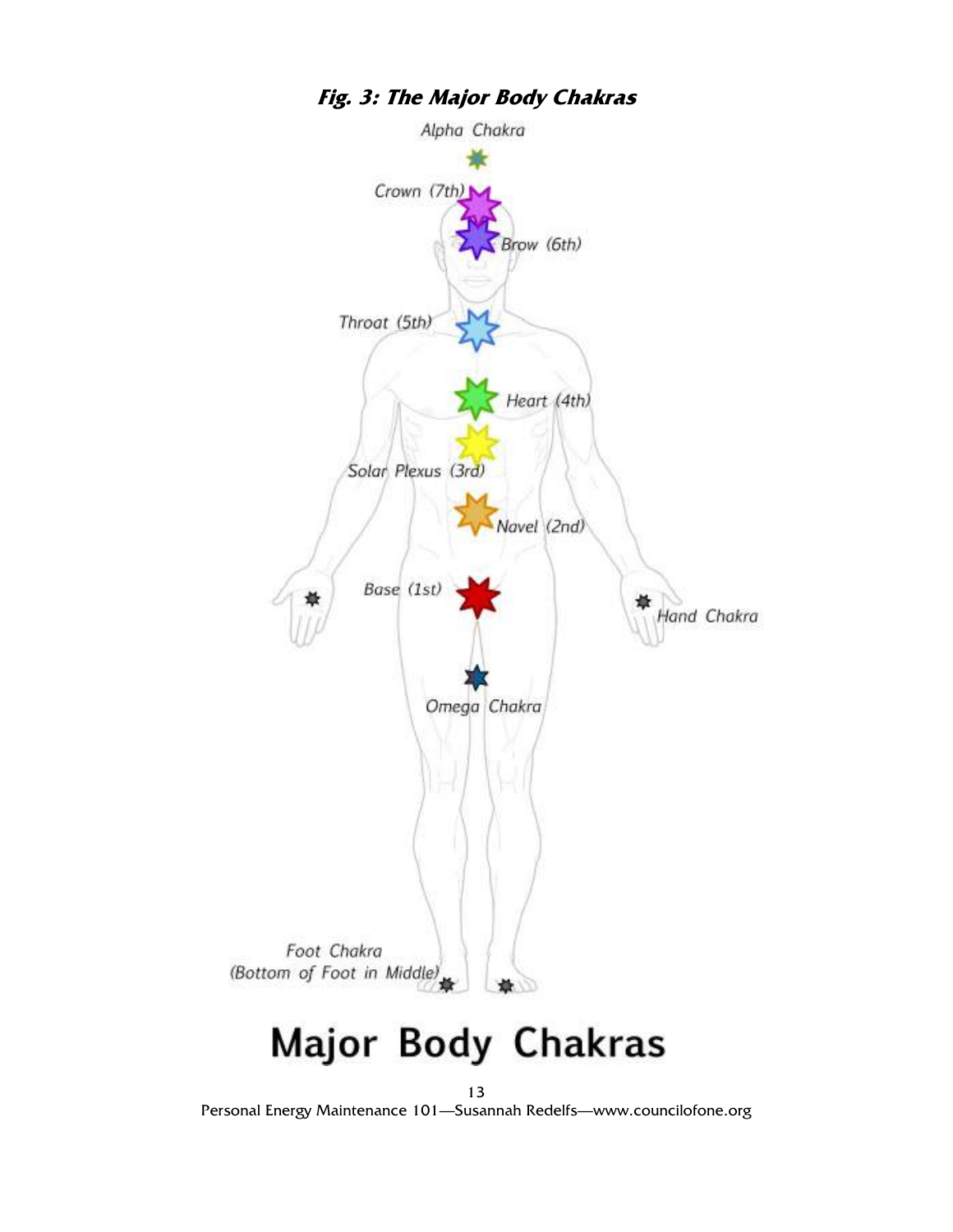## The Base (First) Chakra

The base chakra is what connects us to the Earth and its energy systems. Sealing one end of the pranic tube, it is critical to the healthy circulation of *prana.* It holds the Instinctive Center wiring and supports the physical survival of the body. Issues in this area include problems with the rectum and lower colon. It supports physical vitality and health, and weaknesses in this chakra often lead to extreme fatigue and lowered physical function.

To be blunt about it, sticking anything up the anus disrupts the proper energy flow in this chakra. If such activities are to be engaged in, it is recommended that the first chakra be rebalanced as soon as possible after the activity in question. (Both vaginal and anal rape seriously disrupts this chakra, sometimes it is shattered by the trauma, so if there is anything like this in your past it is recommended that you rebalance on a regular basis).

#### The *Hara*

Located between the first and second chakras, it is considered by some traditions to be the "seat of the soul". There is a major embodiment lock here, which is why it has been called that. *Hara* is the Japanese term for this area of the body, and many meditation practices have you starting from the *Hara*. After unifying your fields, it can feel very good to "move" the center of it at the heart chakra level down to this area to feel anchored into the body and a subjective experience of your connection to Spirit deepening.

#### **Exercise: Centering in the Seat of the Soul**

- 1. Unify your fields using the Unified Field Meditation.
- 2. Once the Unified Field is established, concentrate on moving the heart chakra down the body to settle between the navel and the base, in the *hara.*
- 3. Allow yourself to sense the solidity of your energy when the center of the Unified Field is centered here. Invite your soul to make itself known to you and open to essence contact.
- 4. You can move the center of your field back to your chest when you like, but you might experiment with walking around with your fields configured in this way. Many people find they feel more "solid", more powerful, more awake and aware, and more anchored in their bodies.

## The Navel (Second) Chakra The Navel Chakra

Generates the energy of sexuality, creativity, and intimate contact of all kinds, physical or not. Both women and men carry rape and sexual abuse trauma here.

If the person has experienced difficult relationships, there can be a "No Vacancy" sign placed energetically over this chakra to block others from "reading" it. This makes it difficult to generate a spark of attraction in romantic relationships.

Despite the teachings of some traditions, it's not an "either/or" chakra—it is absolutely possible to fully run both sexual and creative energy simultaneously. Indeed, you cannot experience one charge without the other being present to some degree, so one might see it as a requirement that both run at once. When the fields are unified, there is no limit to how much sexual and creative energy can be tapped, as is true for all the chakras when unified.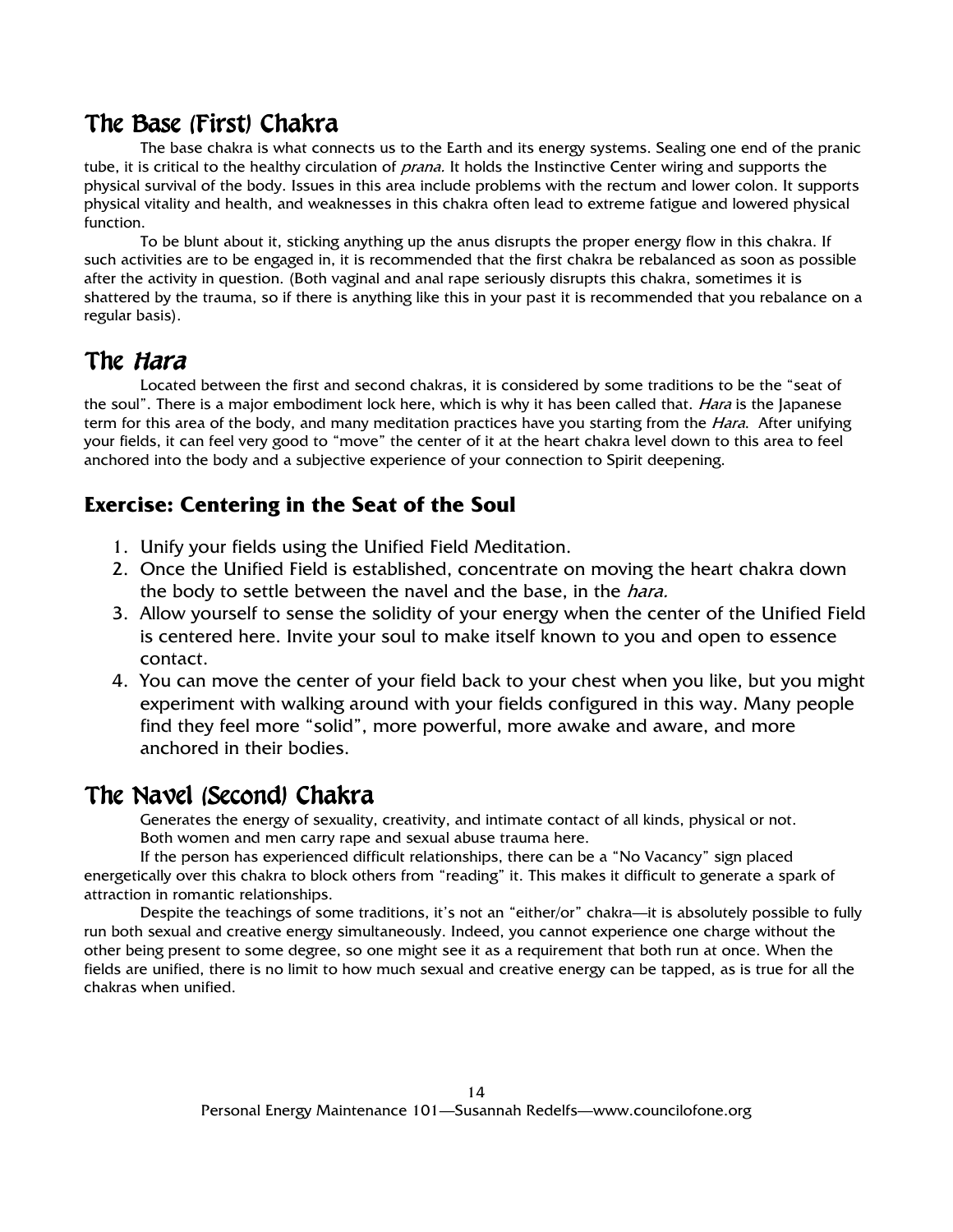#### The Solar Plexus (Third) Chakra

This chakra generates the energy to "get things done" on the physical plane, and to manifest life conditions. It provides the "juice" for the soul working through the body to effect change on the physical plane.

When a person has been seriously emotionally abused from childhood, denigrated, judged, criticized, and undermined, they will often unconsciously place a disc over this chakra to block it, to seem small and inoffensive and therefore (hopefully) escape notice by the abusers.

It is also unconsciously placed when the person has worked through many power balance issues in recent incarnations and they feel cautious about repeating past errors.

#### The Heart (Fourth) Chakra

This chakra generates heart energy, healing, and is a direct conduit to unconditional love. The Green Ray—which is radiated by this chakra—is also called the "boomerang ray" because energy sourcing from this chakra is radiated, expands and magnifies, and returns to the sender greater than when sent out. As such, it is a critical chakra when you are working on consciously manifesting changes in your experience of reality.

Often shielding is placed around this structure due to past heartbreak and emotional trauma and pain. While the person unconsciously places this armoring in self-defense, it actually only blocks the energy around the chest. The best way to heal from a broken heart is to expand your heart chakra into the pain, not contract from it. This is of course easier said than done.

Sometimes, a person will place a love deflection disc over this chakra. No matter how much they are loved by others, they are unable to feel it.

This chakra can sometimes crack if the heartbreak is severe or especially agonizing. A cracked heart chakra leads in time to lung and heart disorders—one can literally die from a broken heart (chakra).

#### The Throat (Fifth) Chakra

This chakra governs the expression of the person's truth, as they perceive it in that moment. Such expression is often verbal, but doesn't have to be, as expression encompasses the full range and nuance of human communication.

Rupture or disrupted wiring in this chakra leads to chronic throat conditions, a feeling of choking or blockage that can be very uncomfortable, issues with the vocal cords, and a difficulty in expressing oneself on any level.

Some people place an inhibitor pin into this chakra, usually because of a traumatic past life incident (or many of them) where they were punished and experienced pain, trauma, and/or death for speaking their truth. Over time, this will affect the vocal tone and purity of the person's voice as it blocks the meridians carrying energy to the throat and vocal cords.

#### The Brow (Sixth) Chakra

Seat of the Third Eye, governs the intellectual center but also psychic perception The Third Eye is often blocked—this can result in a feeling of pressure, pain, or even chronic headaches when

meditating or engaging in spiritual work. This chakra stimulates the pineal gland.

It is also the site of a psychic inhibitor locking down clairvoyance.

#### The Crown (Seventh) Chakra

Connects you to the upper chakras and to the various levels of soul.

Is often used along with the Jade Pillow by channels to receive and transmit information.

There is sometimes a "cap" that sits over the crown to slow down its flow. This can indicate either a high level of caution or fear of Spirit by the person or traumatic experiences with meditative practices that blow the energy body (such as uncompleted kundalini circuits).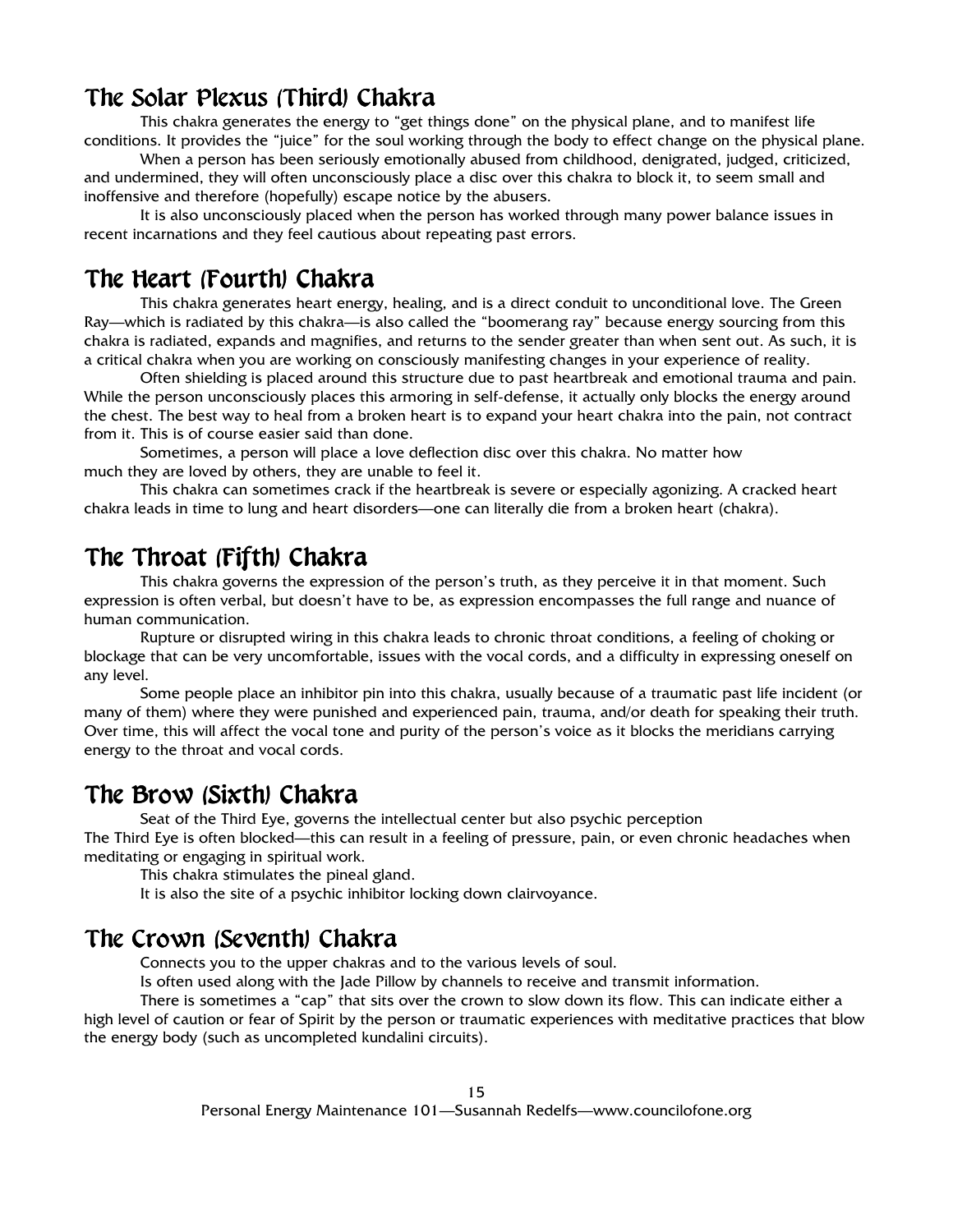The Fourth Eye, which connects the 5<sup>th</sup>-dimensional psychic centers, is centered in this chakra, and stimulates the pituitary and hypothalamus glands.

#### The Hand Chakras

Usually about the size of silver dollars in the palms of the hands; some healers, psychics, channels and artists have them open to beyond the width of the hand.

They can often get clogged and blocked if not cleaned regularly, causing problems in the hands, wrists, fingers, and sometimes up the arm, shoulders, and neck.

## The Foot Chakras

Usually about the size of silver dollars in the arch of each foot; some planetary service healers and devic specialists have them open beyond the width of the foot, sometimes by a considerable margin.

Can often get clogged and blocked if not cleared regularly, causing problems in the feet, ankles, toes, and sometimes up the leg and into the pelvis and lower back.

Planetary service healers specifically have issues with the chakras blowing out—they are conduits of energy and the structures can get overstressed when the healer is pulling energy from the Earth through the feet. It is often helpful to place a "buffer" of energy around the chakras in such individuals, a kind of energy "flame-tamer".

There are many exercises in many traditions for working with the chakras. However, when the chakras are incorporated into a unified field, more powerful rebalancing can occur because we are "out of the way" by being unified through the heart. In other words, it is easier to release attachment to the issues connected with the chakras, and therefore easier to release the stuck energy.

Another advantage to doing chakra work when they are unified is that you can work on the chakras individually. In most traditional cleaning disciplines, they all have to be worked on during the same meditation or there will be imbalance. With the fields unified, we're already balanced, and so if we have specific issues around one chakra, we can just work on it and not touch the other ones.

Also, in this exercise the Alpha and Omega chakras are included, so it is another way to balance the EM field.

It is useful to work this exercise any time you feel blocked in any of the chakra areas. You can work on all the chakras, or just the one(s) of interest.

#### **Exercise: Unified Chakra Rebalancing**

- 1. Unify your fields using the Unified Field meditation.
- 2. In this exercise, you can work on any or all of the chakras in any order—there does not have to be any specific sequence.
- 3. Concentrating on the chakra in question, visualize it opening up as far as it will go. What this looks like to your inner vision depends on how you were trained to visualize them. Just use intent to open it up.
- 4. If you sense or see any accumulations of stuck energy around it, invoke the Silver Ray of Grace and the Violet Flame of Transmutation to infuse the area until it dissolves.
- 5. If it opens smoothly, simply move on to the next chakra. If you feel resistance, or know you have issues keeping it open, then direct light into the chakra, as if the chakra was a mouth and the light breath. It may appear as if the light you are breathing into the chakra is a different color or intensity than the chakra—this is fine. Just work with whatever Spirit and your healing guides send you. With each "inbreath"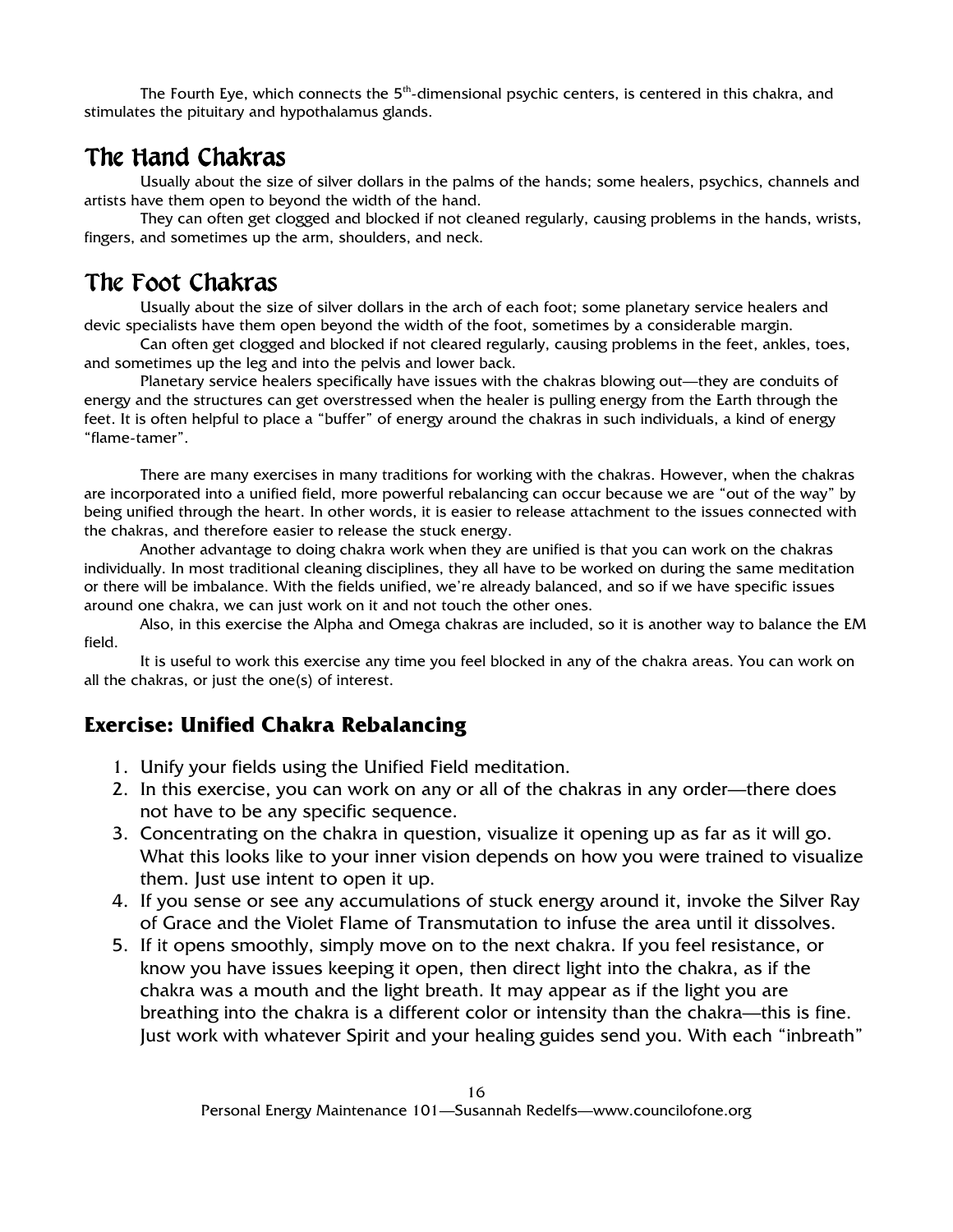of light into the chakra, expand its size. It doesn't matter how far you expand it—it will snap back to normal proportions on its own, so just blow it out as far as you can.

- a. Uncoiling the Serpent: Awakening the Base  $(1<sup>st</sup>)$  Chakra
	- i. When concentrating on this area, sense or see the upward-spiraling energy of the kundalini serpent. As you breathe light into this chakra, sense the pulse of your life-force in the base of the pranic tube. Feel it resonate and "beat" with the pulse of the Earth.
- b. Igniting the Spark: Energizing the Navel  $(2^{nd})$  Chakra
	- i. Here, you are activating your creativity and sexual energy. When working on this chakra, it isn't uncommon for your body to feel awake and excited. As you breathe light into this chakra, sense the heat in your loins and the activating spark of creative fire.
- c. Expanding Your Presence: Empowering the Solar Plexus  $(3<sup>rd</sup>)$  Chakra
	- i. Power can also be called will, and strengthening this chakra facilitates the process of the will becoming manifest in the world. Without the energy of this chakra, your life will not be very active and you will not have much confidence to move forward. As you breathe light into this chakra, feel the surging energy in your body that signals movement and action, the heady feeling that you can "take over the world". Spirit also uses this chakra to manifest its vision for the life task, so keeping this area clear really helps us connect with and act on that.
- d. Flowing with Your Heart: Expanding the Heart  $(4<sup>th</sup>)$  Chakra
	- i. This chakra is arguably the most critical of all. The Unified Field is based in it for a reason. Earth is in a universe with a Love orientation, and so the heart chakra is primary. As you breathe light into the heart, feel yourself becoming love, being love with every cell in your body, and the generous flow of energy from this chakra. Feel how the energy that radiates from the heart flows back to you magnified, for love expands into more love, always.
- e. Singing Your Truth: Expressing the Throat  $(5<sup>th</sup>)$  Chakra
	- i. This chakra governs expression, verbal or otherwise. Because of social conditioning, we often feel stifled or blocked in this chakra, because we do not live in a society that values truth or authenticity. As you breathe light into this chakra, feel how it resonates with your heart, brow, and solar plexus—this connection allows us to speak our love, truth, and power clearly. As you breathe light into this chakra, feel these four chakras creating a kind of circuit between them.
- f. Opening the Eyes of the Soul: Focusing the Brow  $(6<sup>th</sup>)$  Chakra
	- i. This chakra governs thought and truth, and is the seat of the Third Eye (*ajna*). It also is responsible for perception on all levels. As you breathe light into this chakra, feel the Third Eye open, and a sharp beam of light come from it to expand out into a cone. Then rotate this cone in 360 degrees around your head to expand perception. Changing the speed of rotation changes the dimensional frequency you are sensing—in general,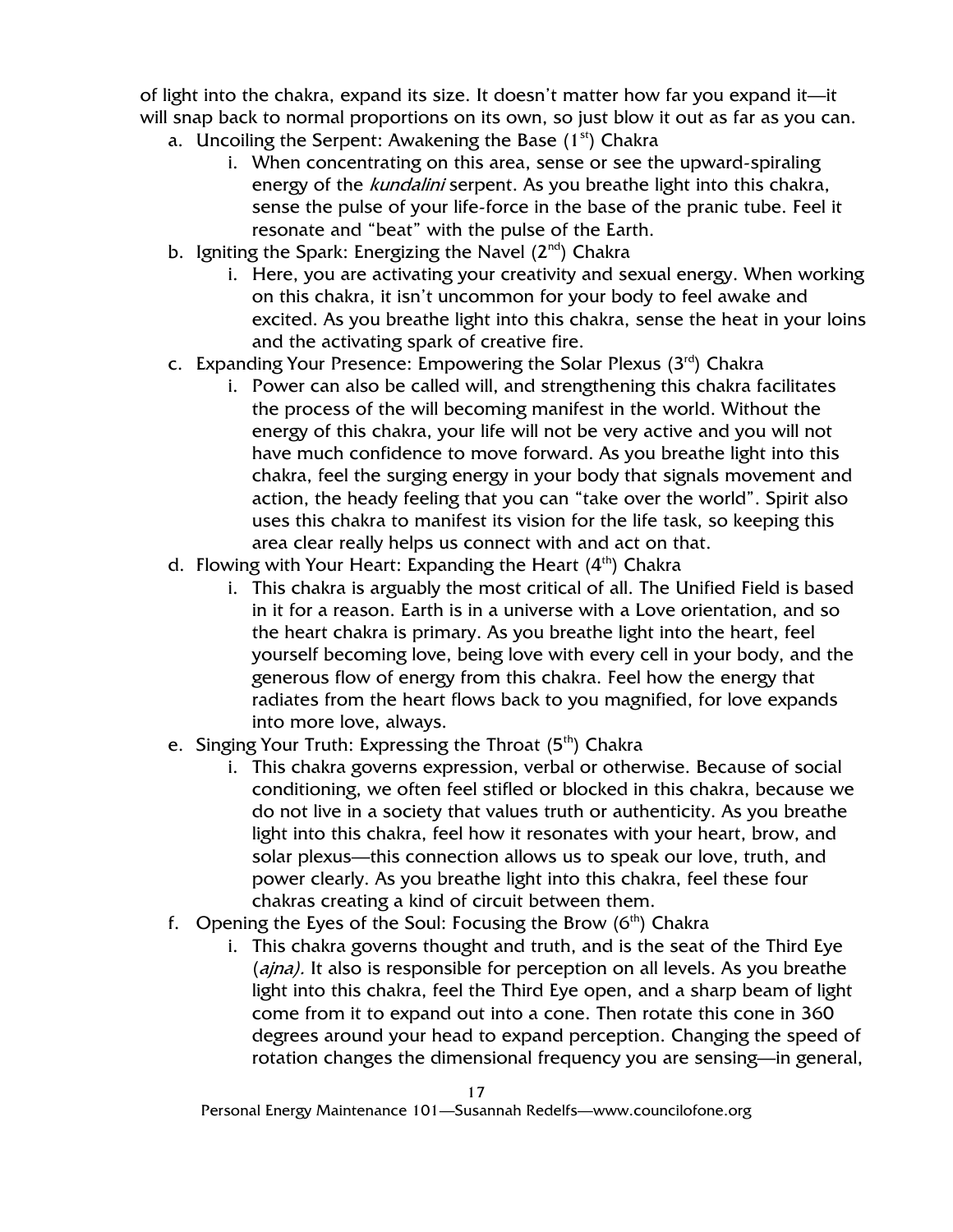faster rotation/frequency means higher dimensions. Note that you will probably not be able to see much past the  $5<sup>th</sup>$ —the human mind doesn't process well more than two dimensions higher than the  $3^{\text{rd}}$ .

- g. Surrendering to Spirit: Unfurling the Jeweled Lotus in the Crown  $(7<sup>th</sup>)$  Chakra
	- i. This chakra connects us to Spirit and is the gateway to the upper chakras  $(8<sup>th</sup> - 14<sup>th</sup>)$ . It is connected to the Fourth Eye, which allows us to perceive dimensions higher than the astral. As you breathe light into this chakra, feel the vibration of your body quicken as you make contact with your soul.
- h. Connecting to Source: Attuning the Alpha Chakra
	- i. This chakra connects us "vertically" to the entire continuum of our being, from the physical all the way back to Source. As you breathe light into this chakra, feel your energy expanding upward like a plant reaching for the greening power of the sun.
- i. Anchoring to Self: Stabilizing the Omega Chakra
	- i. This chakra connects us "horizontally" to all of our concurrent incarnations across time, parallels, and alternates. When both the Alpha and Omega chakras are stabilized, we are anchored into the full spectrum of our being. (see the "Grounding into Spirit" exercise on www.councilofone.org). As you breathe light into this chakra, feel your energy expanding outward in all directions like a spreading pool of water.
	- ii. The Waves of Metatron pulse between the Alpha and Omega chakras, attuning the EM field across and through the dimensions. The EM signature is as unique as a fingerprint, and so the Waves act as a beacon or "locator beam" so that you can be found by those beings who wish to work with you as part of the evolutionary process of the soul.
- j. Opening the Hands and Feet
	- i. As you breathe light into the hands and feet, feel how you bring energy in through your feet and radiate it from your hands. See if you can sense the circuit the energy travels through your body between these two points. Receive through the feet, give through the hands. These areas of the body will experience symptoms if the exchange of energy (giving and receiving) is out of balance.

#### The Role of *Prana*

In Chinese Chi or Qi, in Japanese Ki, in Hebrew Shefa, in Arabic Baraka, prana is the Sanskrit word for the vital multidimensional energy that sustains all physical life.

*Prana* vibrates between the 7<sup>th</sup> level of the physical plane (3<sup>rd</sup> dimension) and the 1<sup>st</sup> level of the astral plane  $(4<sup>th</sup>$  dimension). As such, it carries the vital energy of Source, "stepped down" through dimensions to touch each plane with the spark of life and consciousness. Physical life can only be sustained with *prana*. Without it the chemical spark that produces life from compounds of molecules would not be possible. This same energy is used in different vibrations and in various ways to sustain and fuel the evolution of consciousness on all dimensions. "As above, so below."

The pranic tube is a slender tubular column that connects the crown and the base chakras vertically and passes through the other five major body chakras. It holds the "pranic fuel tank" and anchors the fields to the

Personal Energy Maintenance 101—Susannah Redelfs—www.councilofone.org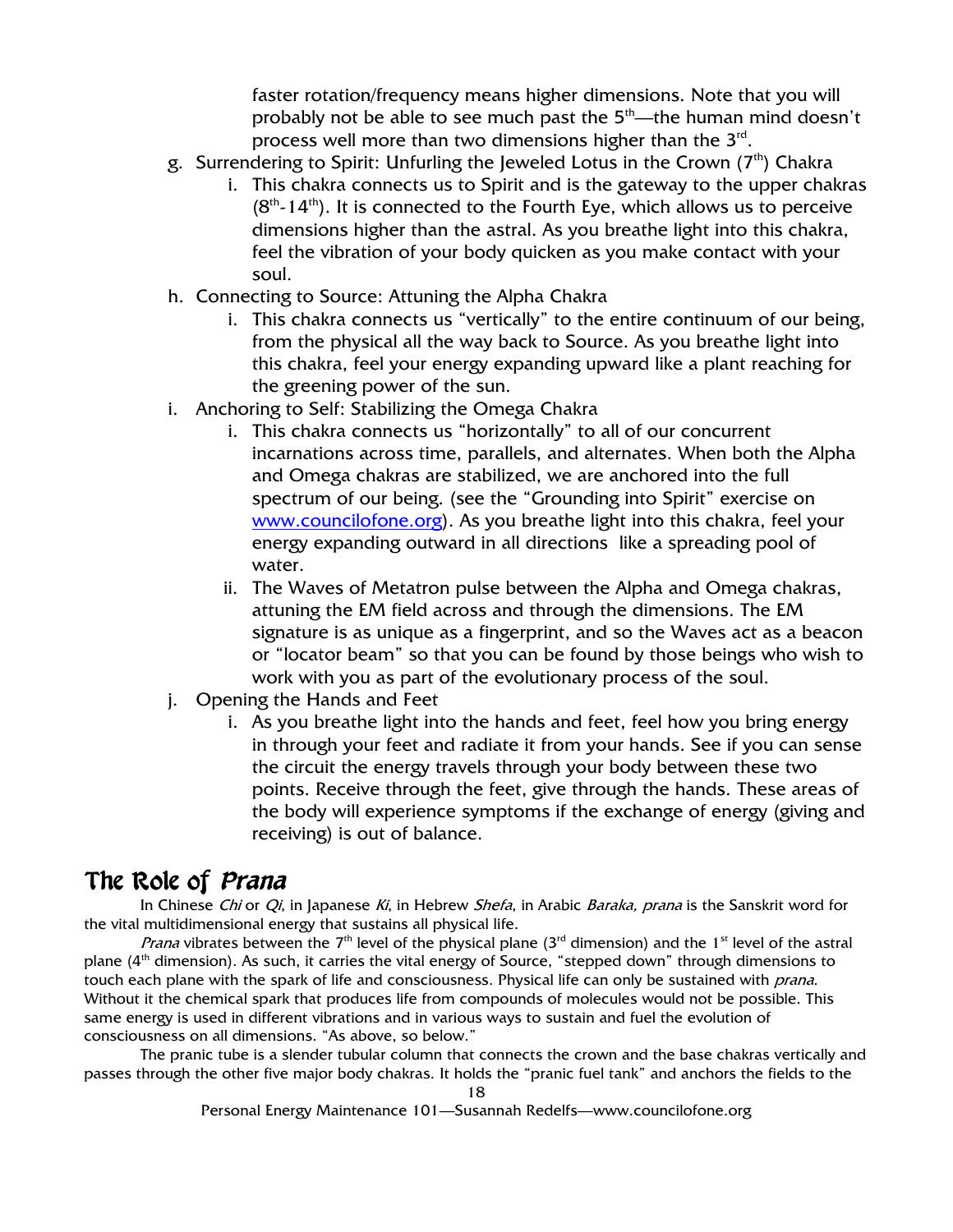body. Cracks in the pranic tube and pranic leakage can be immediately life-threatening, depending on how severe the breach and how rapid the leak.

Since the pranic tube is a "time-bound" structure, and Spirit exists outside time, such breakage cannot be repaired by upper dimensional assistance. In such cases, the soul does its best to get the person to a competent healing practitioner, who can do the delicate work necessary if the pranic tube must be replaced entirely from within a dimension of time.

It is linked to the mitochondrial production of ATP (adenosine triphosphate, the basic energy molecule that fuels cellular activity). Any significant disparity between *prana* levels and the body's ATP production rate lowers energy efficiency and generates extreme fatigue and general body malfunction.

Prana is the slowest-regenerating of all the body's energy systems, by design. It can be physically replenished only by:

• Whole, healthy non-GMO foods. $2^2$ 

l

- A healthy sleep cycle and stable sleep architecture.
- Certain meditation and Tantric sexual practices.

Regeneration never keeps up with the gradual attrition of the pranic levels as the lifetime progresses. It has to run out sometime. In a way, the pranic tube can be seen as a "fuel tank". When it's empty—either gradually over time or depleted suddenly in a major injury—it shuts down the base chakra and can no longer anchor the fields, after which death occurs immediately.

<sup>&</sup>lt;sup>2</sup> GMO foods have no devas attached to them, and therefore provide only calories, not *prana.* You can survive (in the short term), but not **thrive, on them.**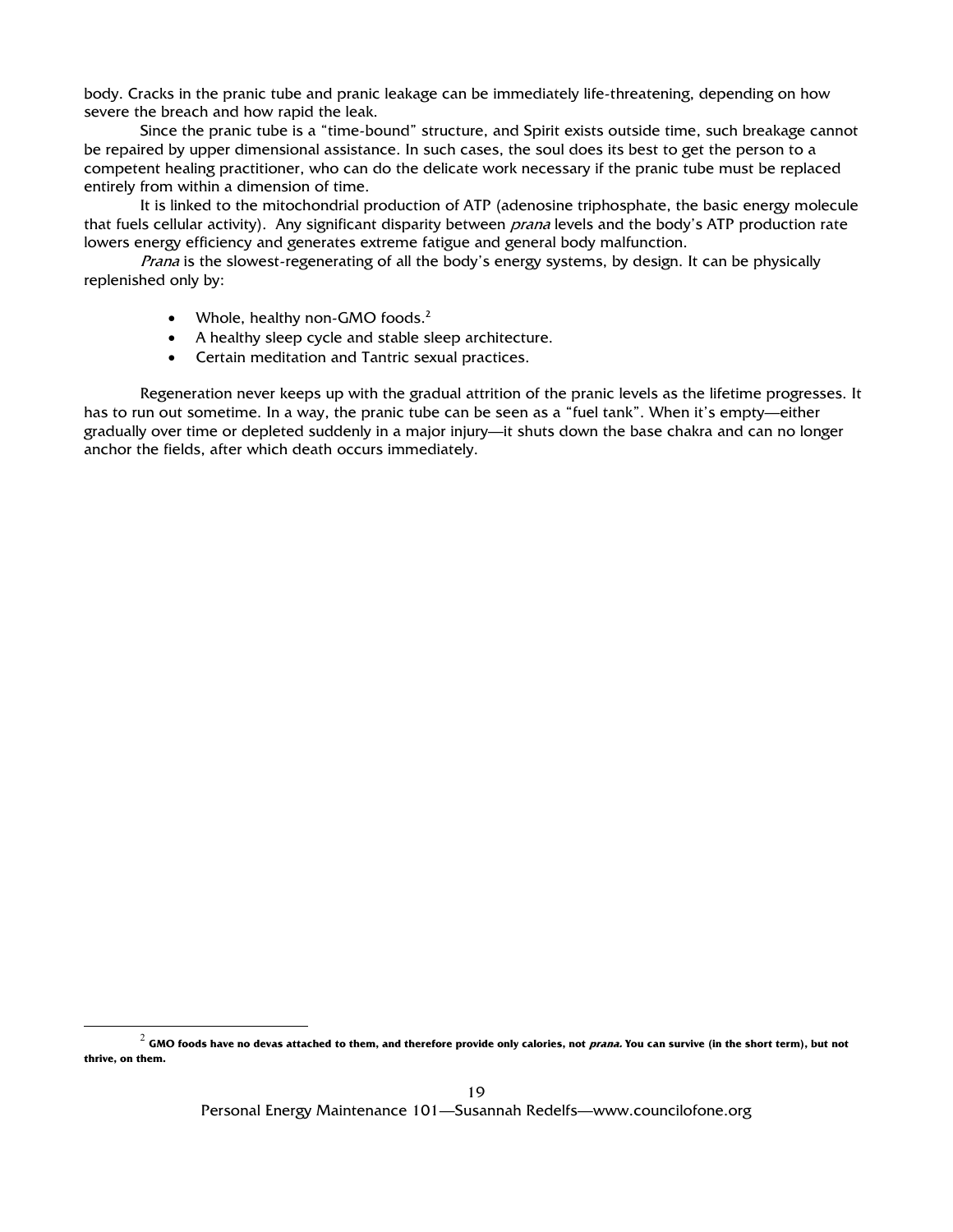

**Pranic Tube** 

#### The *Chi*-Meridians

The *chi-*meridians are channels that carry *prana* from the pranic tube throughout the body to infuse prana into the cells and promote healing, regeneration, and balance between the body systems. Acupuncture and very old healing practices utilize work on these channels to facilitate health, treat injury, and heal disease. They vibrate at the  $6<sup>th</sup>$  and  $7<sup>th</sup>$  levels of the physical plane.

The Generator/Governor Meridian runs all the way through the body at the spine. It is a major controller for the other meridians. When this meridian malfunctions, it often disrupts the healthy functioning of the "power pack" between the shoulder-blades that keep the fields and nervous system in balance. It is used by 3<sup>rd</sup>-dimensional healers and upper-dimensional healing guides to monitor and modulate the function of all the chi-meridians.

The chi-meridians, like all the physical fields, are vulnerable to EM interference, ionizing radiation, and chemical and heavy metal toxicity. Serious body injury, including medical surgical practices, can damage, fray, clog or even sever these structures.

Chronic disease can also wear them down over time. A malfunctioning meridian system often results in chronic illness, and then the illness degrades the meridians even further, in a vicious circle.

Long-term stress and damage to the meridians can also cause crystallization of the prana. Looking to clairvoyance like a coarse silvery powder—instead of flowing like plasma, the energy crystallizes into dry dust, blocking the meridian until cleared.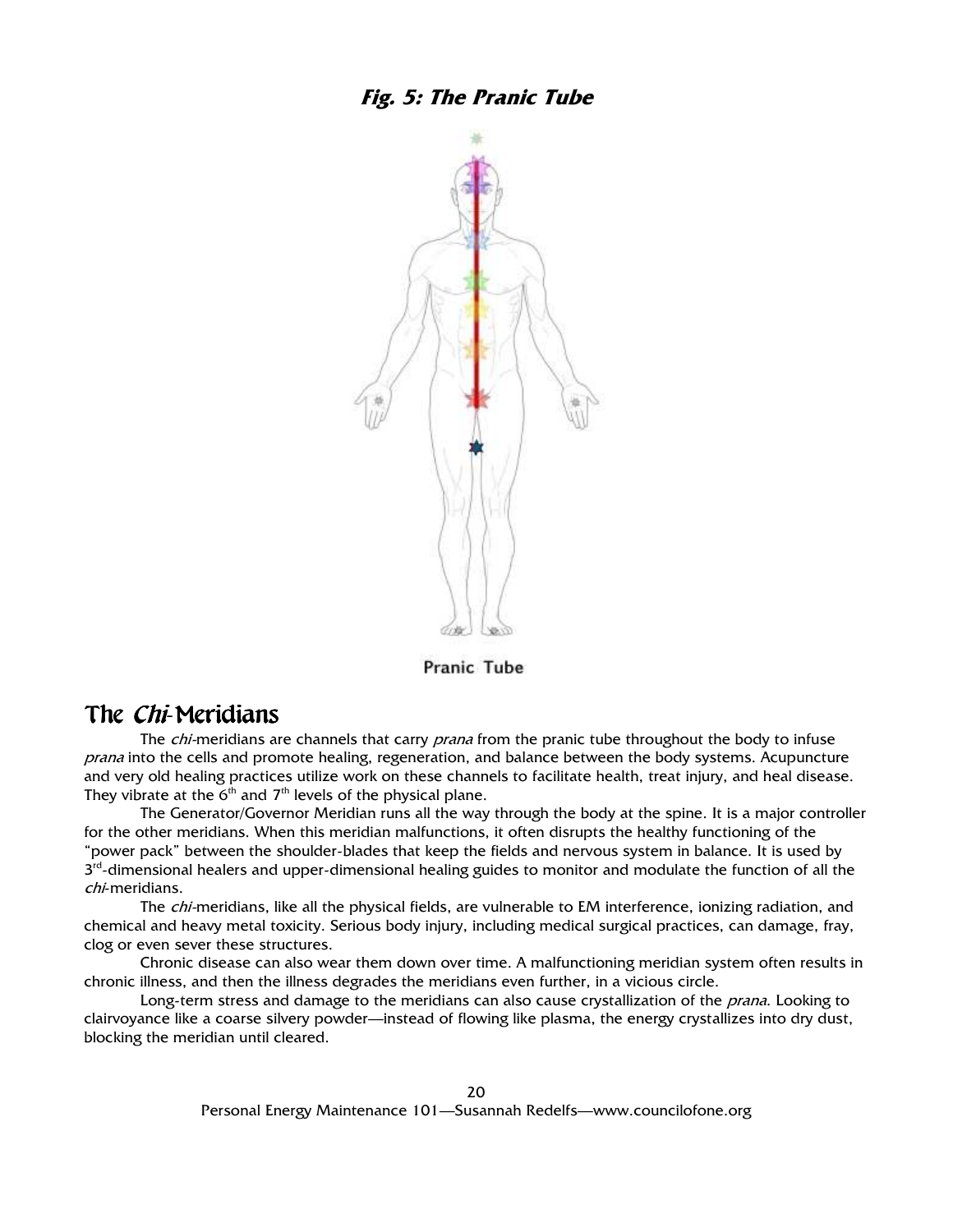#### **Crystallization of the chi-meridians**

- Caused by disease, chemical and heavy metal toxicity, and a degraded EM field
- Looks like silvery powder—instead of flowing like water, the energy has crystallized into dry dust, blocking the meridian until cleared.
- Radiation exposure.

#### **Rupture/breakage of the chi-meridians**

- Electromagnetic "flares" and general degradation of the EM field.
- Body trauma, including trauma from allopathic surgery.
- Massive environmental stress, including radiation exposure.

#### **Reverse-Flow Meridian Wiring**

A small but significant percentage of the population flow their energy from their feet to their heads rather than from head to feet. This is usually because the person is in planetary healing service.

When using any methodology of working with *chi-*meridians, it's important to intuit or sense which way the energy is flowing, because traditional methods need to be altered to be successful on someone with reverse-flow wiring. Specifically for acupuncture, the needles have to be angled and sometimes placed differently when working on such individuals, or the result could be destructive rather than helpful.

# **The Non-Physical Fields and Higher Light Anatomy**

## The Emotional Body/Field

The Emotional Body vibrates at the 1<sup>st</sup>-3<sup>rd</sup> levels of the astral plane (4<sup>th</sup> dimension). Emotional patterns are imprinted into this field through the emotional interpretation of experience. Old traumas constantly re-run when this body is not unified, restimulating the memories and emotions associated with it. It holds the emotional tone of memory—how we felt about what we experienced.

Because of the intensity of some emotional patterns, there is often a lack of trust of the emotional body by the mental body. This strengthens the dominance of the mental body over the rest of the personality. In turn, the emotional body feels abused by the mental body and distrusts it, sabotaging its attempts at control whenever possible so that the two bodies are often in conflict, generating psychological and physical stress as well as some of the more interesting self-karmas.

Most karmic patterning is held in the emotional body. Crystallizations disrupt the healthy flow of the emotional body (pictures of past trauma, blocked or sublimated emotion).

When it is in a separated (non-unified) state, it is focused on past experiences, and tends to form attachments to people, places, and things. It can seem very childlike because many attachments are formed in childhood. This means that often its reactions have nothing to do with anything happening in the present moment, but originate from triggers laid down in the past. Emotions and expressions are often sublimated in intellectually centered cultures like the United States, and judged as "bad", "negative", or "unacceptable" by the mental body. This creates self-karmic structures which block inner access and causes the emotional body to fixate on the outer world.

In the unified state, the emotional body loses most if not all of its past orientation, and focuses itself on expression in the present moment. Attachments to people, places and things begins to release as this body focuses only on the vibration and expressions of Spirit. It can feel like being in love with everything. Emotions are expressed as they come up in the moment, in a fluid and childlike way. Instead of self-judgment, all emotions are seen as being part of the infinite repertoire of Divine expression. Since they are not suppressed, they process quickly and don't become an issue.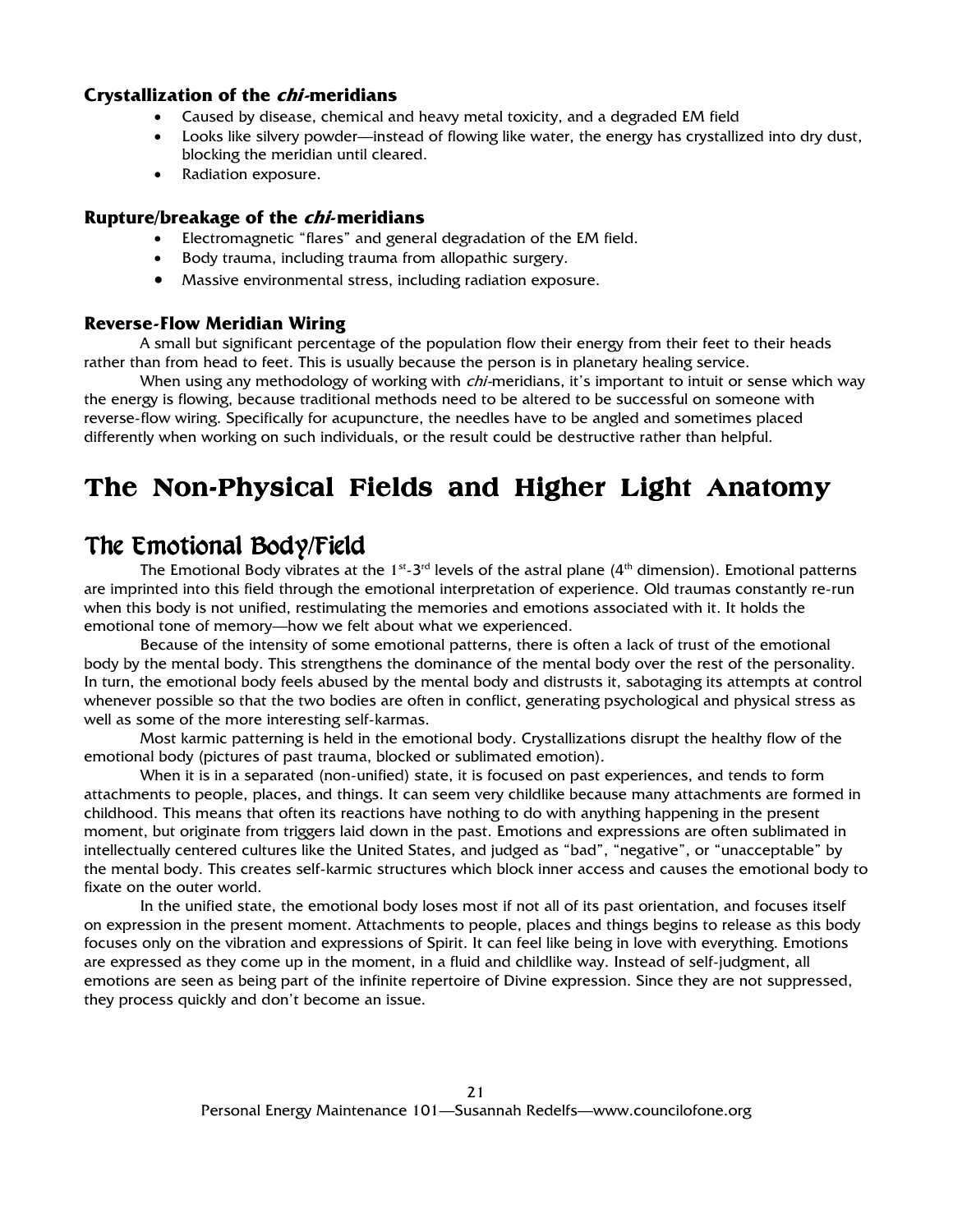#### The Mental Body/Field

The mental body vibrates at the  $4^{th}$ -7<sup>th</sup> levels of the astral plane ( $4^{th}$  dimension). Belief systems and thought patterns are imprinted into this field through the interpretation of experience, and it holds the observed categorization and intellectual processing of memory.

Crystallizations disrupt the healthy flow of the mental body (closed systems, belief structures, selfdestructive thoughtforms, records of impactful experiences).

In the non-unified state, the mental body is focused primarily on the future, in "what if?". It is the part of the ego focused on survival, and develops conditioned, robotic responses to stimuli. It believes that it is in charge, though it cannot experience reality, only describe it. Through these descriptions of reality (belief systems), the mental body determines what is "real" to the personality, and filters out information and energy that might contradict those belief systems. It is strongly resistant to change, and fears it as a threat to survival. It often suppresses the emotional body's needs and impulses and tries to maintain control at all costs. It does not care if you are happy, only that you keep following its survival programming.

In the unified state, it begins to live in the Now and shifts its function from serving survival to serving Spirit. Instead of deciding what's real, it looks for cues from Spirit about what is "real". It surrenders control of the life and focuses Spirit's vaster perception of reality into the physical plane. Survival fears and doubts lessen or dissolve. When they do arise, Spirit reassures the mental body that they are not "real".

Over the course of a lifetime, crystallizations build up in the emotional and mental bodies, causing the spin of the fields to slow and disturbing the balanced flow of brain and body processes and chemistry. Over time, these crystallizations "hit" the physical field and may manifest as disease processes.

## The Spiritual Body/Field

The spiritual body vibrates at the 1<sup>st</sup> level of the causal plane (5<sup>th</sup> dimension) and acts as the interface between the entity/oversoul (Spirit) and the lower bodies (physical, emotional, mental). It exists in simultaneous time, and connects to the physical body through the Axial-Axiatonal higher meridian system.

Instructions and energy from the soul are transmitted through this body to the mental, emotional, and physical bodies ("lower bodies"). It arrives as insight, intuition, and sometimes vision, a feeling of bliss and joy. It is only through this body that true essence (soul) contact is experienced and validated, the effects flowing down to the lower bodies.

It holds a connection to the akashic memory for the current grand cycle, the entire history of the soul throughout its history of incarnation on Earth. Past-life memories and spiritual evolution and achievement are accessed through this body.

When in the un-unified state, this body is often dismissed or ignored by the mental body (less frequently by the emotional body, where intuition from the spiritual body can "sneak by" the restrictions of the mental body).

In the unified state, the lower bodies become open to communication from this body, and the personality takes its cues and direction from Spirit rather than ego.

Electromagnetic pollution can interfere with the proper functioning of this body, making its resources inaccessible to the lower bodies, which can generate depression and feelings of loneliness, isolation, alienation, and despair. Breakdown of the higher meridians (axiatonal lines) can also disrupt the healthy function.

#### The Etheric Blueprint

The etheric blueprint is the energetic structure that overlays the physical body like a ghost image. It is a template of the body's physical genetic expression, holds the pattern for physical death, and carries the karmic matrix for the soul. It vibrates at the  $5<sup>th</sup>$ , 6<sup>th</sup>, and 7<sup>th</sup> dimensions and operates in simultaneous time. The genetic template for the body is held at the 6<sup>th</sup>-dimensional level, which then triggers the physical expression of DNA. It is what holds the body in shape and distinct from the undifferentiated quantum "foam" of physical energy. Everything that has a genetic code has this template, at varying levels of sophistication and complexity. It allows the soul the direct experience of the physical body in the same way that the spiritual body allows the entity/oversoul to connect with the body.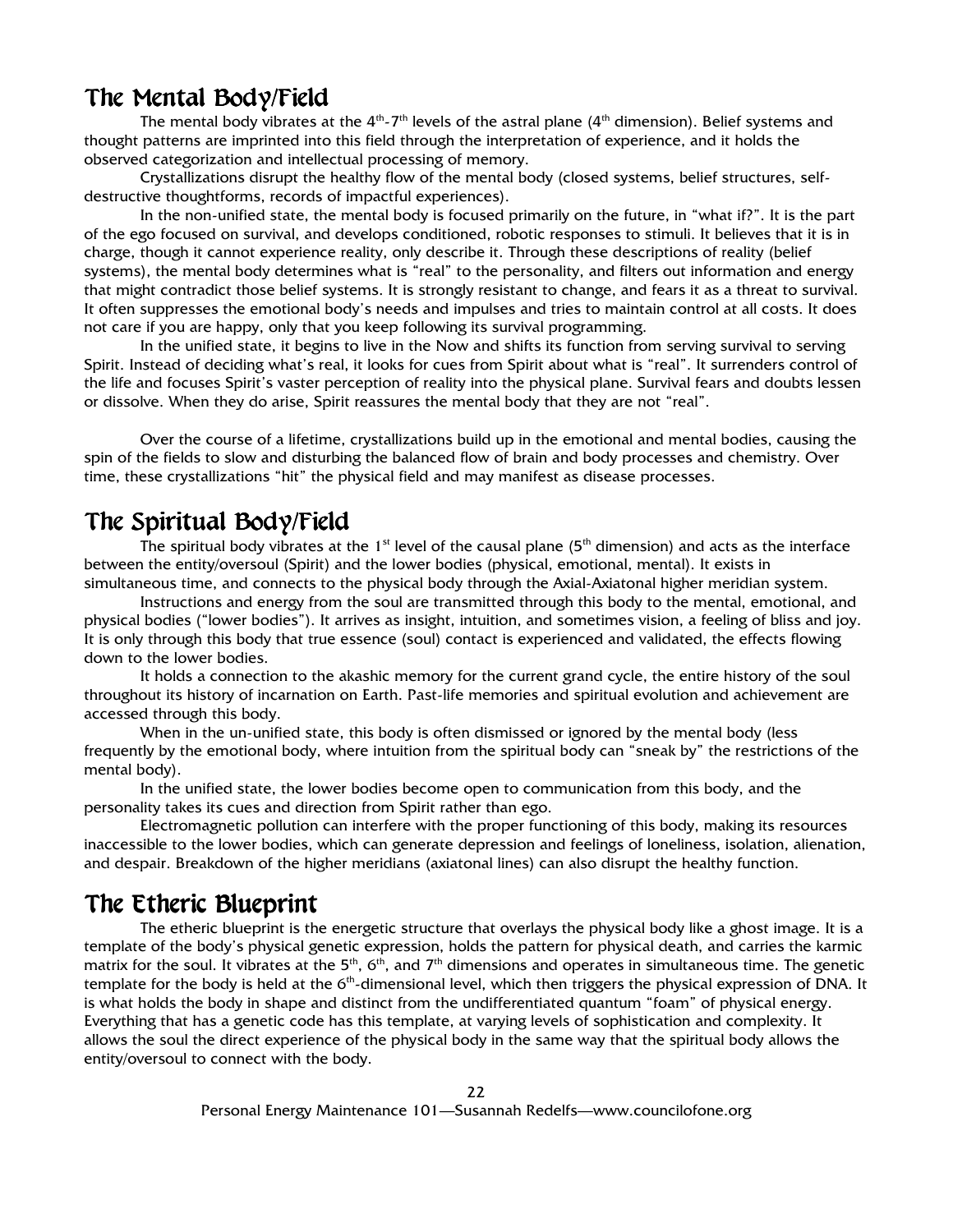The physical body takes its shape from this template, so any changes to it will filter down to the body, causing it to gradually change to the new state in some cases. Theoretically, if the etheric body stimulates the physical body with the proper type of energy, severed limbs or lost organs could be regenerated this way. When a limb or organ is lost, it still exists in the etheric template, which is the source of "phantom limb" syndrome, where pain or sensation is still felt in the area of the lost body part. Practically speaking, at this point in time, such regeneration is rare, so if an organ or body part is lost, it is probably best to sever it from the etheric blueprint as well to avoid complications in the body and fields.

Treatment of genetic disorders can also be attempted through the etheric blueprint, as genetic expression is determined from the 6<sup>th</sup>-dimensional level of this structure. The 6D level of this template also connects to the genetics of every species in which the soul took a body through grand cycles of incarnation. Therefore, sometimes genetic expressions from other (extraterrestrial) species can "drift" into the human template through the 6D connection.

The body's connection to the etheric blueprint can be compromised by traumatic injury and surgery, organ transplants, disturbances in pranic flow, environmental pollution, genetic damage, and pharmaceuticals such as immune-suppressing drugs. Current allopathic cancer treatment protocol (chemotherapy and radiation) also degrades this connection, and so those undergoing such treatments or taking such drugs might find this technique especially useful.

The  $4<sup>th</sup>$ -dimensional karmic matrix connects the soul to its karmic experiences across time, space and parallels. It also connects it to the karmic matrix of its entity/oversoul through the 6<sup>th</sup>-dimensional lines. This 4<sup>th</sup>-dimensional matrix is anchored into the body through the Akashic Imprint, a kind of localized physical plane record, which is why the physical body can somatize past life incidents even though the incidents happened in a different body.

The 5<sup>th</sup>-dimensional level of this blueprint has been primarily dormant, and contains encodements for future evolution of the human body as well as inhibitor structures placed by the soul at birth. It imprints the "light body" genetics of the body. At this time, this level of the template is starting to activate in people as the planet approaches the phase transition between young soul and mature soul focus.

The best way to work with the etheric blueprint is through the healing space in the center of the heart chakra, accessed through using the exercise Connecting to the Inner Altar of the Heart. Through the Threefold Flame, we can gain access to the deepest levels of soul and self. It takes practice and training to use this inner resource, but the rewards can be great. One of the benefits is being able to observe and work on what is going on with you mentally, emotionally, and physically.

Using this foundational technique in combination with others, you can practice this self-work as often as you like.

#### **Exercise: Entering the Healing Space in the Center of the Heart**

- 1. Unify your fields using the Unified Field Meditation.
- 2. Enter your inner sanctum in the center of your heart chakra, using the Connecting to the Inner Altar of the Heart meditation.
- 3. From the center of the Threefold Flame, visualize the three distinct flames as having flat surfaces which can display images. For the purposes of this technique, the Love Flame represents the emotional body, the Truth flame represents the mental body, and the Energy/Will/Power/Beauty Flame represents the physical body.
- 4. Each "screen" can call up diagnostic images of the body in question. From this place, you can monitor and alter flows and conditions in each body. Infuse different colors of light in varied geometric forms to see how it changes the picture on the screen. With perception and practice, you can become adept at working on yourself from this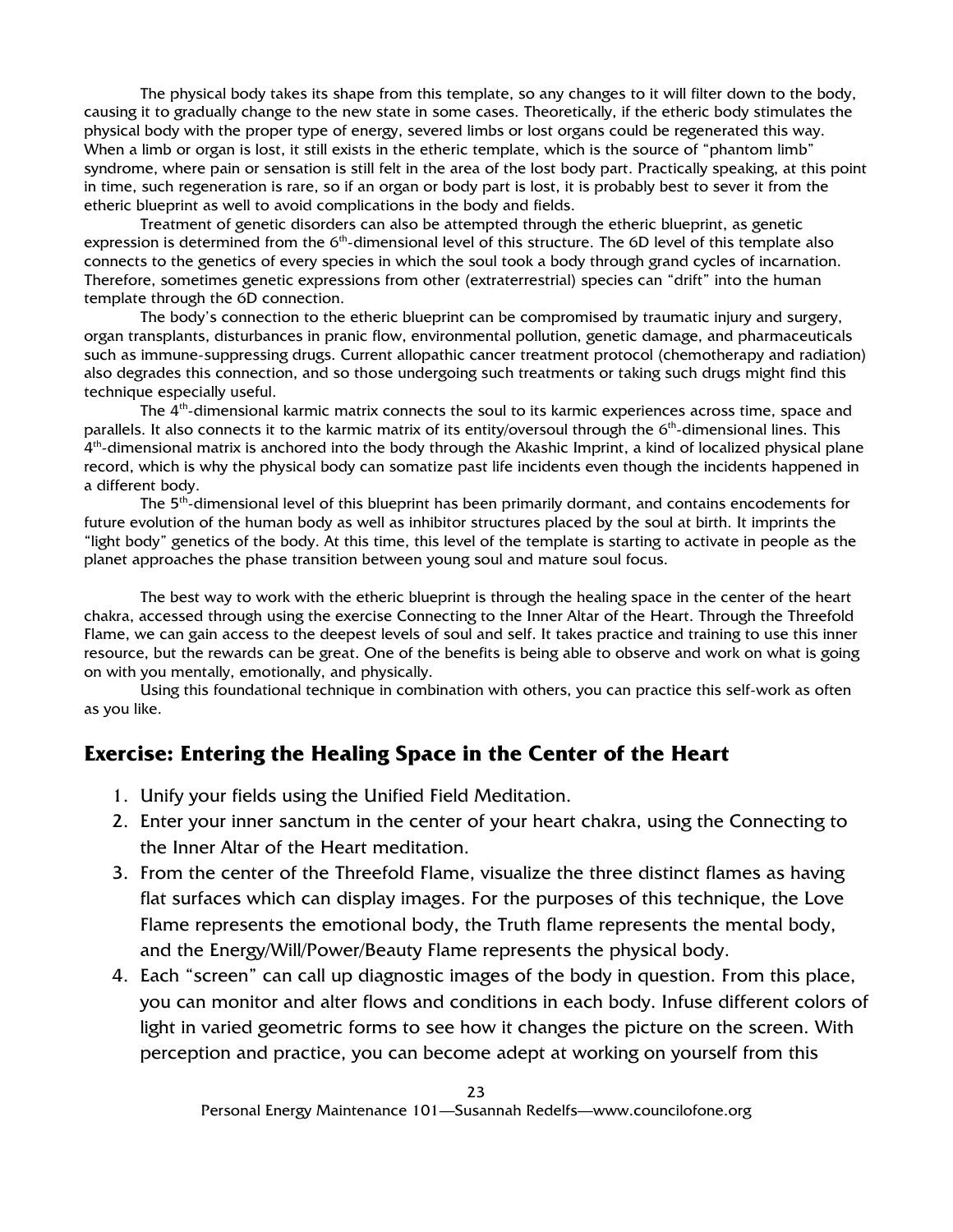place. Some people visualize complicated control panels to work on the images (like "Mute" buttons for strong unwanted emotion) and others just use will to affect change. Whatever your style is, be sure it is right for you.

- 5. Now, work on yourself using other exercises, such as the Etheric Blueprint Adjustment or the Deep Access and Clearing of the Lower Fields techniques.
- 6. When you feel complete, allow your consciousness to return to the room.

#### **Exercise: Etheric Blueprint Adjustment**

- 1. Unify your fields using the Unified Field Meditation.
- 2. Enter the inner sanctum of your heart chakra using the Connecting to the Inner Altar of the Heart meditation.
- 3. Invoke the healing tools in the center of the Threefold Flame using the Entering the Healing Space technique.
- 4. Focus on the Energy (physical and spiritual body) flame. When working with the body, some people prefer to work in three-dimensional visual space, visualizing their own body lying on a table or altar in front of them. Using this image, it can seem as if you are standing outside yourself, working on yourself as if you were working on someone else.
- 5. Visualize the etheric blueprint on the screen of the Energy Flame, or overlaying your own body effigy in front of you if you work that way. Your spiritual body will create a bridge so you can access the highest levels of this template as appropriate.
- 6. First, look for any obvious disturbances or issues that you are not already aware of before focusing on the issue at hand. Checking this can often lead to early detection of preventable disorders. If you find any, correct them by applying healing energy to the areas of the blueprint that need it. You can visualize doing this in any way you like—laying hands on your effigy, directing energy to "clean it up", and so on.
- 7. If you are here to work on a specific disorder, focus healing energy there as detailed in the previous step. If it is a systemic issue (all cancer and autoimmune disorders should be considered systemic no matter if they are localized in a certain area of the body or not), then imagine infusing the entire blueprint with frequencies of healing energy. If working on cancer, address the collagen system (the intracellular connective tissue); if on autoimmune disease, the immune and endocrine systems. It can be helpful to have a basic grasp of anatomy for this technique to be most effective.
- 8. When you feel complete, allow your consciousness to return to the room.

#### **Exercise: Deep Access and Clearing of the Lower Bodies**

1. Unify your fields using the Unified Field Meditation.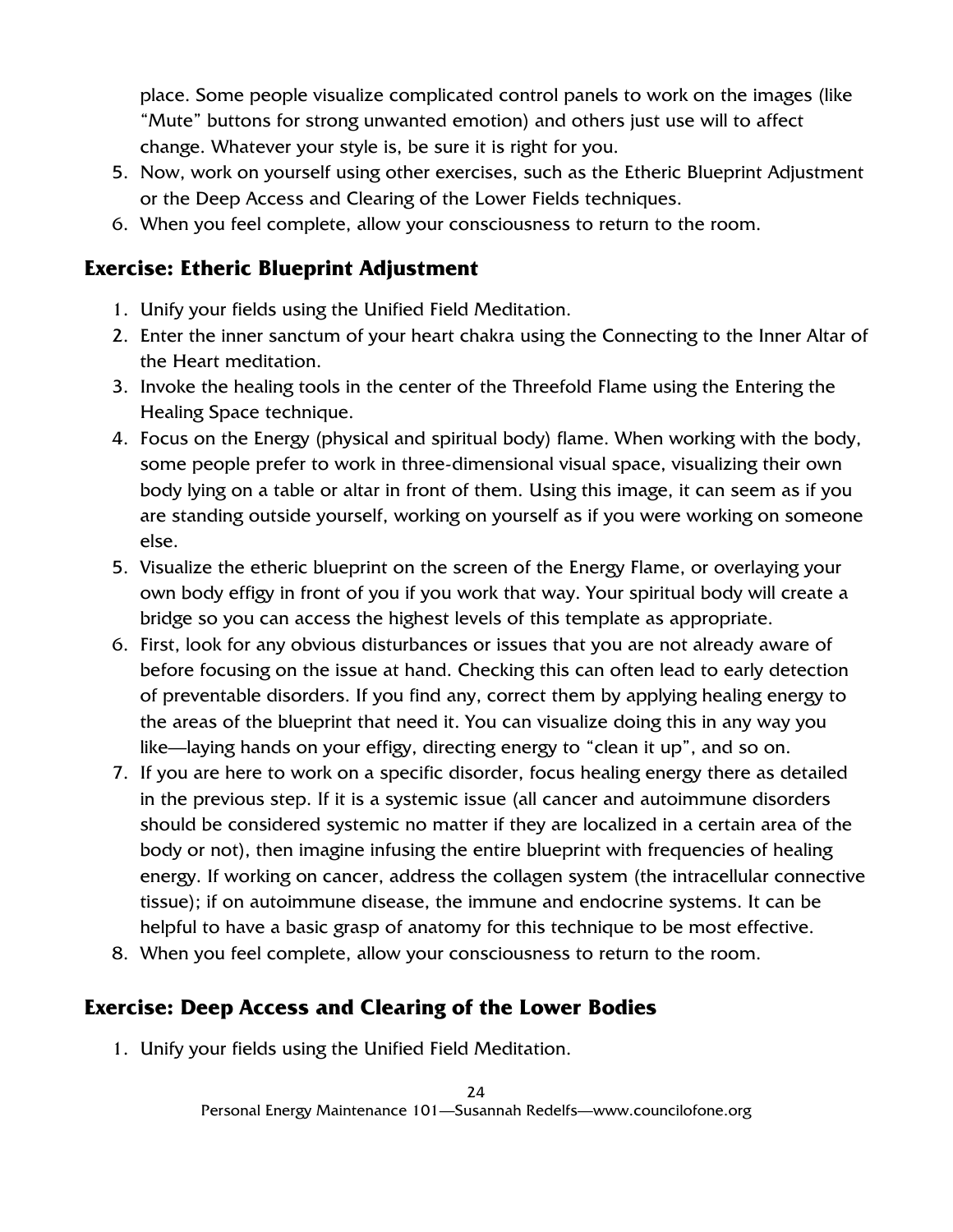- 2. Enter the inner sanctum in the center of the heart chakra using the Connecting to the Inner Altar of the Heart meditation (www.councilofone.org).
- 3. Invoke the healing tools in the center of the Threefold Flame using the Entering the Healing Space technique.
- 4. Starting with the Love Flame, representing the emotional body, bring it up on the screen in front of you. Look for anything that looks blocked, or sticky.
- 5. Using your "controls", or simply your will, apply energy to the blocked areas to clear them. You might use the Silver Ray of Grace and the Violet Flame of Transmutation to help if it seems stuck. You might tap into it before clearing it to see what it is, but only if you feel guided to do so. You don't want to get caught up in too much processing. You might see or sense density, stickiness, or blockages. In the emotional body, you might see karmic matrix.
- 6. When you feel complete with the emotional body, repeat the process on the mental body.
- 7. When you feel complete with the mental body, repeat the process on the physical body.
- 8. When you have done all you wish to do or can do, allow your consciousness to come back into the room.

#### **Exercise: Field Spin Exercise**

- 1. If your fields are unified, request that your Spirit separate the unified field to give you access to each of your fields separately.
- 2. Set your intention to spin your emotional body field, as fast as it will go. As it spins, you may become conscious of density or thick energy spiraling upward and to the outer edges of the field, as if by centrifugal force. Keep spinning it until you feel all the stuff rise to the level of your  $12<sup>th</sup>$  Chakra (about 3-4 feet above your head). Release the denser energy to Spirit, requesting that Spirit repattern the energy to a higherprobability expression for you. You may feel a pulling sensation at the top of your head or fields—let Spirit have it, release it all.
- 3. Slow the spin of your emotional field. After about a minute, you may become aware of new energy flowing down into your fields from your  $12<sup>th</sup>$  Chakra. This is the repatterned energy flowing back into you.
- 4. Repeat the process with your mental body.
- 5. Unify your fields, and allow your consciousness to come back into the room.

# **The Upper Chakras**

 The Upper Chakras are dormant until unified with the fields through the Unified Field Meditation or other methods. They form a connection between the upper dimensional aspects of Spirit and the body.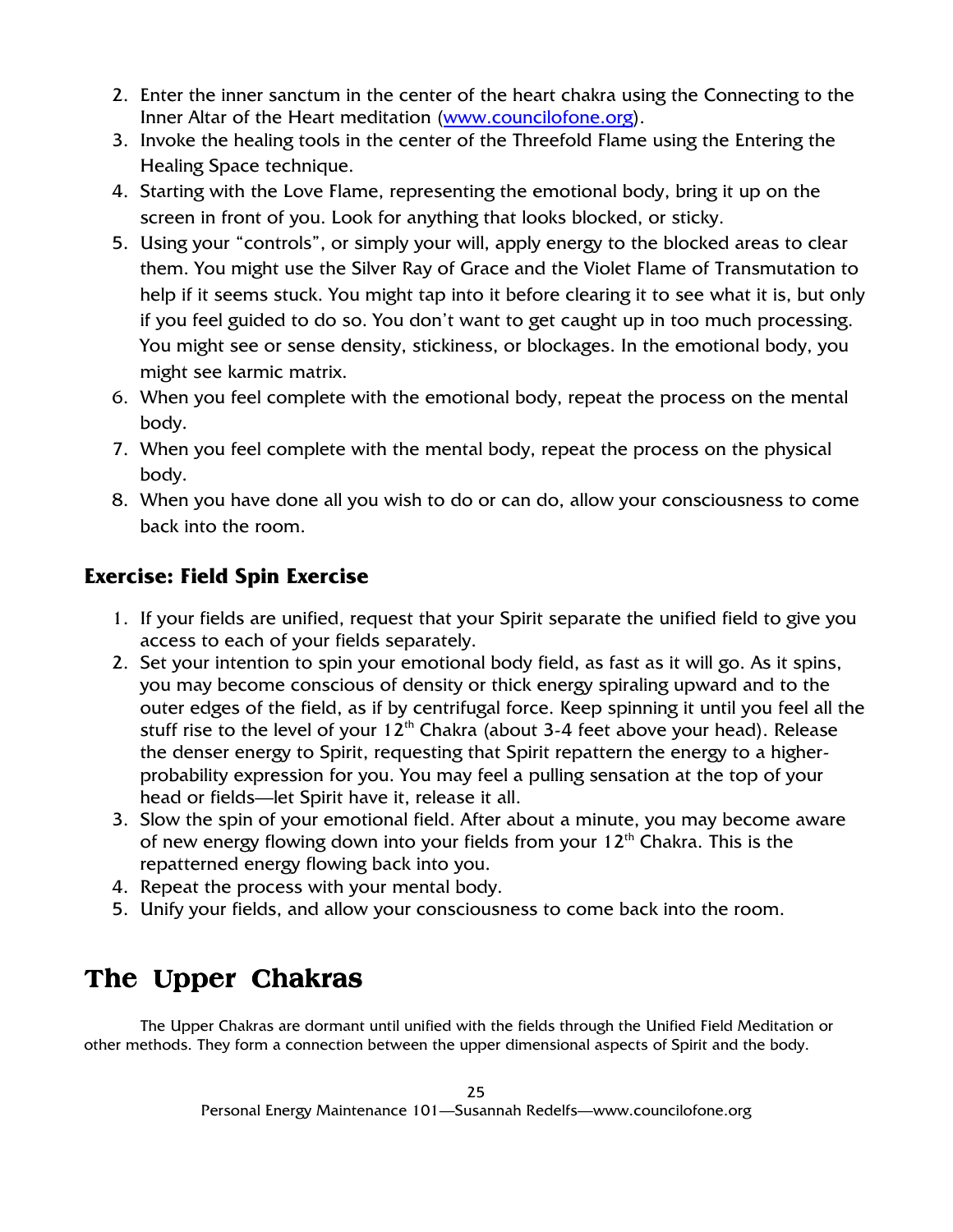#### The Eighth (Emotional Body) Chakra

Unifying with this chakra allows the emotional body to merge into the physical.

The Ninth (Mental Body) Chakra

Unifying with this chakra allows the mental body to merge into the physical.

The Tenth (Spiritual Body) Chakra

Unifying with this chakra allows the spiritual body to merge into the physical.

- The Eleventh (5<sup>th</sup> Dimensional/Causal/Mental Plane) Chakra Unifying with this chakra allows merger with the soul entity/oversoul.
- The Twelfth (6<sup>th</sup>/Dimensional/Mental/Messianic Plane) Chakra Unifying with this chakra allows contact with the soul cadre/Messianic Oversoul
- The Thirteenth (7<sup>th</sup> Dimensional/Buddhaic Plane) Chakra Unifying with this chakra allows contact with the soul greater cadre/Buddhaic/I AM Oversoul

# The Fourteenth (14<sup>th</sup> Dimensional/Tao/Source/All That 1s/Shekhina)

Unifying with this chakra allows contact with the Source

#### The Alpha and Omega Chakras

Located 8 inches above the head and pointing forward (Alpha) and 8 inches below the base chakra between the legs (Omega), these chakras connect us to the entirety of our being. The Alpha Chakra connects the lower chakras and fields to the upper chakras, and the Omega Chakra connects the soul to all of its incarnations across the timeline, parallels, and alternates. When the fields are unified, they form a circuit of energy between them called the Waves of Metatron, connecting the body's EM field to the planet as well as upper-dimensional levels of Spirit.

#### The Jade Pillow and the Ankle Control Points

The Jade Pillow is a 5<sup>th</sup>-Dimensional structure that allows full access to the body, its energy system, and the fields. It looks to 5<sup>th</sup>-dimensional vision like a long and thick 12-sided double-terminated crystal, with one point terminating in the occiput and the other between C-7 and T-1 vertebrae. Its name comes from Taoist medicine.

It is used when channeling, healing, and meditating. Spirit and upper-dimensional guides use it to monitor and modulate the body and fields. Through it, Spirit "downloads" information and energy that can be later accessed by the body and personality/ego.

Because of the issues with EM pollution, this structure is stressed like never before, and often loses cohesion, or "breaks". I am informed that because the human capacity to act as a conduit for energy is increasing at a rapid rate during these accelerated times, devising an improved structure that isn't as vulnerable to rupture isn't feasible at this time. However, it can be stabilized.

Symptoms of breakage include but are not limited to:

- Sharp and/or achy pain in the neck and/or shoulders.
- A feeling of "sparking" in the neck, as if the spinal cord was misfiring.
- Feeling disconnected or out of touch with Spirit and guides (more so than usual).

The Ankle Control Points are more accessible by another person—if working on yourself, doing so through the Jade Pillow is easier. From these points on the ankle, we can access/adjust any of the *chi*-meridians and body and etheric functions on the physical plane, so it is more useful when you want to focus very sharply on the body. The Jade Pillow can access all the fields as well, so it's useful to work from there if you want to clear your emotional and/or mental bodies, and gain deeper access into the spiritual body, as well as work on physical issues. They vibrate at the upper-physical  $(3<sup>rd</sup>)$  dimensional level.

Personal Energy Maintenance 101—Susannah Redelfs—www.councilofone.org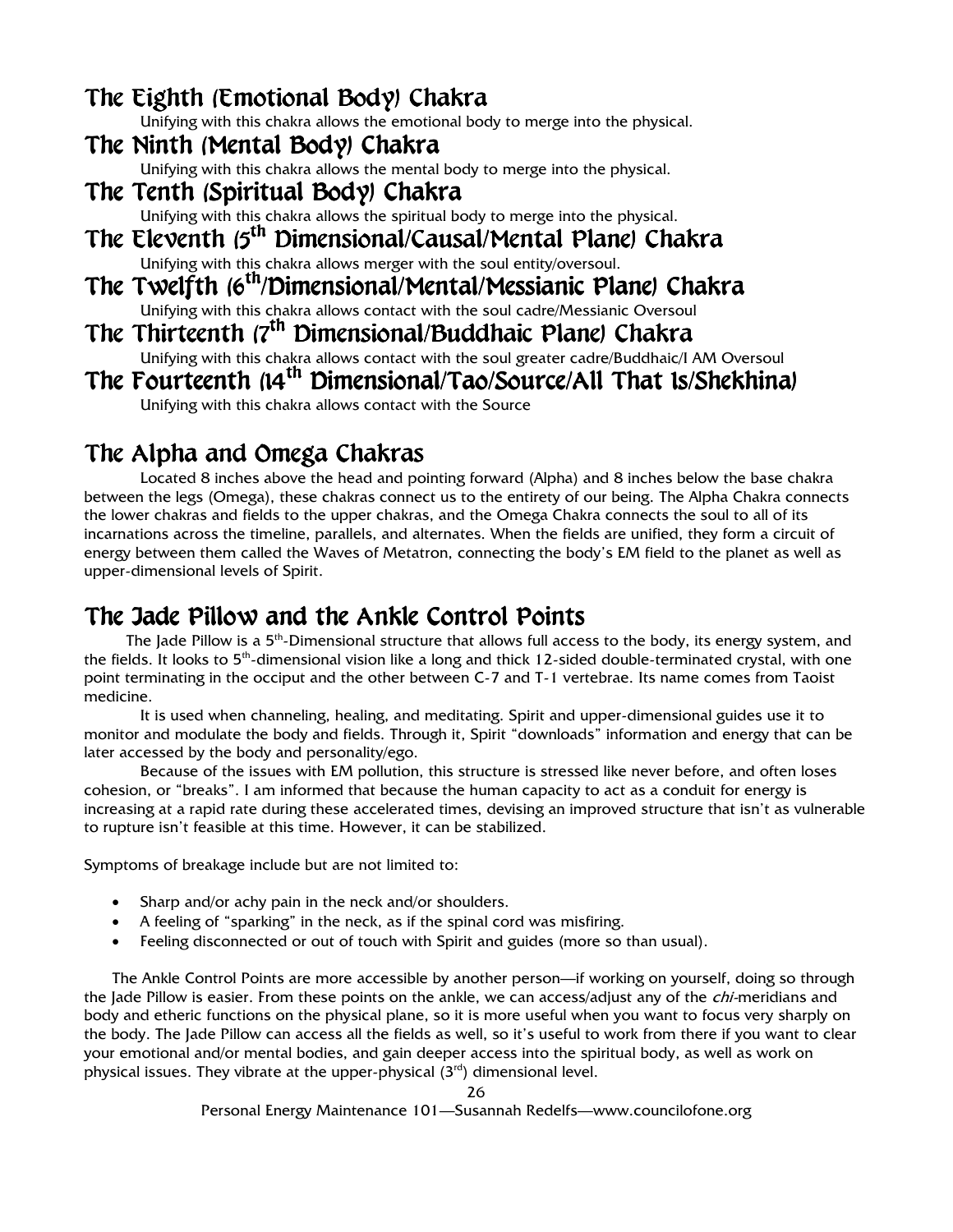#### **Exercise: Maintaining the Jade Pillow**

- 1. Unify your fields using the Unified Field Meditation.
- 2. Place your fingers on the Jade Pillow at the back of the neck. Invoke the assistance of Spirit and your guides, asking for any assistance to stabilize, repair and strengthen the structure.
- 3. You may feel energy coming out of your fingers into the area, heat or tingling.
- 4. When you feel complete, allow your consciousness to come back into the room.



# Jade Pillow

#### Brain Circuitry

The 5<sup>th</sup>-dimensional circuitry in the brain is what allows higher consciousness to anchor itself into organic matter. In general, it is best to seek out a skilled practitioner familiar with these multi-layered circuits for the most thorough calibration. Still, when seeing one is not practical, we can direct energy to these circuits to help them maintain proper function. There are circuits that modulate synchronization between the right and left brain hemispheres, circuits that trigger neurotransmitter release, endocrine circuits, optical circuits, occipital circuits, and so on.

When these circuits are knocked out of calibration by various kinds of stress, it makes it harder for our brains to operate efficiently. The brain is a holographic receptor organ for higher consciousness—it translates memories from the fields, so when the circuits are off, then short- and long-term memory can suffer. Fried brain circuitry can also throw off endocrine, immune, and cognitive function.

When you are ready to perform this exercise, try to ensure that you have ample time free of interruptions or disturbance to do so. After all, you're working on your brain here. Please be aware that the diagram is an extremely simplified illustration for the purposes of this technique—it by no means represents the full number and interrelationship of all the circuits that are actually present.

#### **Exercise: Adjusting the Brain Circuitry**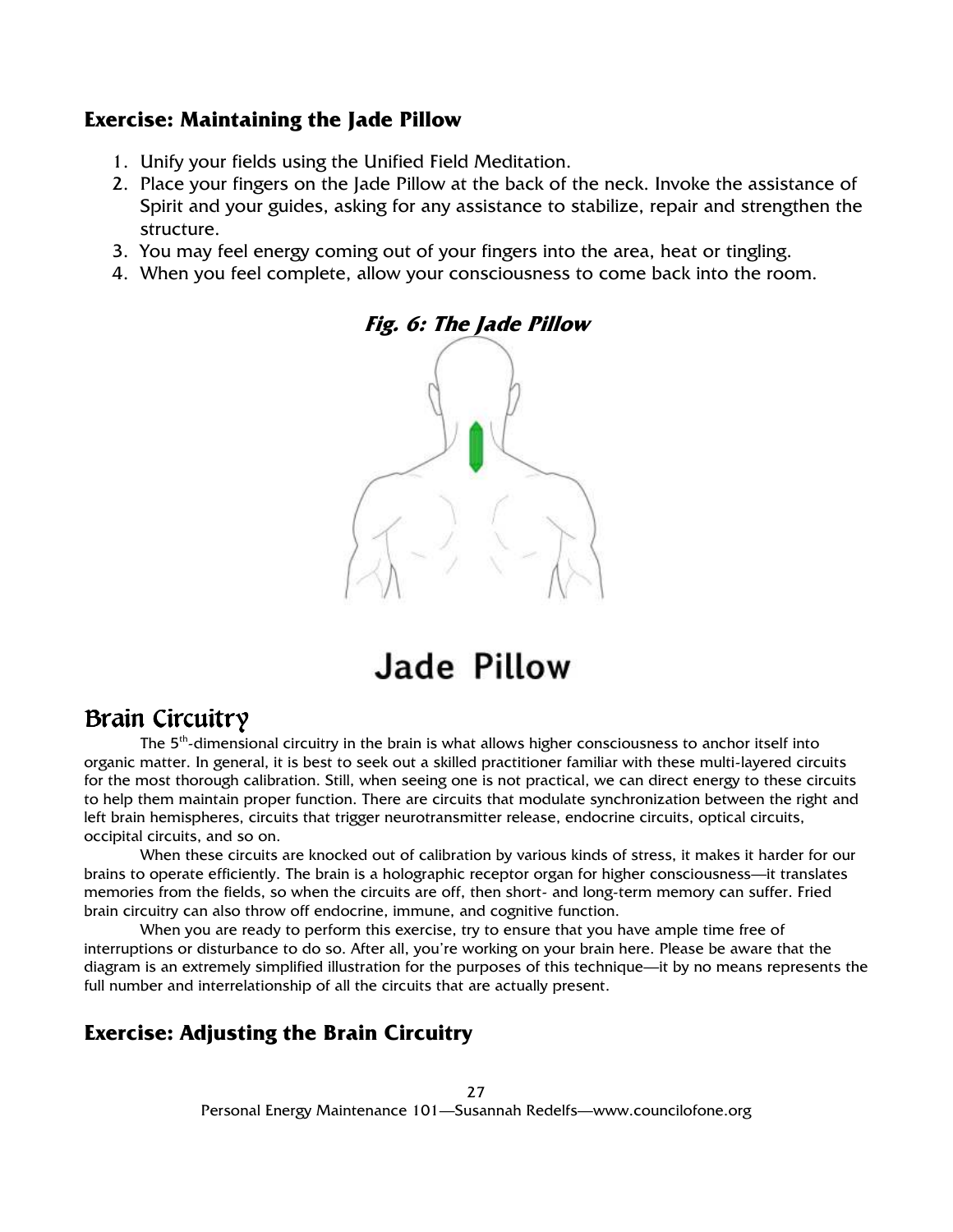- 1. Unify your fields using the Unified Field Meditation.
- 2. Place one finger over your Third Eye, and one just under the occiput. Position your hands so that each thumb is placed just over the top of the ear on each side of your head.
- 3. Inform your Spirit and guides that you are balancing your brain circuitry now—they will help with some of the more complex circuits that you can't reach or sense.
- 4. Allow energy to flow from your fingertips into your brain, allowing Spirit to work through your body at the contact points. You may feel heat, tingling, woozy, or heaviness in the head while running the circuits. If you experience any pain, ask Spirit to slow down the energy flow.
- 5. If you would like to visualize the Star of David pattern, you may do so (see diagram).
- 6. You may feel at times the urge to move and place your fingers at different points around your skull and the back of your neck—surrender to Spirit and let it work through you as needed.
- 7. When you feel complete, allow your consciousness to return to the room.

#### **Fig. 7: Primary Brain Circuits**

# Simplified Brain Circuitry Diagram (Star of David)



## Golden Triangle (Endocrine) Circuit

The Golden Triangle brain circuit balances the pituitary, pineal, and hypothalamus glands, and moderates endocrine, metabolic, and immune function in the body. All of these glands are frequently out of balance due to toxic and EM exposures, resulting in hormonal and neurochemical imbalance, autoimmune responses, and disruptions to the metabolism including intractable weight gain or loss and sleep disorders. It's a good idea to balance the Golden Triangle on a regular basis to maintain the health of these systems.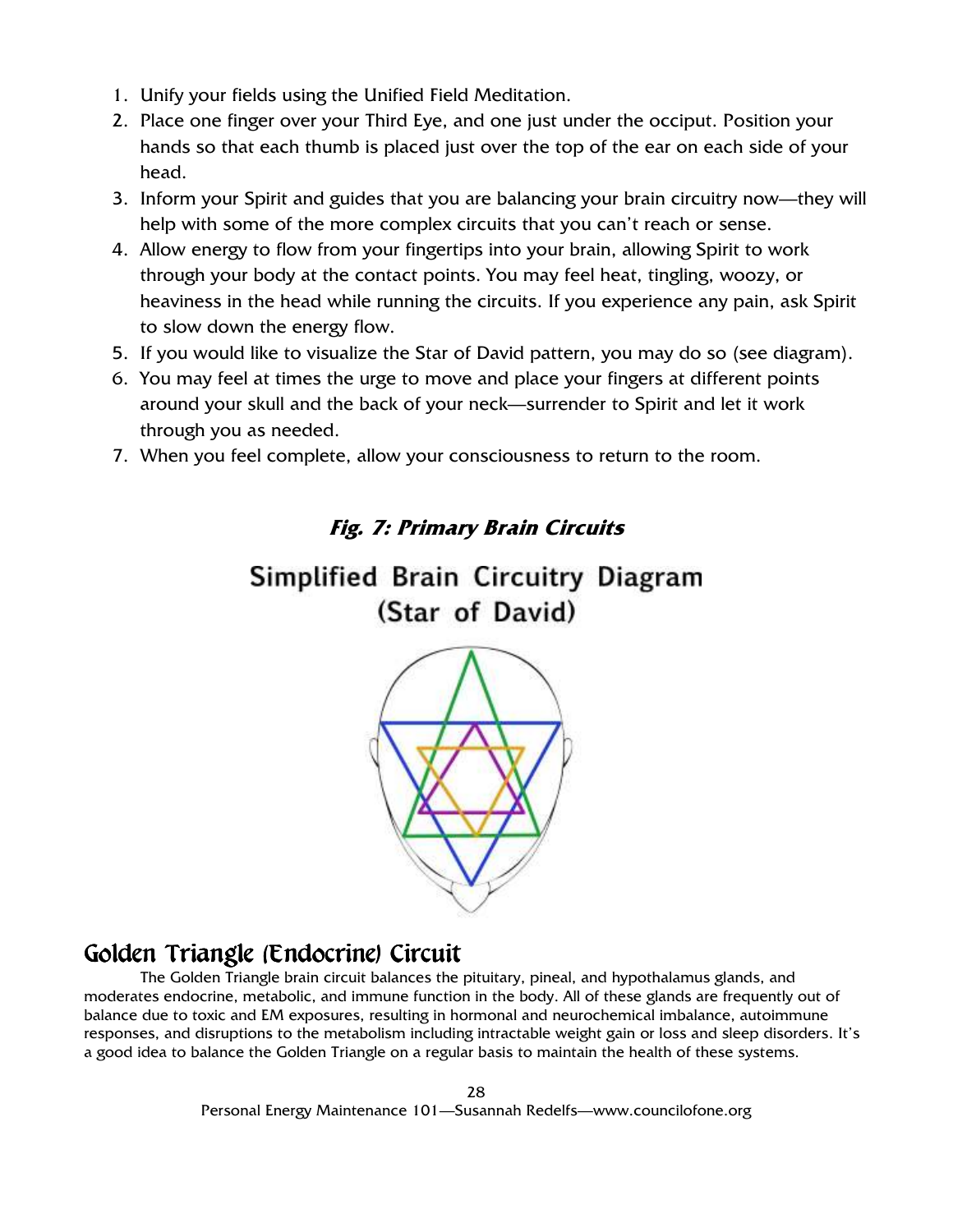#### **Exercise: Balancing the Endocrine System**

- 1. Unify your fields using the Unified Field Meditation.
- 2. With one hand, place a finger under the occipital ridge to connect with your Jade Pillow.
- 3. With the other hand, place one finger on each of the points on the forehead as shown in the diagram (q.v.). A comfortable hold is pinky and thumb over the pituitary brow points, middle finger over the *ajna*/pineal point, and index finger on the upper hypothalamus point. Try to get a sense of the energy flowing through this circuit—is it smooth and regular, in pulses, or erratic and "sparky"?
- 4. Inform Spirit and your guides that you are balancing the Golden Triangle circuit. Let them flow energy through your hands as needed. You may get the sensation of energy shooting laser-like between the Jade Pillow point and your fingers on your brow in different intensities and geometric patterns, and "flares" as the connections are made and the circuit reestablishes healthy flow.
- 5. When you feel complete, allow your consciousness to come back into the room.

#### **Fig. 8: The Golden Triangle Endocrine Circuit**



#### **Endocrine Balance Points**

## The Upper Control Panel and the Lower Embodiment Locks

The "Upper Control Panel" in the chest, besides holding the crucial Heart Chakra, also has spin points called Receptors and Emitters. Receptors determine how open you are to energy originating outside your field, either from the fields of others around you, the general energy of a location, or from energies from other consciousness zones/dimensions. Emitters determine how much of your own energy is extending out from your field. The spin points activate this function through its connection to the EM field (the electric and magnetic circuits run over the Receptors, and influence the Emitters). From these spin points in the body, you can dynamically adjust the permeability of your field. You can do this by intent, or by manipulating the spin points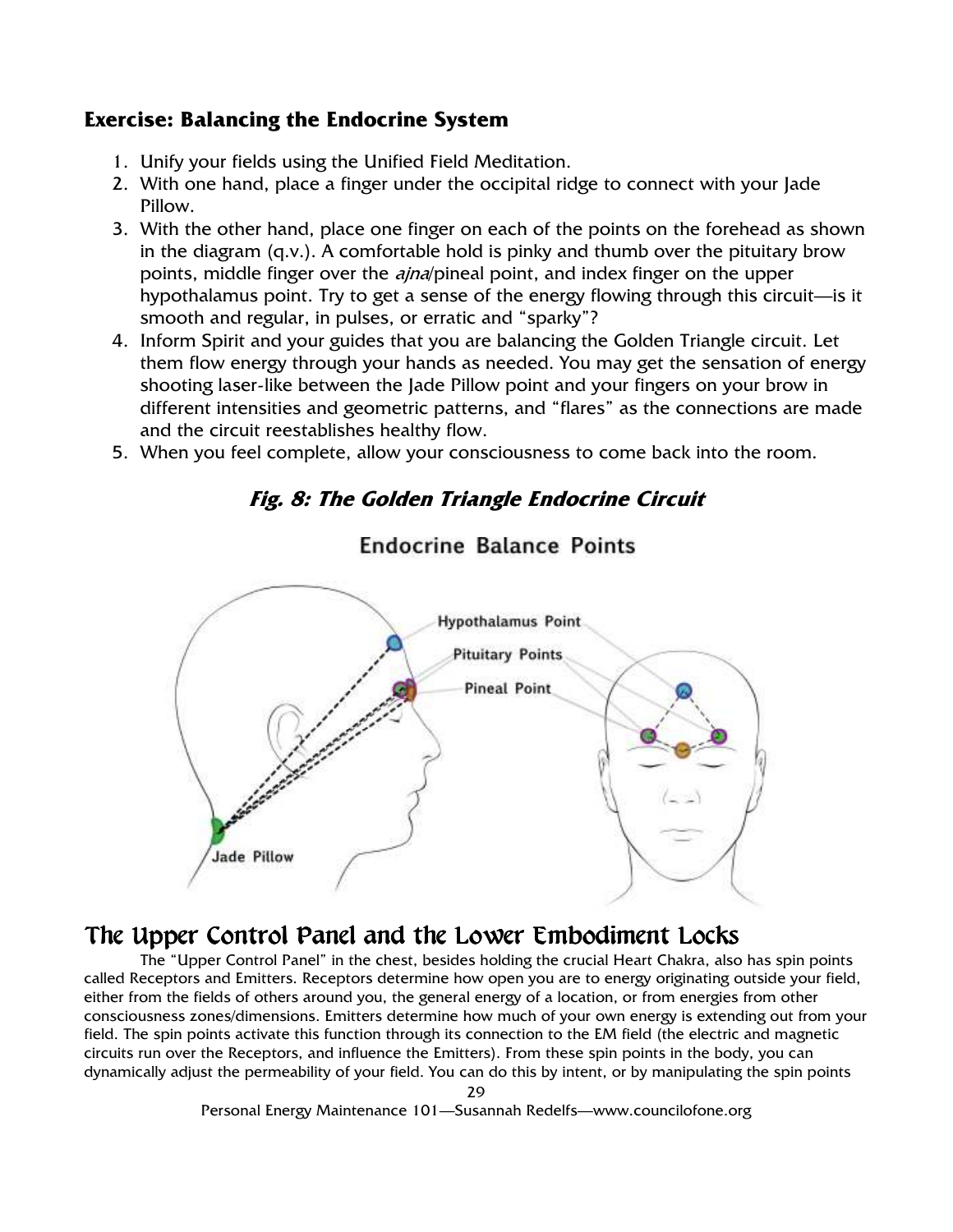directly, much like volume knobs on a radio. Everyone is different in the way they run their energy, so the direction of spin to open or close should be experimented with to determine whether opening the point is clockwise or counterclockwise.

If you raise one set (say Receptors) to an open state, then it is best to reduce or close the opposite (Emitters in this case) to a proportional extent. For instance, if you are in a busy location, and the energy of the crowd is getting to you, close down the Receptors and open up the Emitters. The result of this will be that you will be more impervious to the energy of others while your own fields extend in all directions. This means that beings will match their frequency to yours, or feel uncomfortable and leave your presence. If you are doing some sort of healing or energy work, on the other hand, you will want to reverse this—open the Receptors as far as they can open and close the Emitters to an almost completely shut state. This ensures that during the session, you will be sensing the energy of the client, not your own fields and energy. You emit just enough of your own energy to reassure the client's body that it's safe. Experiment with these structures to find your ideal balance in any situation.

The Divine Purpose Crystal is a 5<sup>th</sup>-dimensional structure designed to magnify the vision of your soul and your soul group (entity or oversoul) as it is moved through your fields for manifestation. It aids in the fulfillment not only of the soul's goals for evolution, but those of the oversoul as well. The vision energy flows through the Heart Chakra, is taken up by the Divine Purpose Crystal, and expanded and powered before being sent out of your fields to manifest on the physical plane. It is a tool for envisioning and conscious reality creation.



# Etheric Structures of the Chest (Upper Control Panel)

#### Lower Embodiment Points

These points allow the soul to anchor more fully into the body. They can often flare up like trigger points or get sore and achy during major descensions of Spirit (when more Spirit comes into the body to stay). If the soul failed to anchor properly into the body during the birth process, there can be chronic body ailments and/or pain around these points. Rebirthing processes can heal dysfunction in these locks.

#### **Fig 11: The Lower Embodiment Points**

30 Personal Energy Maintenance 101—Susannah Redelfs—www.councilofone.org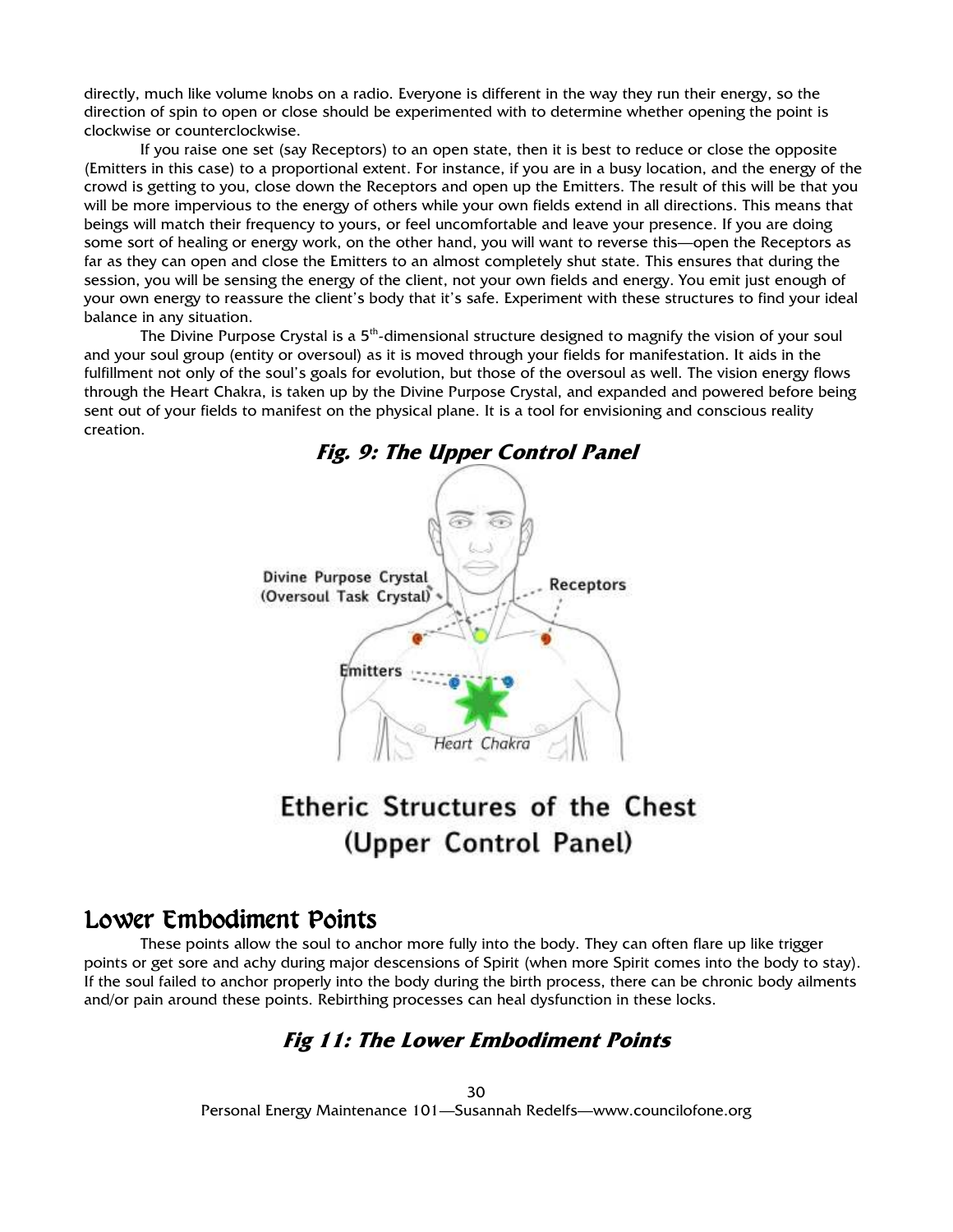

# **Lower Embodiment Points**

#### The Axial-Axiatonal System (Higher Meridians)

Axiatonal lines balance energy and run vertically, while the axial system balances and runs horizontally. Axial lines connect the pranic tube to the microscopic spinning double tetrahedra that make up the structure of the fields, anchoring the fields to the physical body.

The lines create a bridge of light between the lower bodies, the spiritual body, and the various levels of the oversoul/Spirit, and vibrates at the  $5<sup>th</sup>$ -dimensional (causal) level.

They do not necessarily overlay the  $4<sup>th</sup>$ -dimensional *chi*-meridians, but help optimize their function when all is working properly.

EM pollution can disrupt the connection of the system through the spiritual body into the lower bodies. While not as directly impactful to physical health as the *chi*-meridians, damaged and blocked axiatonal lines can degrade overall health of all the lower bodies over time, and if the person is on a conscious spiritual path then the feeling of disconnection can trigger serious depression.

Breaks in the axial lines connecting the fields to the body can be much more serious—if this part of the system is disrupted enough to break down the fields will detach and the body will die. However, it is virtually unheard of that this would happen through gradual attrition—all the axial lines have to be broken at the same time for this to occur.

Without clear and functional axial-axiatonal lines, the upper chakras cannot be accessed and the field cannot be properly unified. They have also been called the "light body meridians" for this reason.

Repair of this system is best carried out by a skilled practitioner, as without  $5<sup>th</sup>$  dimensional "senses" it can be hard to observe.

# Bringing It All Together—Unifying the Fields and Activating Your Light Body Light Body

The Unified Field is a powerful tool for keeping all of your energy fields—including the physical field healthy, By allowing you conscious access to the deeper levels of your being, you become a more active and aware participant with the soul's in carrying out its tasks for the lifetime. The unified field creates the light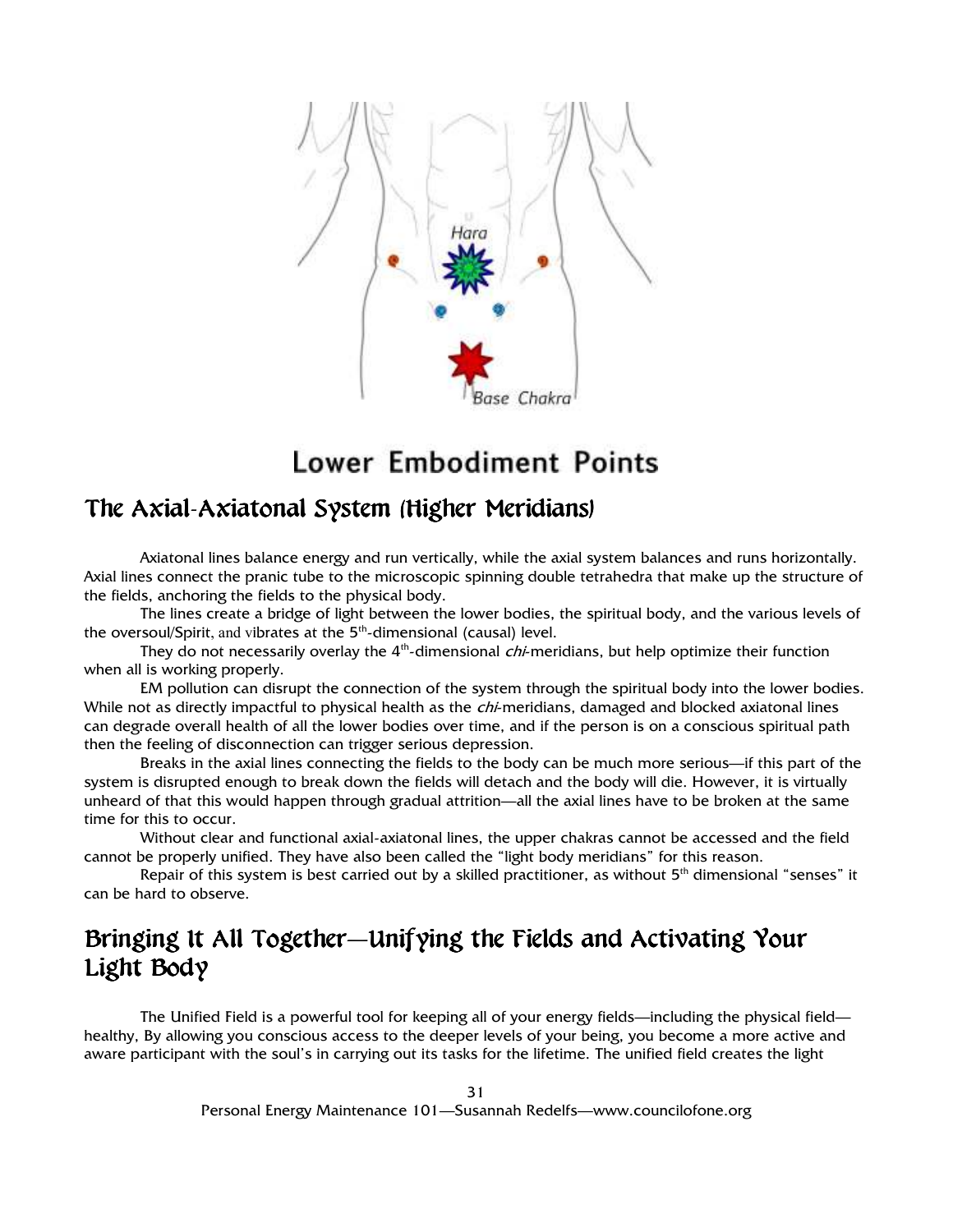body—the fifth-dimensional vibration of your physical body that is fully awake and connected to its divine Source at all times.

It is also a powerful service. When your fields are unified, it affects the fields of everyone in your vicinity. When your unified field contacts their field, their field will unify to match yours, even if only for a second. If someone unifies for even a moment, it opens the door for them to unify their fields again, and connect to their souls.

Sometimes, it is useful to unify the field through command codes when you are working in the healing space in the center of the heart, so you can zero in on where the connections in the field may need assistance. For example, if you unify your fields but still experience emotional or mental upheaval, those bodies may not be unifying properly. Usually this is because of issues with the axial-axiatonal system, and will resolve once those are addressed. If you are a practitioner, you can also use this method for chakra and field diagnosis and treatment.

#### **Exercise: Unifying the Field through Command Code**

- 1. Using the Fibonacci Sequence of numbers, set the spin of each level of the Unified field as follows:
	- a. 1:1
		- i. The Unified Field initiates with a flare in the heart chakra.
	- b. 2:1
		- i. The field expands to include the throat and solar plexus chakras, connecting heart and power to expression.
	- c. 3:2
		- i. The field expands to include the brow and navel chakras, anchoring sexuality/creativity to heart, power, and expression.
	- d. 5:3
		- i. The field expands to include the crown and base chakras, stabilizing the body between Earth and Spirit.
	- e. 8:5
		- i. The field expands to include the Alpha and Omega chakras, activating the Waves of Metatron in the EM field.
	- f. 13:8
		- i. The field expands to include the  $8<sup>th</sup>$  chakra, and the emotional body merges into the physical.
	- g. 21:13
		- i. The field expands to include the  $9<sup>th</sup>$ chakra, and the mental body merges into the physical.
	- h. 34:21
		- i. The field expands to include the  $10<sup>th</sup>$  chakra, and the spiritual body merges into the physical, merging the lower bodies into the unified field interfacing through the spiritual body.
	- i. 55:34
		- i. The field expands to include the  $11<sup>th</sup>$  chakra, and the field connects with the soul's entity or oversoul on the  $5<sup>th</sup>$  (causal) dimension.
	- j. 89:55

Personal Energy Maintenance 101—Susannah Redelfs—www.councilofone.org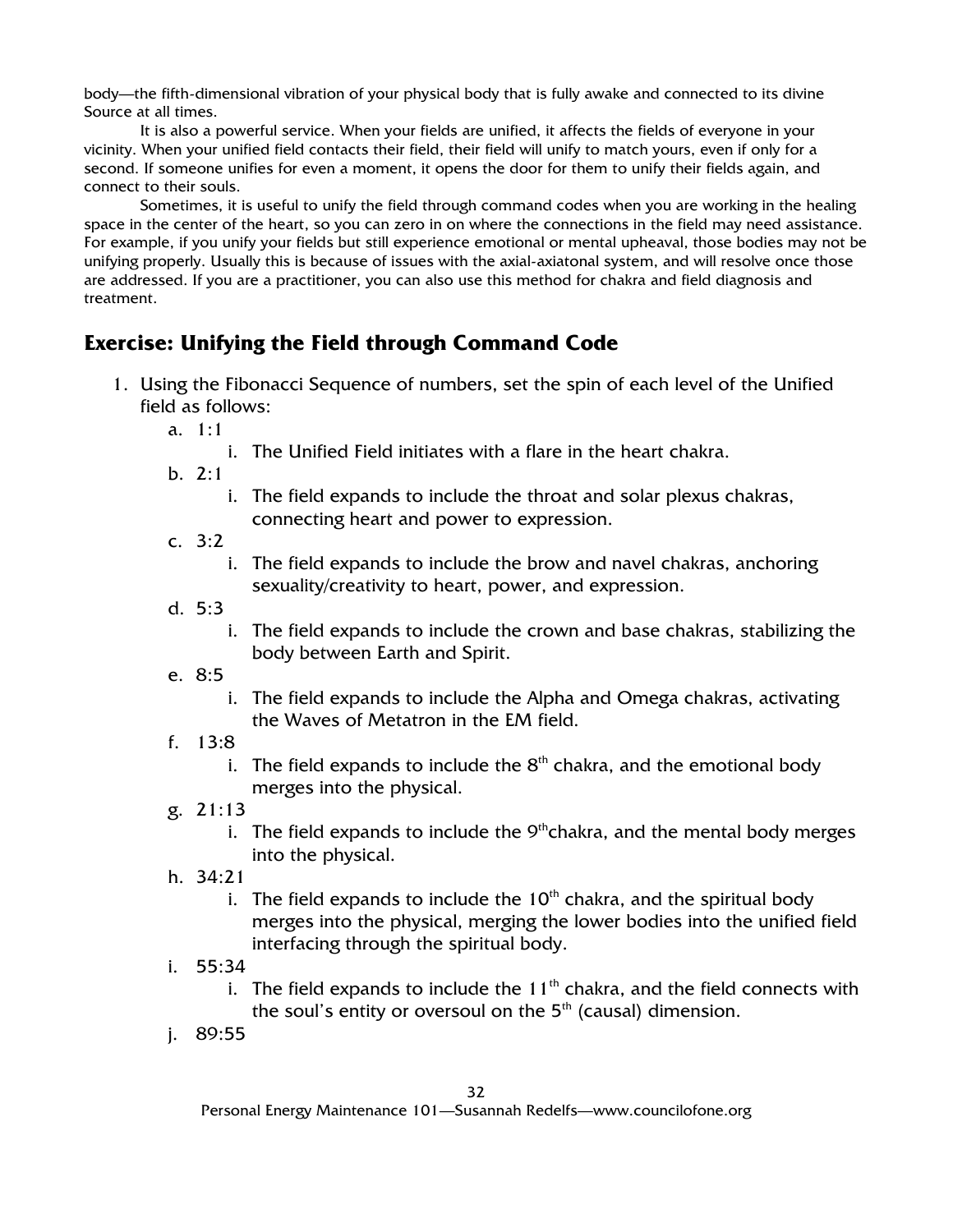- i. The field expands to include the  $12<sup>th</sup>$  chakra, and the field connects with the soul's cadre or Messianic Oversoul on the  $6<sup>th</sup>$  dimension.
- k. 144:89
	- i. The field expands to include the  $13<sup>th</sup>$  chakra, and the field connects with the soul's greater cadre or Buddhaic Oversoul on the  $7<sup>th</sup>$  dimension.
- l. 233:144
	- i. The field expands to include the  $14<sup>th</sup>$  chakra, and the soul's connection to the Shekhina aspect of All That Is/Tao/Source.
- m. 377:233
	- i. The field merges with Source.



**Fig. 11: Painting of the Torus of the Unified Field**

**"Universal Torus Lightbody" by Amoraea Dreamseed 2009, www.divine-blueprint.com**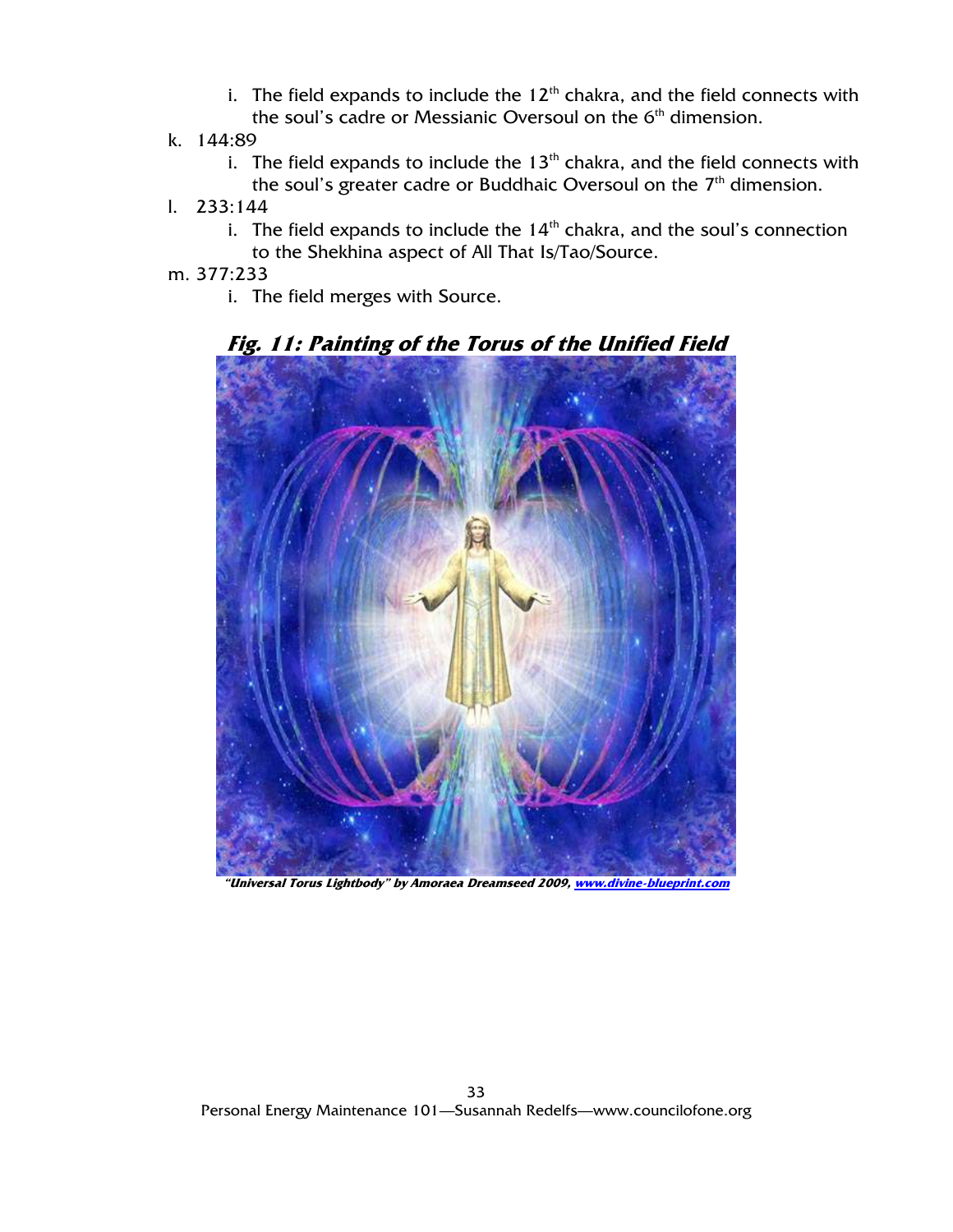#### **APPENDICES**

#### Appendix I: Levels of the Physical Plane

 $\overline{a}$ 

| <u>Level of the Physical Plane</u> | Consciousness Level                                                                                                                                                                          |
|------------------------------------|----------------------------------------------------------------------------------------------------------------------------------------------------------------------------------------------|
| First                              | Elemental/molecular consciousness, rock and mineral devas                                                                                                                                    |
| Second                             | Plant consciousness/devas                                                                                                                                                                    |
| Third                              | Animal consciousness/devas                                                                                                                                                                   |
| Fourth                             | Human and cetacean body consciousness/devas <sup>3</sup> , all "matter"<br>in the physical plane usually vibrates at this level (as well as the<br>third and fifth, sometimes), the EM field |
| Fifth                              | <i>Chi</i> -meridians, the Primal Imprint, some ghosts <sup>4</sup>                                                                                                                          |
| Sixth                              | Chakras, some ghosts                                                                                                                                                                         |
| Seventh                            | The Akashic Imprint, some ghosts                                                                                                                                                             |
|                                    |                                                                                                                                                                                              |

## Appendix II: Inhibitor Structures

These structures vibrate  $5<sup>th</sup>$ -dimensionally (causally) and originate from the  $5<sup>th</sup>$ -dimensional level of the etheric blueprint. They look to 5<sup>th</sup>-dimensional vision like perfectly balanced geometric forms, many of them looking like 12-sided double-terminated crystal rods.

They are inserted through the etheric template by the soul during the birth process to limit access to certain skills and abilities, usually psychic. This is to prevent the kind of confusion and distraction that can result from being psychic without proper support and training. We currently do not live in a society where psychic talents are nurtured and trained, so being born without the psychic inhibitors is usually a recipe for insanity and struggle. Still, the soul likes to try and take on challenges, and so we have schizophrenia and other mental disorders as the personality tries to come to grips with the increased psychic access. They are predominantly located in the skull and the upper chest.

 $^3$  Humans and cetaceans (dolphins and whales) are the two species on the planet who carry individuated rather than hive souls. **Therefore, the devic consciousness for these species is a bit more sophisticated than that of other animal devas. The devas for mountain gorillas and elephants are almost evolved to the level where they can be ensouled.**

<sup>&</sup>lt;sup>4</sup> Ghosts as experienced by psychics and ghost hunters on reality TV are not souls that have failed to "move on", as is commonly **believed—or, at least, not entirely. After death, the soul disperses the fields and returns its focus to the astral plane (4th dimension). However, in some cases of traumatic death or attachment to the life just left, where the soul may be caught up in review in the lower levels of the 4th dimension, an imprint of the personality is left for a time in the upper levels of the physical plane. While the soul recreates experiences on the lower astral from the life just completed, it feeds energy to this imprint. When you "send a ghost home", you're actually breaking down the imprint and returning the energy to the soul who generated it. The higher the level of the ghost, the closer the originating soul is to re-integrating it. That's why ghosts of the recent dead can seem more active than those dead longer—the more recent the death, the closer it is in vibration to the mid-physical, material plane, and therefore they produce more of the physical "phenomena" beloved by reality TV producers.**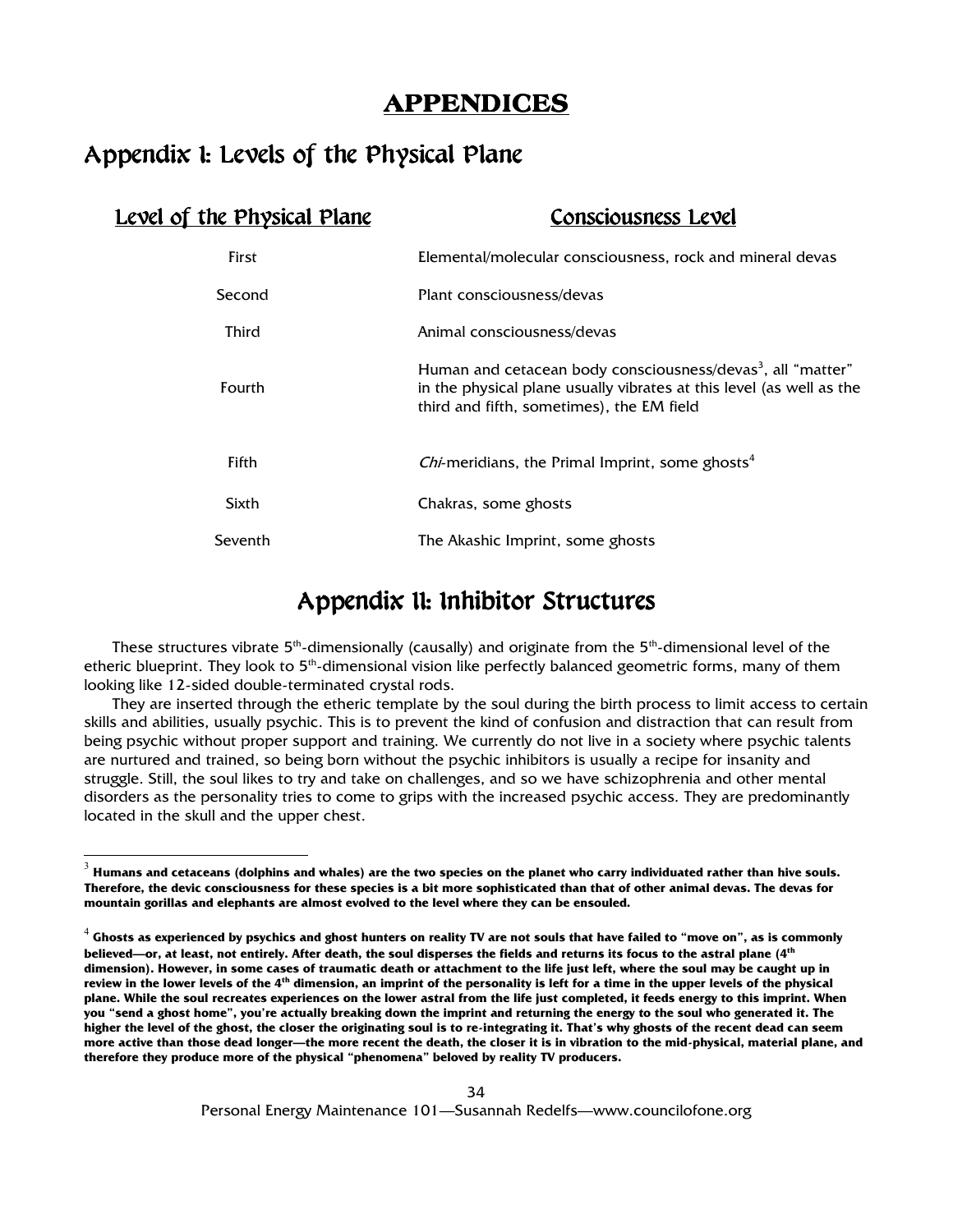Inhibitor structures can be removed by a practitioner who is aware of them and has the etheric surgical skills to safely take them out. Also, sometimes the soul will release them gradually as the personality becomes more awake and actively seeks to develop the talents inhibited by the structures. Once they are removed, they generally don't return unless a parallel incarnation resets them during the parallel integration process, or Spirit judges that the lack of them is causing too much disruption to the personality and blocking the life plan.

Sometimes they rupture, like the Jade Pillow, causing symptoms of pain and dysfunction in the head, spine, and chest. Broken inhibitors can cause heart pain and arrhythmias and neurological dysfunction. In those cases, the soul will either clear the remnants of the structure and replace it or send the person to someone who can do that if the breaks impact vital time-bound structures like the power pack, the pranic tube, and the instinctive center wiring. Often, if the structures break, the soul will not replace them, as they lose cohesion because the person is trying to access the psychic skill in question.

There are also structures that limit how much of Spirit's energy can reside in the body. These are often removed if the person develops capacity for more Spirit through being on a particular path that helps them generate it. These are called "embodiment thresholds". They are predominantly located in the lower body, legs and hips/pelvis.

#### Appendix III: The Birth Process

Birth is the beginning of a miracle of cooperation between the deva of the human body and Spirit, of the finite organic body consciousness interfacing with the eternal consciousness of Spirit.

- 1. During the delivery, the soul links itself to the neurological system of the body. Conditions around the birth form the **Primal Imprint,** which determines how well the soul will be able to express through the body and sets any genetic conditions the soul wishes to have the body experience. It is at this time that the etheric blueprint is set into the body.
- 2. The soul anchors to the pranic tube, from the upper chakras to the base, activating the seven major body chakras. Using axial lines, the soul connects the emotional, mental and spiritual bodies to the pranic tube.
- 3. The soul activates the electromagnetic field of the body through the Alpha and Omega chakras, anchors it with axial lines into the pranic tube, and links the spiritual body to it through the higher meridian system.
- 4. The soul infuses the amount of *prana* it projects will support the planned lifetime and activates the *chi*meridians. Learning how much energy is required to fulfill the tasks for the life is a skill, perhaps an art, and the more experienced a soul becomes during a grand cycle of incarnation, the better it gets at gauging precisely how much energy will be needed. Sometimes, the soul underestimates the amount of energy needed, with the result that the person is rather low-energy throughout the lifetime. Sometimes it overestimates it, with the result that the person may be overstimulated with energy, making it difficult to concentrate and maintain focus on the life tasks.
- 5. The soul activates the brain circuitry and the neurological interface between itself and the body's nervous system.
- 6. The soul anchors the higher meridians to the body through the electromagnetic field. (If the soul is placing any kind of inhibitor structure (usually for limiting psychic abilities and full embodiment) into the body, it does so at this time. Psychic inhibitors are fairly "standard issue" at this point on Earth.)
- 7. The soul overlays the **Akashic Imprint.** The Akashic Imprint derives from the 5th-7th-dimensional etheric body, and vibrates at the upper physical-plane level. It holds the incarnational "soul history", and is the reason why past-life trauma can somatize in our bodies even though the trauma took place in another body and lifetime. The soul uses the Akashic Imprint to fulfill any plans it has to burn karmic ribbons during the lifetime, by directing it to the individuals with whom it is engaging in the karmic "payback". It also gives the soul easy access to its past experience for purposes of navigating the current life. If a person is experiencing physical issues due to past-life trauma, it is healed by working through this imprint. Psychics and practitioners who receive visions of past lives are usually tapping into the Akashic Imprint.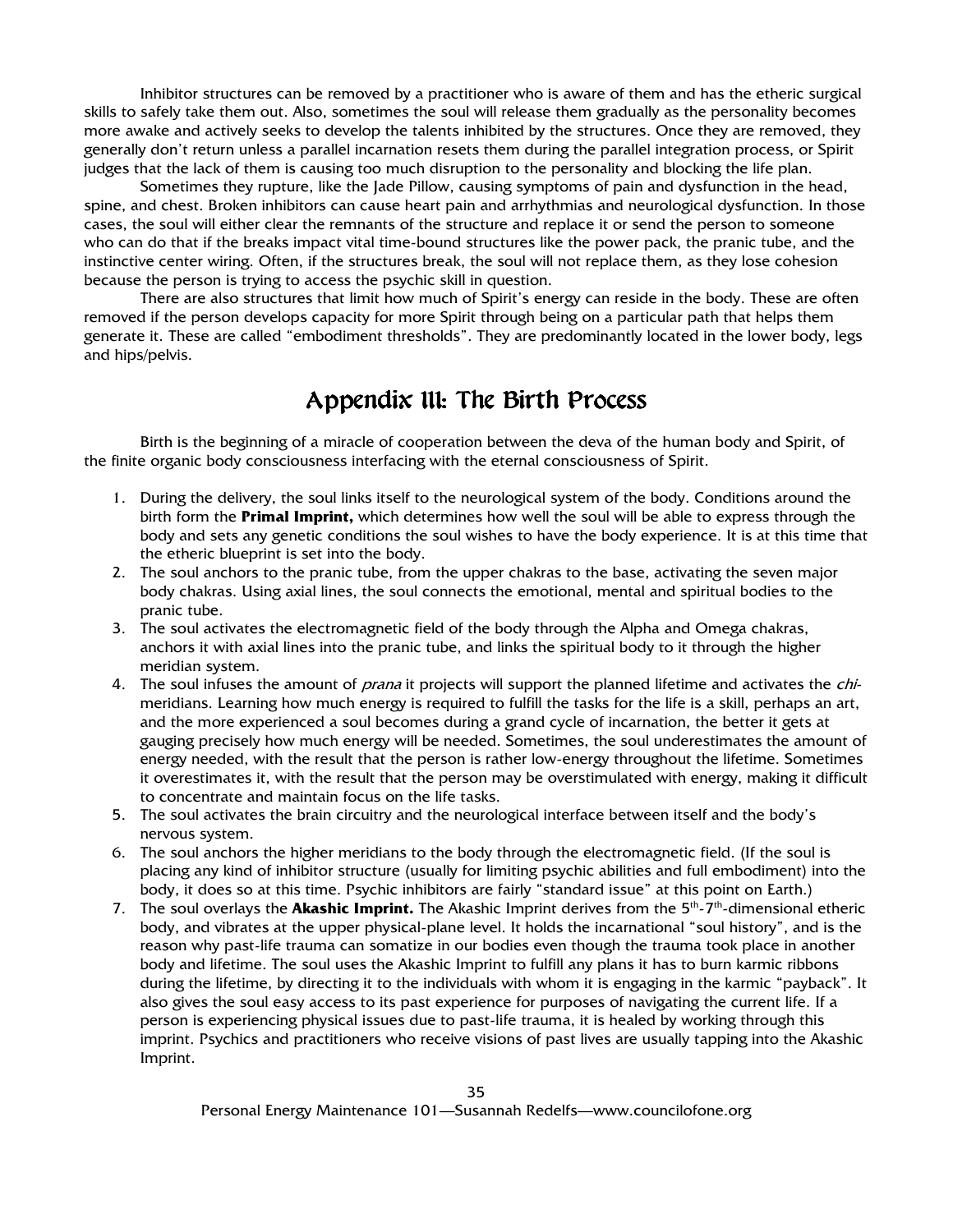Throughout the stages of this process, the soul infuses each cell of the body with its essence as the birth process begins, whether through vaginal delivery or caesarean section, "lighting up" the fields and preparing for life. It fully anchors into the body at the moment of first breath. Although a soul will sometimes enter a fetus in the womb during the final trimester to more deeply anchor the neurological connection to the body, it usually only commits itself fully at birth.

Birth is a traumatic event under any circumstances—the soul is focusing the majority of its consciousness into the physical plane while leaving a "skeleton crew" on its home plane of the astral, and the narrowing down of energy from an expanded state is painful. But current Western industrial medical practices add unnecessarily to the trauma, for the benefit, expedience and convenience of health corporations and medical personnel.

Some of the methods used to induce passage through the vagina—using hands, tools, and/or drugs deform the soft infant skeleton in ways that are difficult to address later by traditional methods. And drugs as well as EM from the medical equipment can disrupt the delicate process of the soul bonding to the body properly and prevent proper "setting" of the pranic/meridian linkages.

Some cases of autism are triggered by EM and drug interference with the Primal Imprint during the birth process.

Rebirthing techniques can be useful for "resetting" anything that didn't imprint or set correctly during the birth process, as long as such techniques address strengthening the neurological linkages between the soul and the body.

The **Ancestral Imprint** is passed from mother to child, and holds ancestral/familial karmic patterning, as well as the soul's karmic history. It is only imprinted in a vaginal delivery; caesarean section births avoid this imprint. If the soul is not planning to burn or receive payback for any karma during the life, it often finds it advantageous to avoid the ancestral karma from the line of the mother (carried physically in mDNA) that is also part of this imprint.

#### Appendix IV: The Death Process

If birth is a contraction of our souls into finite physical space, then death can be seen as our expansion back into our infinite spiritual presence, a homecoming. While events surrounding a death may be traumatic, the actual exit itself is blissful, as the soul releases its attachment to the physical plane and fully focuses on the astral plane, to review the life just lived and plan the next rotation on Earth. Usually, unless the soul is surprised by a sudden death, it detaches from the body before the body actually dies. In the case of death from sudden trauma—say from falling off a cliff—the soul is out of the body before the body is hit by the killing trauma.

The soul releases whatever remains of the *prana* in the pranic tube and uses it to propel itself away from the dying body. This is the source of the "bloom" so often seen in dying people right before they die—the soul starts drawing the *prana* in advance of the body's death. It takes energy to transition from one dimension to another.

 The death process is basically a reversal of birth. It can unfold gradually, if the death is a slow decline, or all at once, in the case of sudden trauma. Since the soul exists in simultanaeity, it doesn't matter how sudden or protracted the exit, it will always unfold from the body in the same way.

- 1. The soul reabsorbs the Akashic Imprint into the 6<sup>th</sup>-dimensional level of the etheric blueprint. This transmits the karmic record for the life just lived back into the general Akashic record for later processing.
- 2. The soul detaches the axial-axiatonal system of higher meridians from the body. This process can take as long as a couple of days if the body is prevented from dying through technological means. During this phase, the fields start to look crazed with random lines, like the surface of a cracked eggshell.
- 3. The soul breaks its neurological link with the body and the brain starts to die.
- 4. The soul uses all of the remaining *prana* in the pranic tube to begin focusing itself on the astral plane.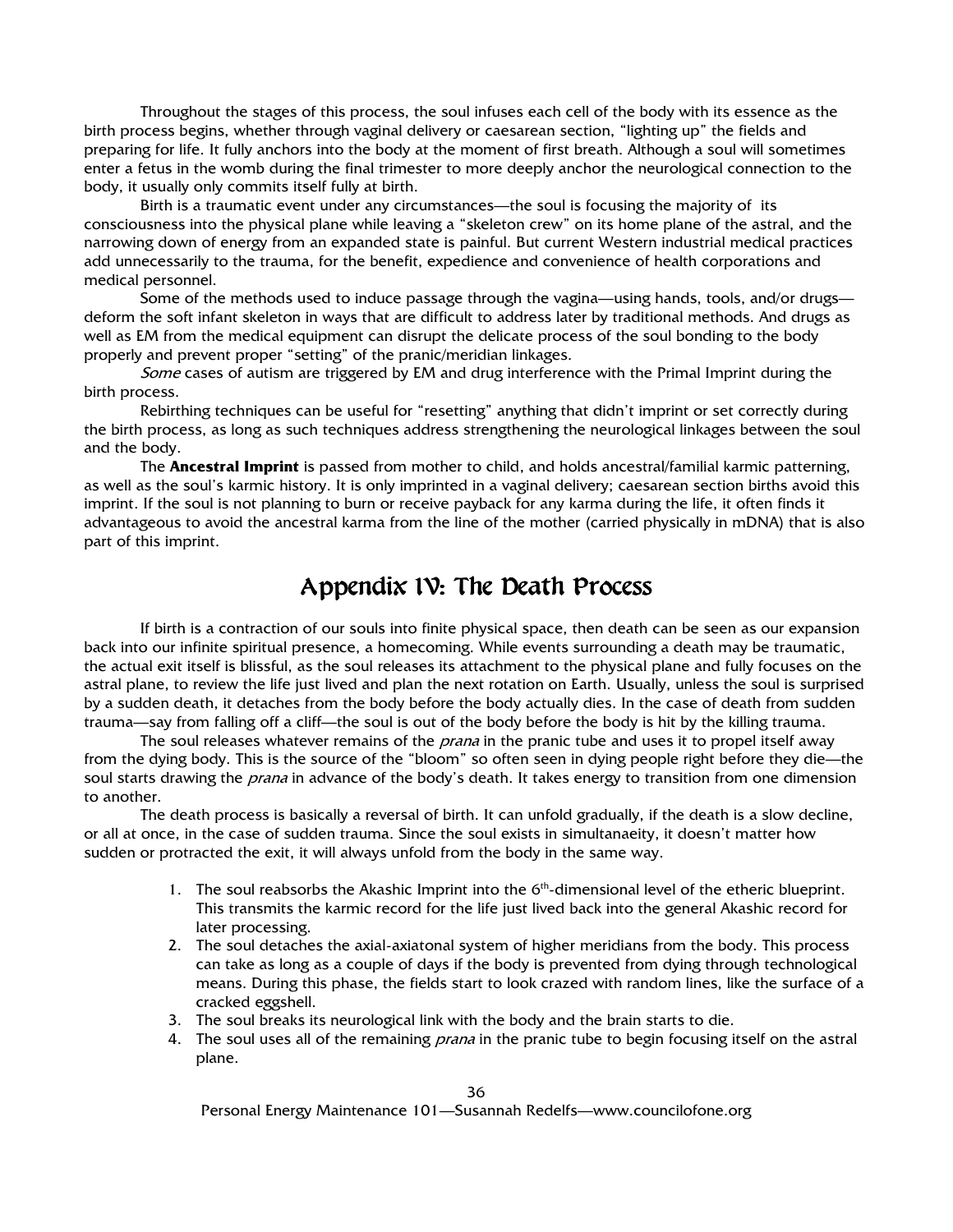- 5. The soul deactivates the EM field, detaching the last of the axial lines from the pranic tube and The soul shuts down the chakras and releases the emotional and mental bodies from the dying body.
- 6. The soul lifts the etheric blueprint and the spiritual body, unfocusing its vibration from the field of Earth. At this point, the death process is irreversible by current means. Up until this point, modern revival methods might bring the soul back into the body, but once the etheric blueprint is gone and the spiritual body detached the chances for revival drop to almost zero.

Most people fear death because of the instinctive patterning of their bodies on a primal level, and due to fear of the unknown on the mental and emotional levels. Although the soul enjoys being incarnate, it also welcomes death when it comes as a release from the density of the physical plane. Leaving a dying body is like laying down a burden that we've carried for a long time. We feel satisfaction that we managed to carry it so far, and relief that it's time to put it down for awhile.

There is an integrity to the body as it breaks down, and an important learning opportunity for the soul. The way in which the body dies is often a reflection of the way in which the personality denied the soul during the lifetime, and much validation and insight can come to the soul during death. Current Western allopathic medical interventions with the death process often frustrates this integration, especially when the body is forced to die unconscious, paralyzed and comatose through the use of powerful drugs.

We always want the most conscious people we know present with us when we die, because their light and love can help us find our way quickly as we transition, and they help transmit through their physical presence and consciousness the energy and information denied to the soul through well-meaning medical intervention.

## Appendix V: Parallel Dance—We, Ourselves, and Us

Our egos were designed to operate in linear time and space, but the soul operates from simultaneous time and no-space. Therefore we are only focused on the life we are living, and consider it to be the "real" one. However, the soul explores choice in all its permutations using parallel selves and universes. Every choice point has two or more branching paths, and all options are explored by the soul for comparing and contrasting the consequences of different choices. In this way, the soul evolves its consciousness and understanding of itself, which in turn advances the consciousness of All That Is.

Earth has countless parallels, spun off from individuated souls in bodies enacting their free will on the physical plane. Sometimes these parallels look very similar to our "Prime" parallel, and some of them look vastly different. There are individual parallels and planetary parallels. The planetary parallels explore the results of collective/historical choice, while individual parallels explore the result of personal choice.

Parallels collapse and emerge constantly. When an individual choice is explored to the extent that suits the soul, it is collapsed back into the soul matrix as available energy. And new parallels are constantly being "spun off" from the Prime parallel. When a planetary parallel collapses into another, the energy is made available collectively.

To the soul, all parallel incarnations are equally valid, part of the overall expression of itself across time and space. To the personality—which survives by focusing exclusively on its own experience—only the parallel that it is currently focused in is "real". We think of other parallels merging into "us", but actually we merge into as many other parallels as other parallels merge into ours. It's all just the flow and dance of energy, to Spirit.

Parallels are merging and splitting more or less constantly, in a dance choreographed from the  $7<sup>th</sup>$ dimension that is so smooth and fast that our personalities usually never notice a transition from one parallel to the next. However, at times of especially heavy activity, as during a Chaos Node (see www.councilofone.org for more information on these), there is so much activity that the process is less smooth, and the personality notices more inconsistencies. It may even notice the integration of a parallel self, which is usually done so smoothly as to escape all conscious perception.

During a Chaos Node, in extreme cases, a parallel self merging in can "snag" on the fields and fail to integrate to the soul's core energy. In these cases, the parallel self's energy "ghosts" the fields, creating drag on their spin, and can cause physical, psychological, and energetic symptoms of distress as the body is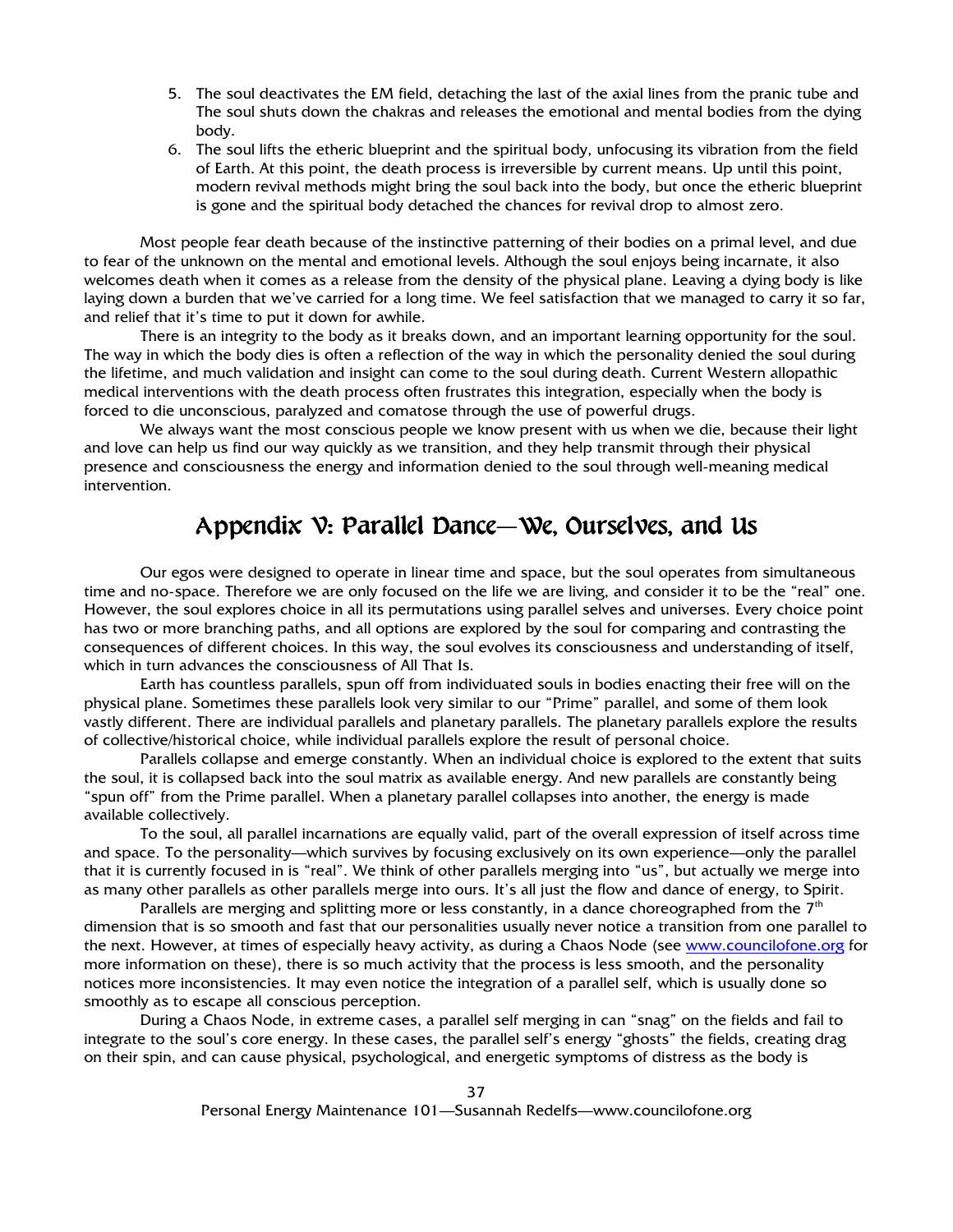confused about which signals to obey. If this happens, it's better to call on the assistance of a skilled practitioner, as these can be hard for the soul to process through the Omega Chakra without physical plane assistance to help ground it.

#### **Exercise: Working with Parallel Mergers and Splits**

- 1. Unify your fields using the Unified Field Meditation.
- 2. Use the Connecting with the Inner Altar of the Heart exercise (www.councilofone.org) to enter the inner altar, focusing your consciousness on the Threefold Flame.
- 3. In the inner sanctum, there are many doors or paths. Set your intention to locate the one leading to the 5<sup>th</sup>-dimensional parallel grids.
- 4. Allow yourself to experience how you visualize or sense this space for a moment.
- 5. By intent, activate your Omega Chakra and connect it to your parallel grid of incarnation.
- 6. If there is anything you would like to manifest into your experience, ask Spirit to locate any collapsing parallel selves that fit what you are requesting, and magnetize the energy of the collapsing vector into your core in the center of the heart from the Omega Chakra.
- 7. If there is anything you would like to NOT have in your experience, ask Spirit to spin that off into an appropriate splitting parallel to carry it away from you through the Omega Chakra.
- 8. Repeat this as often as you like, for as many requests as you like.
- 9. When you feel complete, allow your consciousness to return to the room.

# Appendix VI: The Observation and Transformation of Closed Systems Using the Transpersonal Spiral

Closed systems can be defined as ideas that have been locked into belief structures, thus negating their fluidity and ability to move, expand and evolve. Often, the human species on Earth can be as territorial about these beliefs (mind-spaces) as we can be over literal physical space and the resources contained therein.

#### **If you try to go up against a closed system, it will try to destroy you.**

When the closed system perceives any energy, idea, or person in opposition to it, defense mechanisms engage without conscious direction on the part of the personality as a whole. These defense mechanisms can range from verbal to psychic to even literal physical attack. War can actually be seen as the closed systems of nations clashing on a massive scale.

Look for closed systems wherever there are thoughts or expressions of "This is the way it is", absolutism, and conviction with a great deal of emotional energy attached to it. A closed system is formed when a decision is made about reality based on experience, after which no new information can reach it for change and growth. For instance, because of a bad experience in college, we decide that romantic relationships are more trouble than they're worth, and a closed system is formed that blocks the possibility of new experiences to come in.

The way that these defense structures engage can be very obvious, but can also take more subtle forms. One of the more subtle, insidious, and widespread defense mechanisms on closed systems is the need for agreement.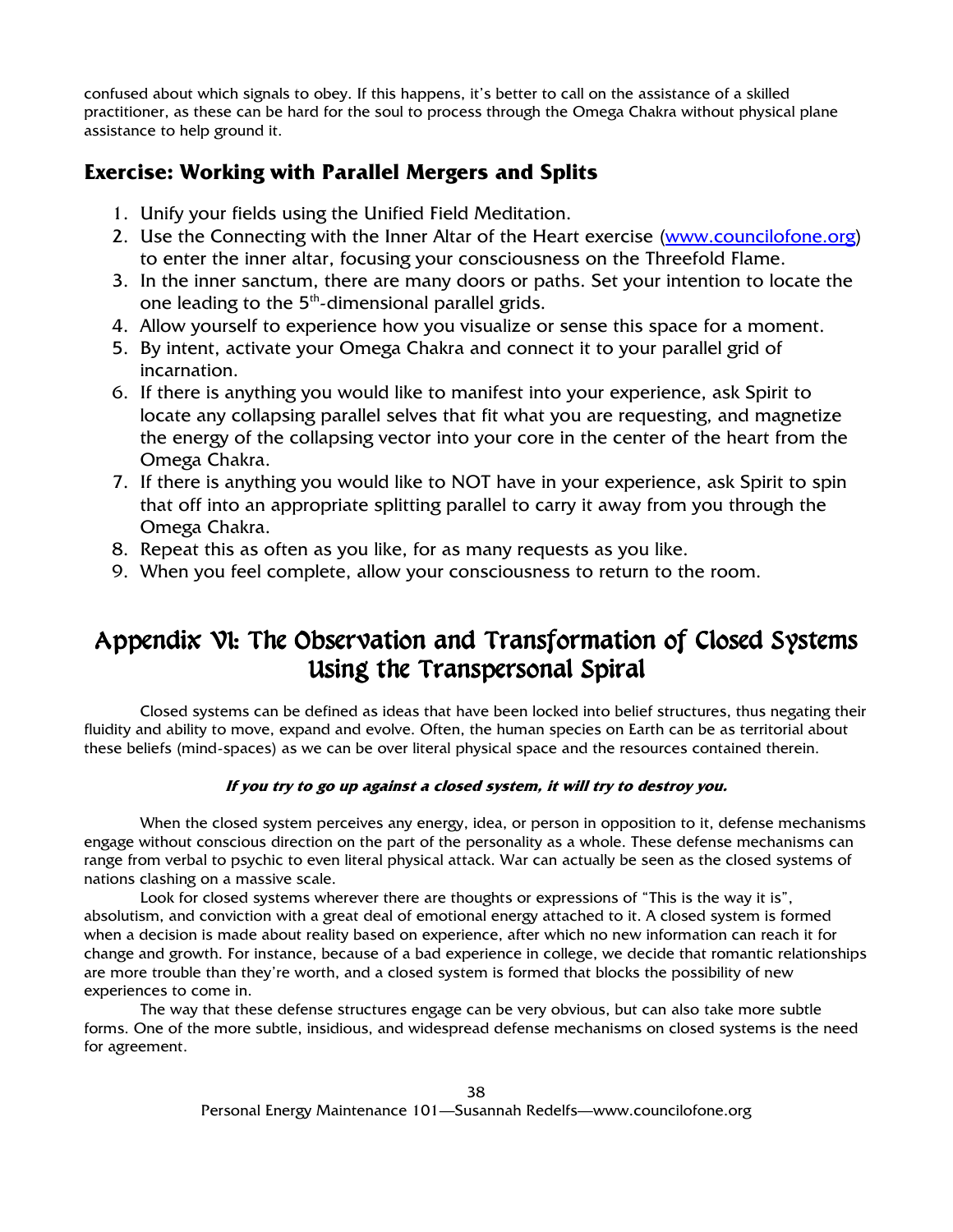Agreement can be defined as the act of manipulating or coercing conformity with one's own beliefs, thus validating the closed system so it can maintain its closed and locked-down state. The need for agreement is frequently an engagement in the dominance-submission polarity game. "Agree with me, and I am right, and my ego is validated, and I am superior." When we agree with someone in order to gain acceptance on a personal or social level, we engage in the other half of the polarity position—submission to the ego of another.

Frequently, if we stimulate another being's closed systems, either with words, action, energy, or mere presence in their vicinity, the attack of their closed systems will stimulate the defenses of our own. This tends to create a feedback loop in the energy exchange where communication and communion is made far more difficult, if not impossible. If we utilize self-observation, it can be helpful to look for what kinds of energies, ideas, people or situations stimulate our own closed systems. That way, we can trace them back to the separation orientation that holds them in place and release them, working on ourselves through the transpersonal orientation.

Contrast agreement and alignment: in agreement, the beings involved are often working from a sociopolitical ego level. In alignment, masters engage in the expression of thoughts and feelings that are offered unconditionally for the purposes of stimulating insight and expansion into Divine Expression. In agreement, conformity with beliefs is often the goal, usually to manipulate action of some kind. In alignment, co-creation and the free exchange of energy and ideas is seen as a form of Divine Play. In agreement, the being seeking agreement often perceives personal rejection and threat if the desired ego-validation is not given. In alignment, ideas are offered freely and if he idea is not accepted the being offering the idea does not take it personally. In agreement, you are navigating through the realm of the personal. In alignment, you are dancing in the sovereignty of the transpersonal.

Energetically, closed systems may be observed as geometric structures resembling dark cubes. Often, these cubes will be surrounded by matrix, structures, and dense accumulations of cloudy energy that are karmic in nature and represent the lockdown of the beliefs and the defense mechanisms surrounding it. The matrix can look dark in color, and "feel" sticky. When Higher Truth from Spirit is infused into these structures, either directly or through the facilitation of a being holding a transpersonal orientation, these cubes naturally open into a more expansive geometric structure. The exact structure can vary depending on how open the geometry becomes—octahedra, star tetrahedra, dodecahedra, icosahedra and finally open upward spiral (in order of level of openness, as I have observed them through my experience working with the energy fields of myself and others).

For those people who are more kinesthetically oriented, the activation of a closed system, in your own field or others, seems to result in a full-body contraction, an instinctive response to threat. If the closed system is in another, our power chakras will flare powerfully and move out into defense-attack positioning, and our heart chakras will contract. If the closed system is in ourselves, our power chakras will send this attack-defense energy burst directly back into our bodies, causing us to interrupt our interaction with and our perceived threat to our own closed systems. The mental body will very likely engage in defensive behavior, through mechanisms of denial, avoidance, and re-assertion of the threatened belief. Remember that though all of this may seem very personal, and that our mental bodies may judge it all as "bad", actually it is just a conditioned energy movement and is not intrinsically negative or positive.

(For those familiar with the Michael Teachings (www.michaelteachings.com), closed systems are the primary means through which the chief obstacle asserts and retains control over the personality. Therefore, any work to soften or eliminate the influence of the chief obstacle must involve dissolving these structures in the fields to be successful.)

So how do we break ourselves of this conditioned response? As soon as we notice a closed system engage in our fields or the fields of others, we immediately initiate the Transpersonal Spiral (q.v.). By doing this, we are centered fully in our beings and polarity becomes inaccessible because we are in a state of unity. Then, not only are we in a state where attack cannot reach us (if we are holding it strongly enough it will be in fact almost physically impossible for any attack to be carried out against us), but we are in a position to act as a conduit for Spirit to bring Higher Truth to the closed systems and transform them into more open, less polarized states. In real terms, this allows the being holding the closed system to have an opportunity to open the structure to receive and possibly integrate insight into their own chosen filters on their experience of reality.

Please be aware that the Transpersonal Spiral is **not** a defensive technique. It has nothing to do with such polarities (as a non-polarized, unified state of consciousness, it is about unity rather than polarity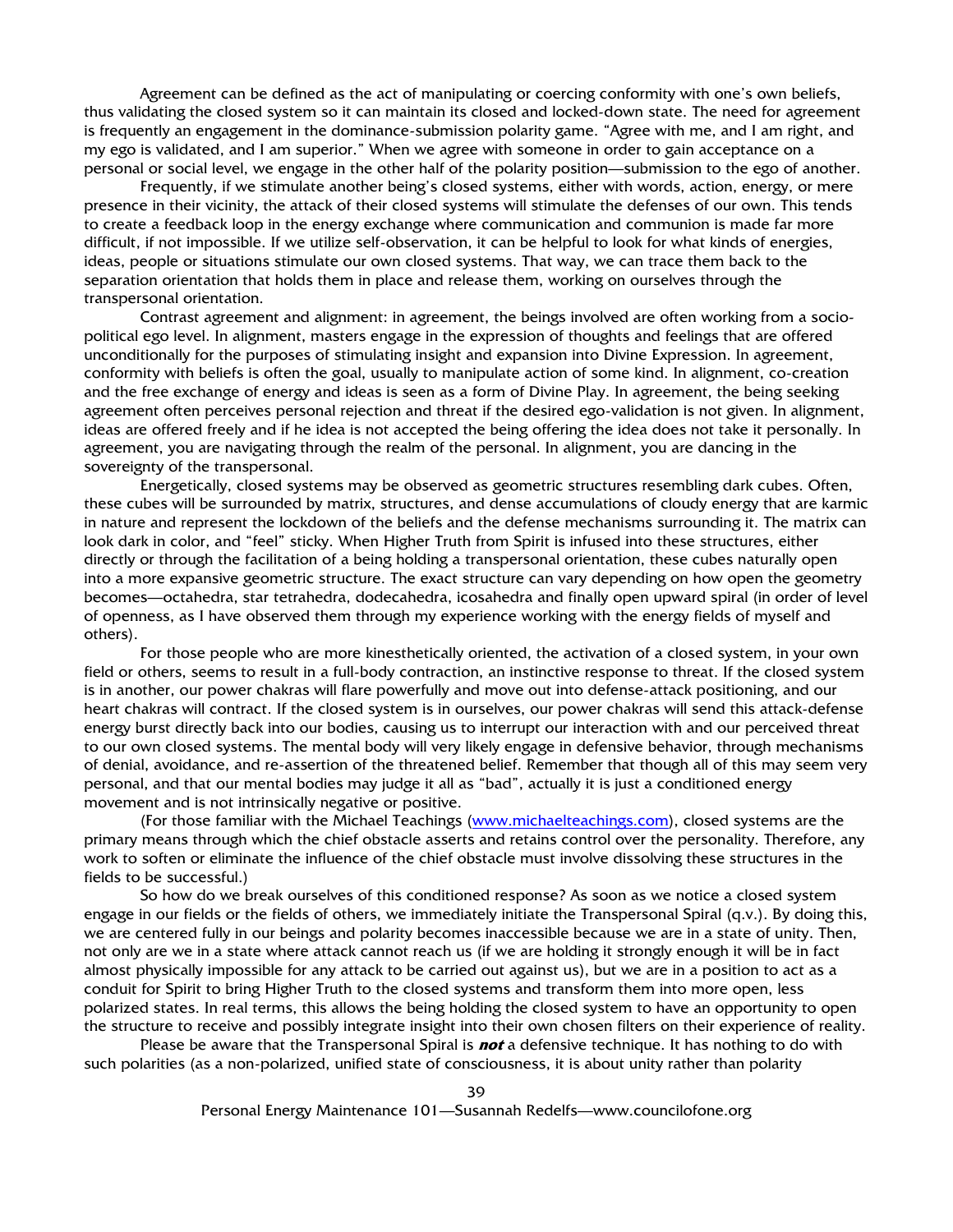positioning), and using it in such a way usually ensures that the Transpersonal Spiral will become unattainable. Ideally, it is a more-or-less constant orientation of consciousness rather than one invoked "at need". It is a state of being, a positioning of unity, and a centering in your Spirit. As a result of holding this positioning, we may gain many, many benefits. However, if we utilize the Transpersonal Spiral as just another defense mechanism, it will not be effective and we will not see any results from its use.

The transpersonal orientation to other people, events, and even oneself is a great spiritual technique, one that takes a great deal of conscious effort and dedication to master. It's not an attitude, or state of mind, or dissociation, or any kind of mental state at all. It's an actual orientation of your energy fields—in other words, it's not an affirmation (which is often just a way our mental bodies attempt to self-manipulate), but actual effect.

Basically, when our souls take on an Earth human body, we are entering a polarity game, where we learn more about being love through the union of what appear to be opposites. This means that we engage in karma, which is an exchange of polarity, essentially. If you abrogate the free will of another through your choices and actions and impose the intensity and limitations that result from that, you will at one point experience what that feels like on the receiving end, in some fashion. Energy always balances out eventually—it works that way in the other dimensions, too, not just the physical.

What happens in the energy field when karma is engaged is that it meets and looks for its energetic complement.

For instance, if your soul is interested in experiencing what being betrayed is like as a karmic method of growth, part of your field will resonate at that specific vibration and frequency. When it's "opposite" and complementary vibration/frequency is found in someone else's field—the field of someone whose soul is interested in experiencing what it is like to betray someone—the two fields lock themselves together. Congratulations! You are now engaged in a karmic process—the classic Betrayer/Betrayed karmic monad, in fact. So as you can see, it's really not personal at all.

Although the soul will sometimes recruit a specific being to play that role for you by prior astral agreement and because of past karmic history, very often just anyone who happens along with the right frequency can and will serve the soul's purpose. I call this the "horizontal" orientation, where field connects with field and karma and polarity are exchanged.

There is nothing intrinsically bad or wrong about this. This horizontal field orientation is very useful to the soul, obviously, and not to be transcended altogether. It is, after all, part of the toolbox of limitations we use to enable our souls to grow and evolve here. But we can work with it, and gain spiritual growth from that as well.

The transpersonal orientation is about connecting Spirit-to-Spirit rather than field-to-field (I call it "vertical" because like most people I tend to erroneously envision Spirit as "up there"). From there, you can and do act from that place of unconditional love, where all is one and no polarity exists. It's the state I consciously go into every time I'm in a session with a client, in person, in dreamstate, or on the phone. Without it, I wouldn't be as effective a practitioner as I am, because when I release my attachment to my client's outcome, paradoxically it makes it more likely that together we will achieve the highest possible outcome we can get. I also use it in my personal life, with fantastic, measurable, and obvious good results. So here is the technique I use for getting myself to that place. Staying there...well, that's where the time, focus, practice and effort come in. Once you read through the technique, it will become clear to you why it's such a good thing and why it works so very well.

#### **Exercise: The Transpersonal Spiral**

- 1. Unify your fields using the Unified Field Meditation technique or by intent if you have already entrained your fields to do so.
- 2. Allow your consciousness to drop down into the center of your heart chakra in the middle of your chest.